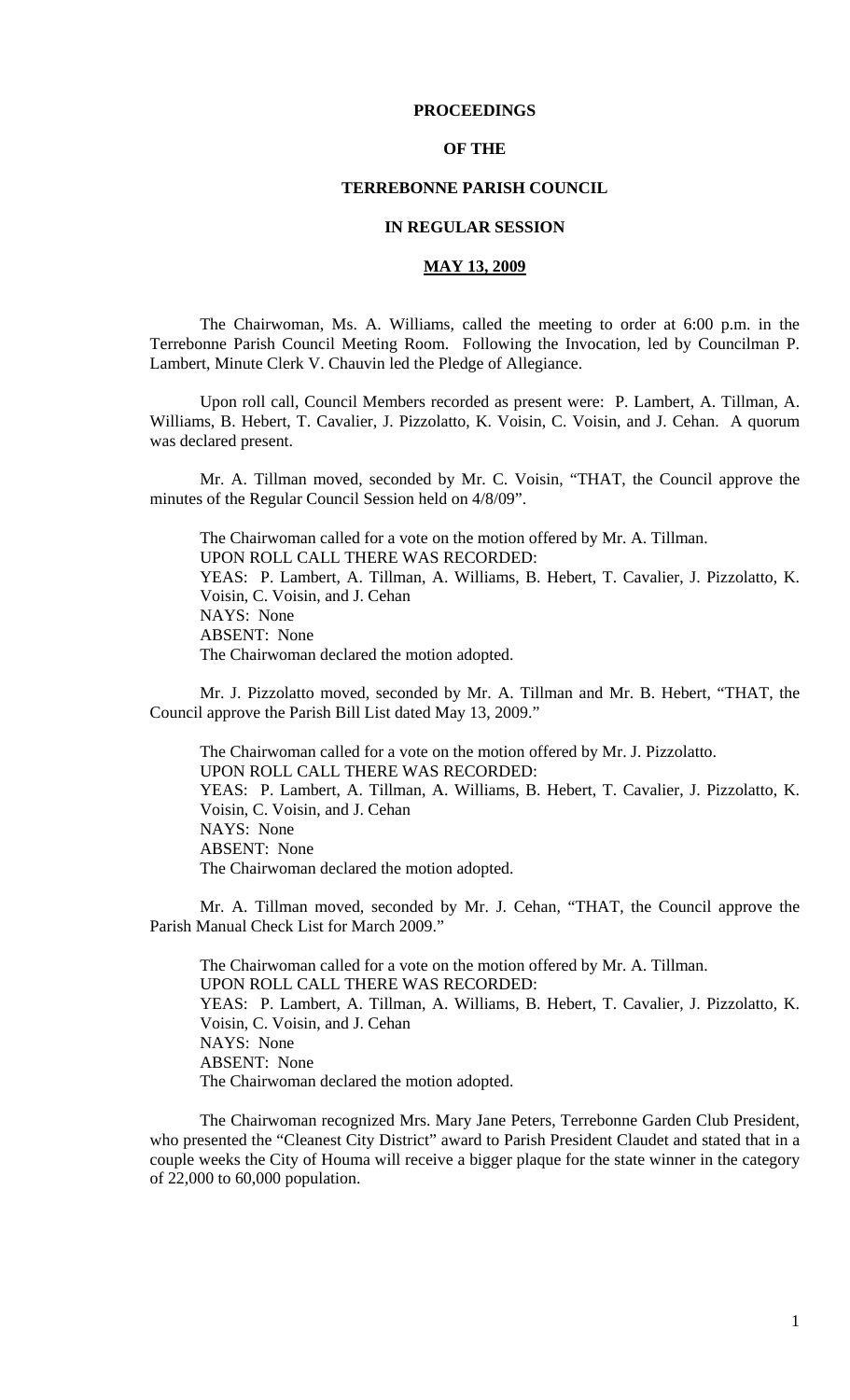OFFERED BY: Mr. B. Hebert. SECONDED: Unanimously.

RESOLUTION NO. 09-205

 WHEREAS, the safety and protection of the citizens of Terrebonne Parish are of utmost concern to the elected officials and employees of the Terrebonne Parish Consolidated Government, and

 WHEREAS, although swimming pools provide great recreational and health-related benefits to the owners and users of the pools, they also possess a threat to users, especially young children who may not be aware of the dangers involved with the pool, and

 WHEREAS, in the latter part of 2007, two year-old Hayden Paul Davenport entered an unattended swimming pool and became another statistic in the tragic list of infant drowning victims throughout this country, and

 WHEREAS, the need for a greater awareness of swimming pool safety is of paramount importance to all people and businesses who own a swimming pool of any size, and

 WHEREAS, in an effort to prevent any future fatalities, the Parish Council and the Parish President wished to initiate a wide-spread swimming pool safety awareness program in the Houma-Terrebonne community so that all people may know that certain preventative action can and should be taken to avert future infant drowning, and

 WHEREAS, the Council called upon all local law enforcement agencies, all fire and recreation district boards, local insurance companies and, most importantly, the citizens of this parish to become more aware of swimming pool safety precautions which serve to prevent any swimming pool-related incidents, and

 WHEREAS, in an effort to make this safety awareness program an annual event, the Council named the program in memory of young Hayden Paul Davenport.

 NOW, THEREFORE BE IT RESOLVED by the Terrebonne Parish Council, on behalf of Parish President Michel H. Claudet and the entire Terrebonne Parish Consolidated Government, that June of 2009 be noted as having been declared "Hayden's Swimming Pool Safety Awareness Month in Houma-Terrebonne" and in doing so, urges all community members to support and become more aware of safety measures in dealing with swimming pools of any size, and requests that all public agencies provide information to their memberships so that they may be ever conscious of the threat posed by improper swimming pool use.

THERE WAS RECORDED: YEAS: P. Lambert, A. Tillman, A. Williams, B. Hebert, T. Cavalier, J. Pizzolatto, K. Voisin, C. Voisin and J. Cehan. NAYS: None. ABSTAINING: None. ABSENT: None. The Chairwoman declared the resolution adopted on this, the  $13<sup>th</sup>$  day of May, 2009. \* \* \* \* \* \* \* \*

 The Chairwoman recognized Ms. Stephanie Thibodeaux, who thanked the Council and Parish President for the support in making the community safer for the children and explained some of the activities that will take place in the month of June to promote swimming pool safety.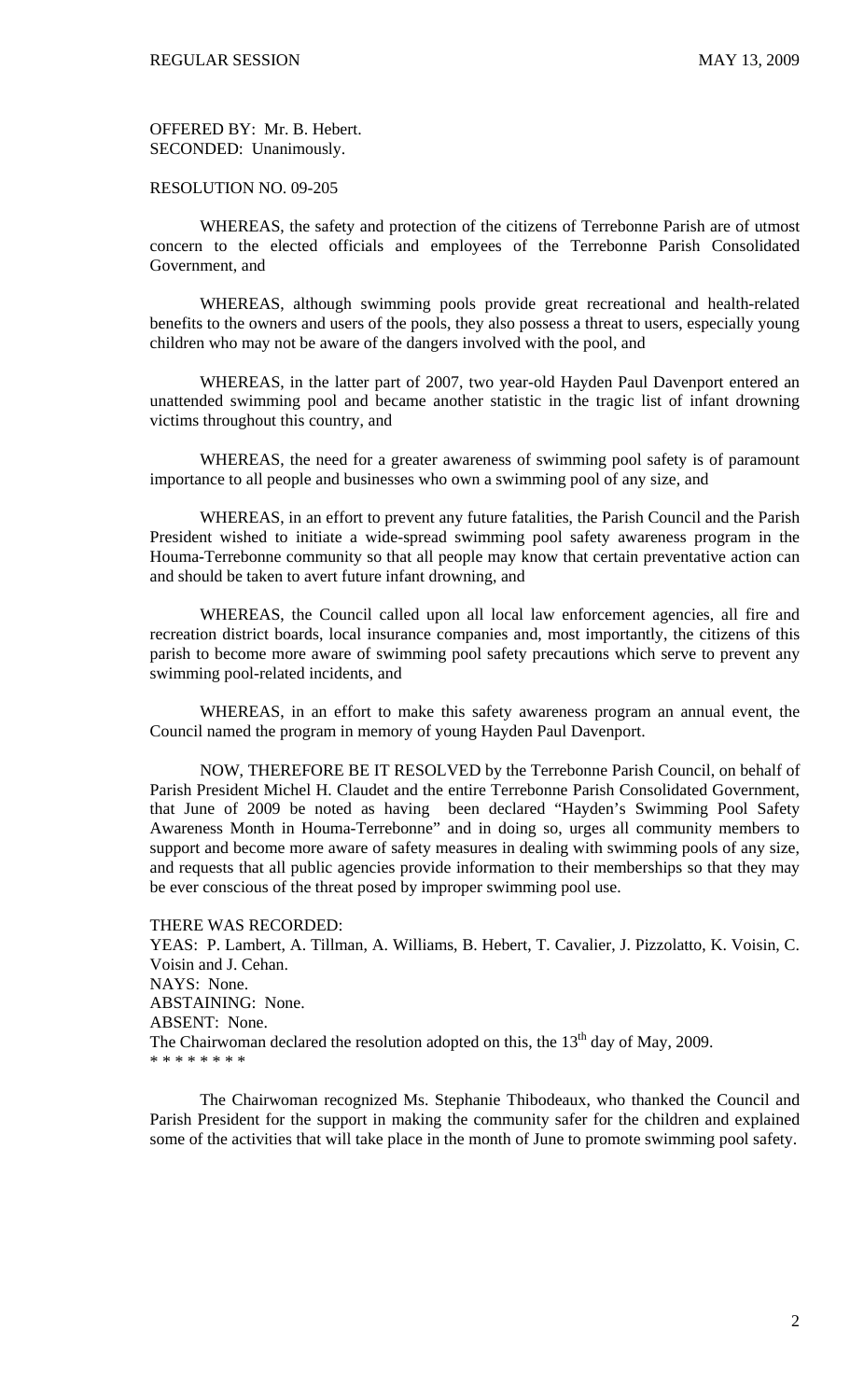OFFERED BY: Mr. C. Voisin. SECONDED: Unanimously.

RESOLUTION NO. 09-206

 WHEREAS, older adults in Louisiana and throughout the nation are an increasing population with evolving needs, and

 WHEREAS, older Americans are valuable members of our society who enhance our communities and personal lives, and

 WHEREAS, the increasing number of baby boomers reaching traditional retirement age highlights the need for increased support of older adults, and

 WHEREAS, our older citizens of today and tomorrow promise to be among the most active and involved older adult populations in our nation's history, and

 WHEREAS, communities should work collaboratively to address older adults' unique health and long-term care challenges, and

 WHEREAS, it is crucial that communities modernize systems of care to help empower older Americans and give them more control over their own lives, and

 WHEREAS, communities can improve older citizens' overall quality of life by helping them make behavioral changes in their lifestyles that can reduce the risk of disease, disability, and injury; obtain the tools they need to make informed decisions about and gain better access to, existing health and long-term care options in their communities; have more options to avoid placement in nursing homes and remain at home as long as possible, and

 WHEREAS, in recognition of this year's theme for Older Americans Month, "Living Today for a Better Tomorrow".

 NOW, THEREFORE BE IT RESOLVED, that May 2009 be hereby proclaimed as "Older Americans Month" in Houma-Terrebonne.

#### THERE WAS RECORDED:

YEAS: P. Lambert, A. Tillman, A. Williams, B. Hebert, T. Cavalier, J. Pizzolatto, K. Voisin, C. Voisin and J. Cehan. NAYS: None. ABSTAINING: None. ABSENT: None. The Chairwoman declared the resolution adopted on this, the  $13<sup>th</sup>$  day of May, 2009. \* \* \* \* \* \* \* \*

 The Chairwoman recognized Ms. Diana Edmonson, Council on Aging Director, who thanked the Council and Parish President for the proclamation and the residents of the Parish for their support for the elderly of Terrebonne Parish.

RESOLUTION: Supporting the intent of Terrebonne Parish School Board Resolution No. 1798, which requests assistance with taxes on school meals.

Mr. J. Pizzolatto moved, seconded by Mr. B. Hebert \*(RESOLUTION WITHDRAWN AFTER DISCUSSION)

Councilman C. Voisin expressed his concerns relative to whether the Council would be in order to adopt the part of the resolution that includes "a request is issued that the Louisiana Department of Revenue grant all public and non-public schools and educational institutions a waiver for payment of any and all **past** and present state sales taxes not collected or remitted on the sale of school lunches".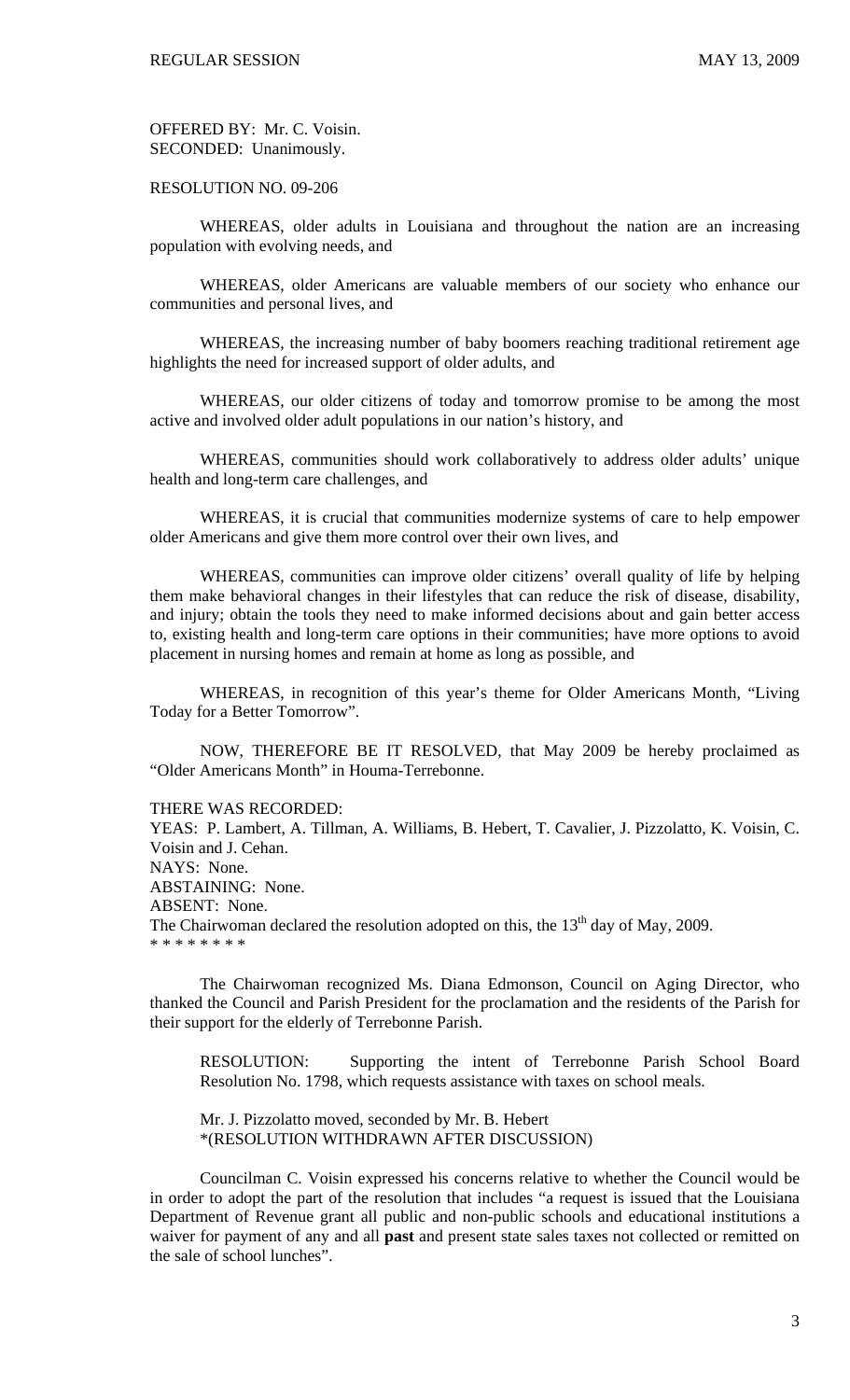Parish Attorney C. Alcock stated that she could contact the School Board to clarify the verbiage of the proposed resolution.

Councilman C. Voisin requested that the proposed resolution be reconsidered until clarification with the School Board can be made.

Mr. J. Pizzolatto withdrew the resolution,and Mr. B. Hebert concurred.

Mr. J. Pizzolatto moved, seconded by Mr. B. Hebert, "THAT, the Council defer action until the next meeting on the proposed resolution supporting the Terrebonne Parish School Board's request with taxes on school meals so the Legal Department can clarify the verbiage."

The Chairwoman called for a vote on the motion offered by Mr. J. Pizzolatto. UPON ROLL CALL THERE WAS RECORDED: YEAS: P. Lambert, A. Tillman, A. Williams, B. Hebert, T. Cavalier, J. Pizzolatto, K. Voisin, C. Voisin, and J. Cehan NAYS: None ABSENT: None The Chairwoman declared the motion adopted.

Mr. J. Cehan moved, seconded by Mr. B. Hebert and Mr. P. Lambert, "THAT, the Council introduce an ordinance that will provide for the issuance of Public Improvement Refunding Bonds, Series ST-2009, and providing for related matters and call a public hearing on Wednesday, May 27, 2009 at 6:30 p.m."

The Chairwoman called for a vote on the motion offered by Mr. J. Cehan. UPON ROLL CALL THERE WAS RECORDED: YEAS: P. Lambert, A. Tillman, A. Williams, B. Hebert, T. Cavalier, J. Pizzolatto, K. Voisin, C. Voisin, and J. Cehan NAYS: None ABSENT: None The Chairwoman declared the motion adopted.

 Mr. P. Lambert moved, seconded by Mr. J. Pizzolatto, "THAT, the Council introduce an ordinance to amend the 2009 Budget and the 5-Year Capital Outlay to provide additional funding for the 4-1 Levee project, a cooperative project with the Terrebonne Levee and Conservation District, and call a public hearing on Wednesday, May 27, 2009 at 6:30 p.m."

 The Chairwoman called for a vote on the motion offered by Mr. P. Lambert. UPON ROLL CALL THERE WAS RECORDED: YEAS: P. Lambert, A. Tillman, A. Williams, B. Hebert, T. Cavalier, J. Pizzolatto, K. Voisin, C. Voisin, and J. Cehan NAYS: None ABSENT: None The Chairwoman declared the motion adopted.

 The Chairwoman called for Mr. Juan Johnson, Columbus Street resident, who was listed on the agenda to address the Council relative to workers that have been fired from Juvenile Detention, but Mr. Johnson was not present.

 The Chairwoman recognized Ms. Katherine Batson, Hall Street resident, who expressed her concerns relative to the employees of the Juvenile Detention Center being fired before they were convicted of allegations.

 Chairwoman A. Williams requested Ms. Batson not to mention any names in matters still under investigation.

 Ms. Katherine Batson expressed her concerns relative to employees of the Parish Government get treated differently when allegations were made against them.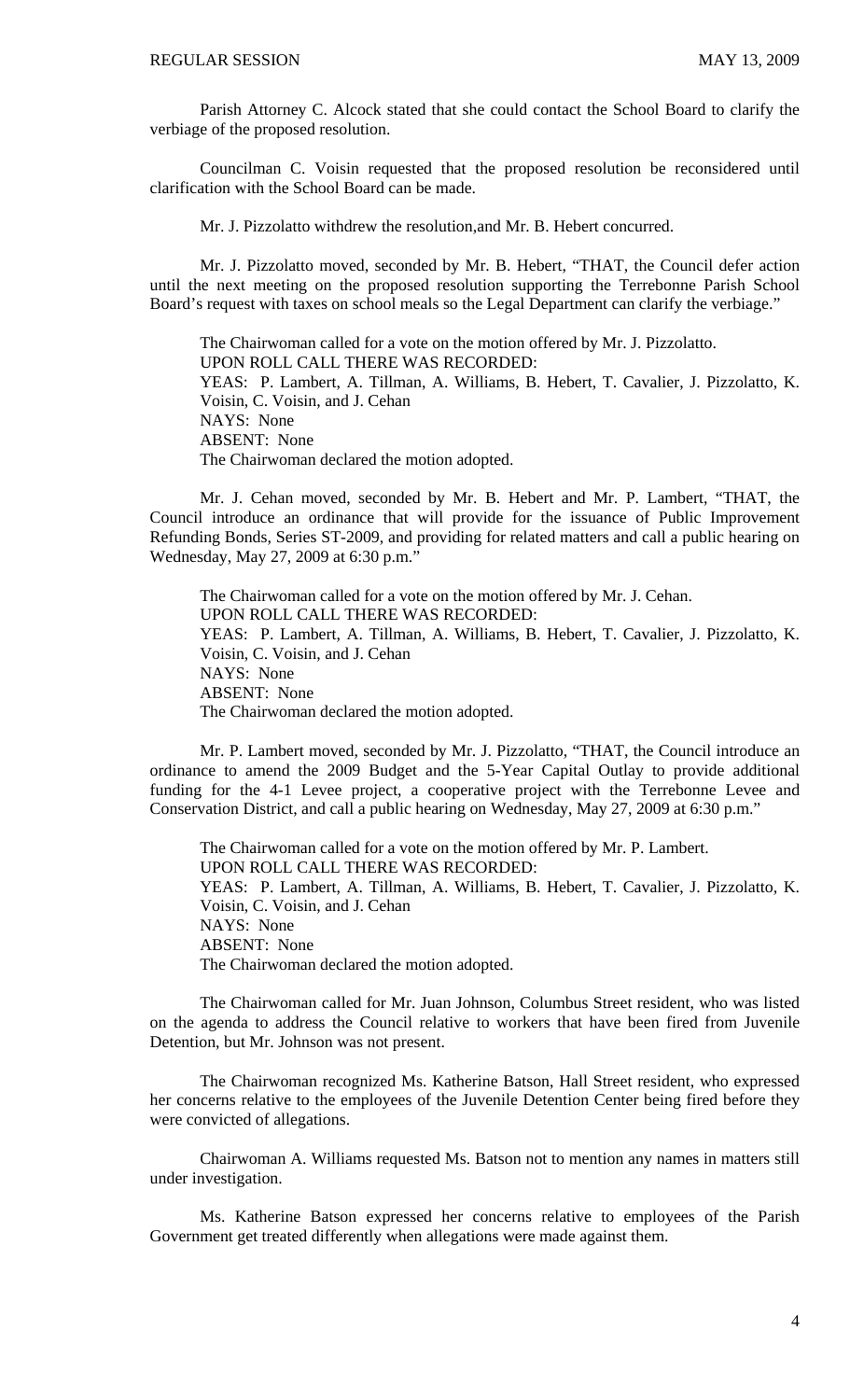Parish President M. Claudet explained that the two matters Ms. Batson is speaking about are different in that one is a criminal matter and the other is a civil matter. He stated that the juvenile detention matter, because circumstances involve juveniles, employees, and criminal investigation comments should not be made.

Ms. Katherine Batson expressed her concerns about hurricane season approaching season approaching and where the plan for Terrebonne Parish is.

Chairwoman A. Williams stated that there is a Hurricane Evacuation Advisory Committee meeting scheduled tomorrow at 5:00 p.m. in the Council Meeting Room and the Emergency Preparedness Director is supposed to present Terrebonne Parish's plan at this meeting.

 The Chairwoman called for Ms. Rhonda Johnson, who was listed on the agenda to address the Council relative to have questions concerning Juvenile Justice Center, but Ms. Johnson was not present.

 The Chairwoman stated that Ms. Debra Valentine and Mr. Bertrand Brooks, were listed on the agenda to address the Council relative to development in the Ashland area regarding levees and elevation grants, but they had called to pull this item from the agenda.

The Chairwoman recognized Mr. Russell Duet, Buquet Street resident, who expressed his concerns relative to his house flooding for the fourth time last August and the fifth time this March. He questioned whether the developments in the area has caused more drainage problems and when is the situation going to be corrected.

Mr. B. Hebert moved, seconded by Mr. J. Cehan and Mr. K. Voisin, "THAT, the Council extend Mr. Russell Duet's time an additional minute."

The Chairwoman called for a vote on the motion offered by Mr. B. Hebert. UPON ROLL CALL THERE WAS RECORDED: YEAS: P. Lambert, A. Tillman, A. Williams, B. Hebert, T. Cavalier, J. Pizzolatto, K. Voisin, C. Voisin, and J. Cehan NAYS: None ABSENT: None The Chairwoman declared the motion adopted.

 Mr. Russell Duet continued his comments regarding his frustration with the drainage situation in the Buquet Street area and the retention ponds in the area.

 At this request of Councilman B. Hebert, Public Works Director Lt. Col. (ret.) G. Bush explained the differences in the drainage systems near Lowe's and near the Holiday Inn on Martin Luther King Boulevard.

 Mr. Russell Duet stated that the residents have been requesting this situation to be corrected for thirteen years. He expressed his concerns relative to a retention pond being a haven for mosquitoes.

 Lt. Col. (ret.) G. Bush stated that Councilman B. Hebert requested a study to be done for the drainage situation in the Buquet Street area, which has been done, and he sought funding for the improvements which are intended to be addressed.

 Councilman K. Voisin stressed the need for the entire community along with the Parish Government to work together to correct problems in the parish.

 Upon questioning by Councilman J. Pizzolatto, Interim Parish Manager P. Gordon stated that some retention pond owners have been cited because they need to have them cleaned.

 Mr. J. Cehan moved, seconded by Mr. B. Hebert, "THAT, it now being 6:45 p.m., the Council open public hearings at this time."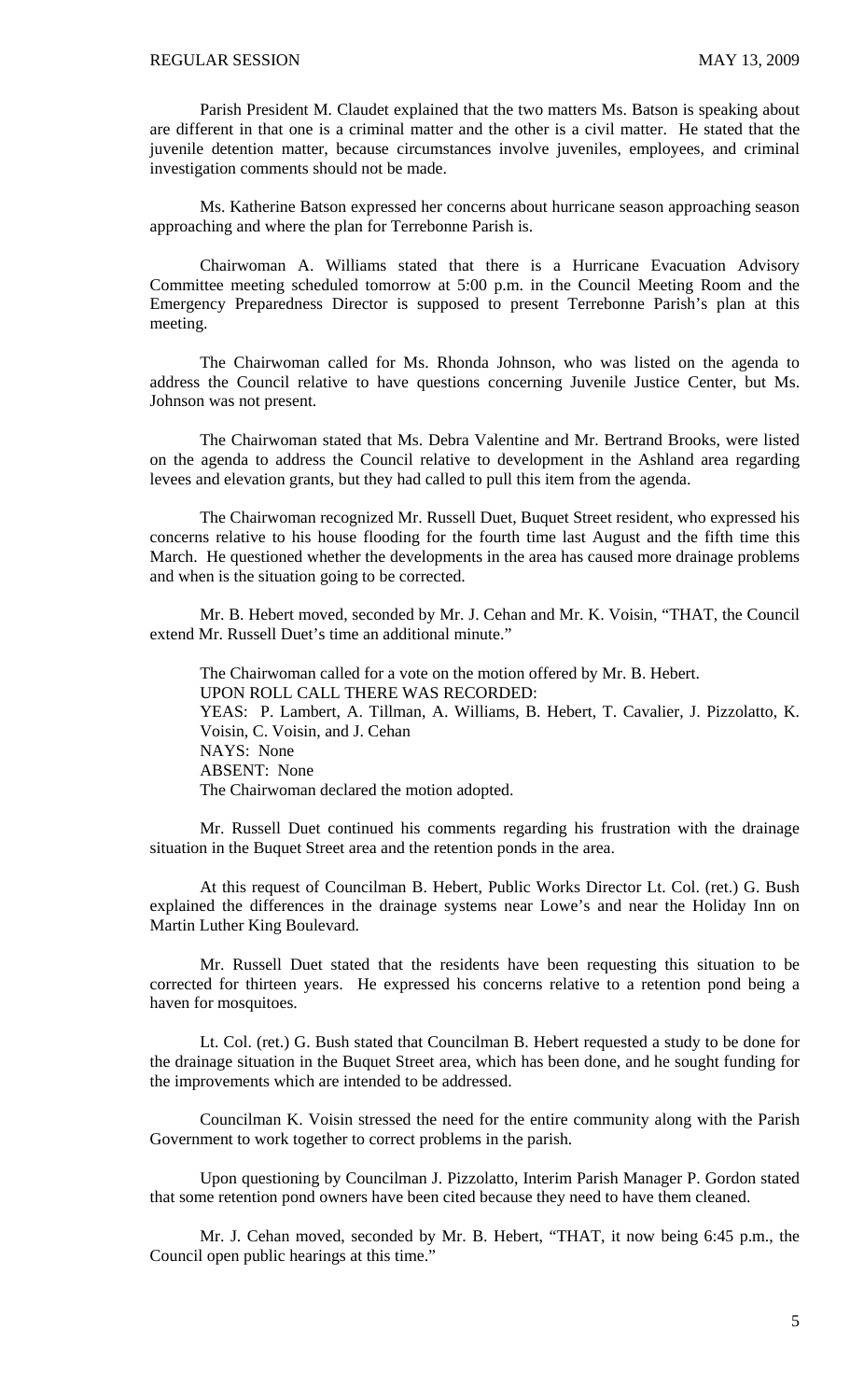The Chairwoman called for a vote on the motion offered by Mr. J. Cehan. UPON ROLL CALL THERE WAS RECORDED: YEAS: P. Lambert, A. Tillman, A. Williams, B. Hebert, T. Cavalier, J. Pizzolatto, K. Voisin, C. Voisin, and J. Cehan NAYS: None ABSENT: None The Chairwoman declared the motion adopted.

The Chairwoman recognized the public for comments on the following:

A. A proposed ordinance which sets the franchise fees to be paid by those entities providing cable or video support to the Parish of Terrebonne under a State-Granted Franchise Authority

There were no comments from the public on the proposed resolution.

 Mr. A. Tillman moved, seconded by Mr. C. Voisin, "THAT, the Council close the aforementioned public hearing."

 The Chairwoman called for a vote on the motion offered by Mr. A. Tillman. UPON ROLL CALL THERE WAS RECORDED: YEAS: P. Lambert, A. Tillman, A. Williams, B. Hebert, T. Cavalier, K. Voisin, C. Voisin, and J. Cehan NAYS: None ABSENT: J. Pizzolatto The Chairwoman declared the motion adopted.

OFFERED BY: Mr. A. Tillman. SECONDED BY: Mr. K. Voisin.

ORDINANCE NO. 7633

# AN ORDINANCE SETTING THE FRANCHISE FEE TO BE PAID BY THOSE ENTITIES PROVIDING CABLE OR VIDEO SERVICE WITHIN THE PARISH OF TERREBONNE UNDER A STATE-GRANTED FRANCHISE AUTHORITY AND OTHERWISE PROVIDING WITH RESPECT THERETO.

WHEREAS, pursuant to the provisions of the Consumer Choice for Television Act of 2008, codified at LSA-RS. 45:1361 et seq, any person or entity desiring to provide cable or video services within the Parish of Terrebonne may do so by obtaining a state-issued certificate of franchise authority;

 WHEREAS, pursuant to the provisions of LSA-R.S. 45:1366, the holder of a state-issued certificate of franchise authority for cable or video service is required to pay a franchise fee to the Parish in which it operates upon the passage of an ordinance by the Parish setting such a fee; and

WHEREAS, there are persons or entities which operate or desire to operate cable or video services within the Parish limits.

### SECTION I

BE IT THEREFORE ORDAINED by the Parish Council on behalf of the Terrebonne Parish Consolidated Government, State of Louisiana, that the Terrebonne Parish Code Chapter 10. Franchise and Agreements is amended to provide for Article III as follows:

Article III. Cable and Video Service pursuant to the Consumer Choice for Television Act of 2008.

Section 10-107. Franchise Fee.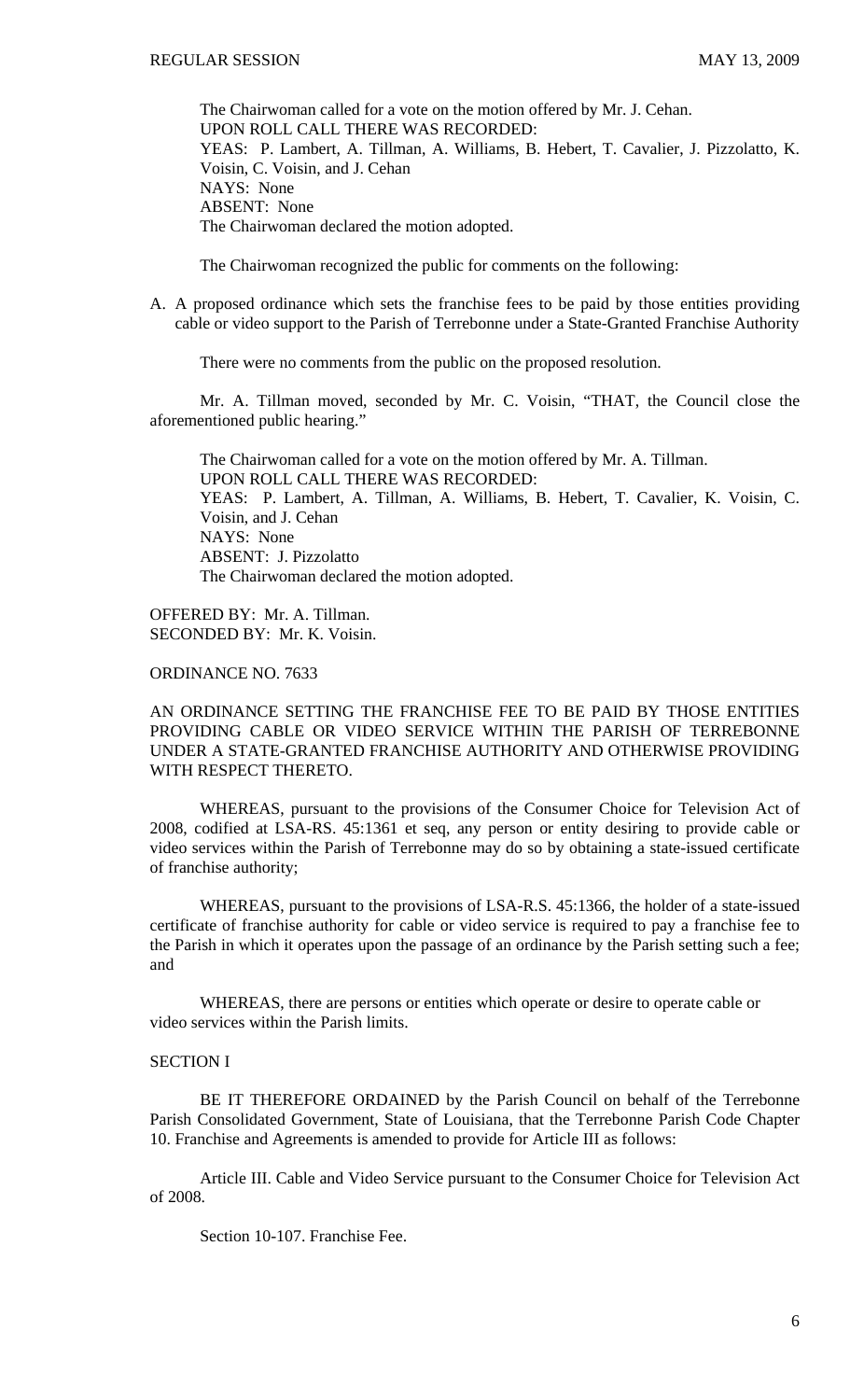All persons or entities providing cable or video services to the citizens of the Parish of Terrebonne pursuant to a state-issued certificate of franchise authority as provided in LSA-R.S. 45:1361 et seq shall, pursuant to the provisions of LSA-R.S. 45:1366, pay the Terrebonne Parish Consolidated Government a franchise fee equal to 5% of the cable or video service provider's gross revenues, as that term is defined by the "Consumer Choice for Television Act of 2008," derived from operations within the Parish of Terrebonne.

### SECTION II

BE IT FURTHER ORDAINED, that all ordinances and resolutions in conflict herewith are hereby repealed, except those approving any cable or video franchise agreement in force and effect between the Parish and any cable or video service provider.

This ordinance, having been introduced and laid on the table for at least two weeks, was voted upon as follows:

THERE WAS RECORDED:

YEAS: P. Lambert, A. Tillman, A. Williams, B. Hebert, T. Cavalier, K. Voisin, C. Voisin and J. Cehan. NAYS: None. ABSTAINING: None. ABSENT: J. Pizzolatto.

The Chairwoman declared the ordinance adopted on this, the  $13<sup>th</sup>$  day of May, 2009. \* \* \* \* \* \* \* \* \*

The Chairwoman recognized the public for comments on the following:

B. A proposed ordinance requiring the payment of public, education, governmental access programming support to the Parish of Terrebonne by cable or video service providers operating within the Parish of Terrebonne under a State-Issued Certificate of Franchise Authority

There were no comments from the public on the proposed ordinance.

 Mr. J. Cehan moved, seconded by Mr. K. Voisin, "THAT, the Council close the aforementioned public hearing."

 The Chairwoman called for a vote on the motion offered by Mr. J. Cehan. UPON ROLL CALL THERE WAS RECORDED: YEAS: P. Lambert, A. Tillman, A. Williams, B. Hebert, T. Cavalier, J. Pizzolatto, K. Voisin, C. Voisin, and J. Cehan NAYS: None ABSENT: None The Chairwoman declared the motion adopted.

OFFERED BY: Mr. J. Cehan. SECONDED BY: Mr. K. Voisin.

ORDINANCE NO. 7634

AN ORDINANCE REQUIRING THE PAYMENT OF PUBLIC, EDUCATIONAL, GOVERNMENTAL ACCESS PROGRAMMING SUPPORT TO THE PARISH OF TERREBONNE BY CABLE OR VIDEO SERVICE PROVIDERS OPERATING WITHIN THE PARISH OF TERREBONNE UNDER A STATE-ISSUED CERTIFICATE OF FRANCHISE AUTHORITY AND OTHERWISE PROVIDING WITH RESPECT THERETO.

WHEREAS, pursuant to the provisions of the Consumer Choice for Television Act of 2008, codified at LSA-RS. 45:1361 et seq, any person or entity desiring to provide cable or video services within the Parish of Terrebonne may do so by obtaining a state-issued certificate of franchise authority;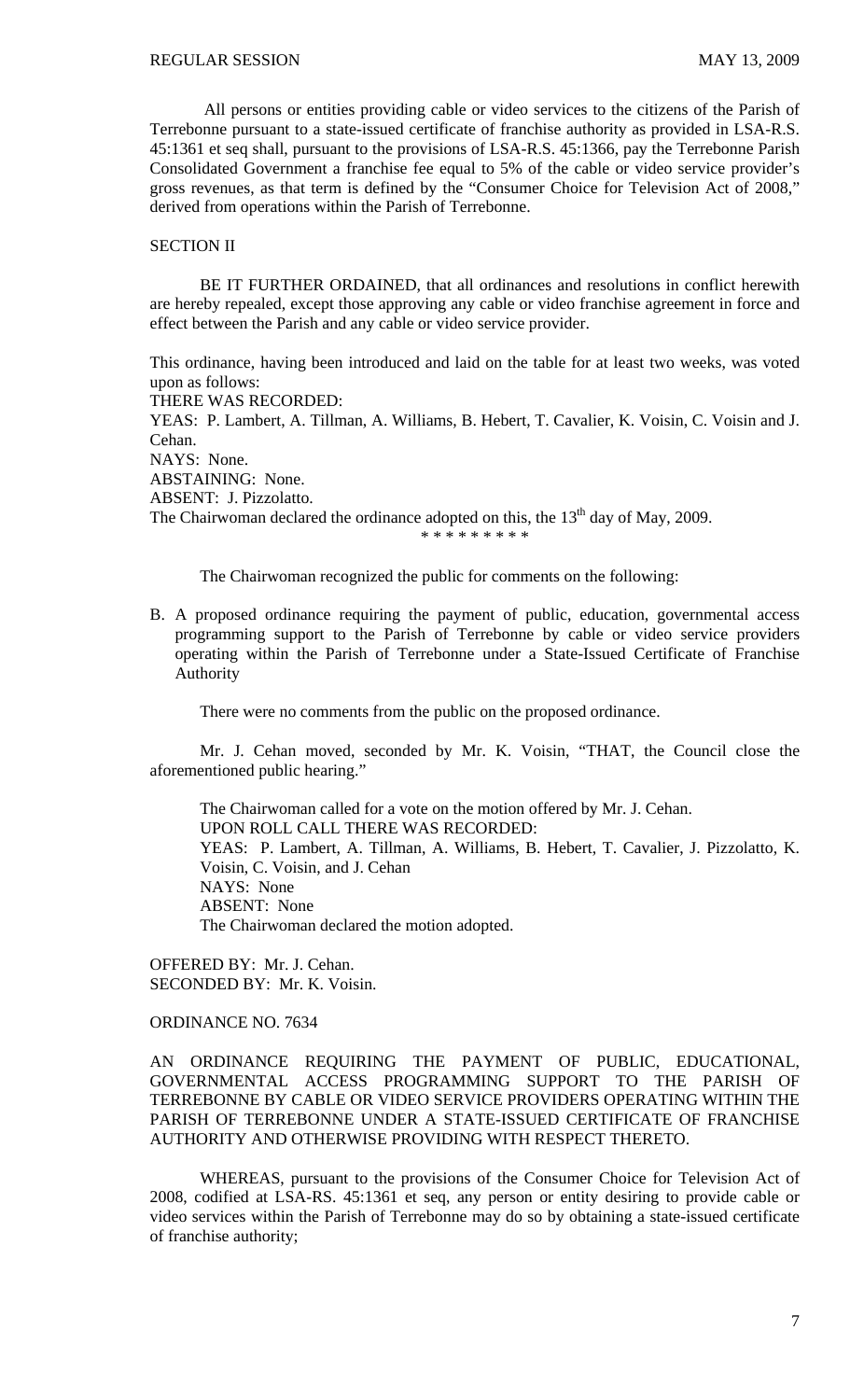WHEREAS, the Terrebonne Parish has requested those entities providing cable or video services within the Parish of Terrebonne to provide public, educational, and governmental access programming, streams, or channels ("PEG") and desires to collect PEG access support from these cable or video service providers pursuant to the provisions of LSA-R.S. 45:1370.

# SECTION I

BE IT THEREFORE ORDIANED by the Parish Council on behalf of the Terrebonne Parish Consolidated Government, State of Louisiana, that the Terrebonne Parish Code Chapter10 Franchise and Agreements is amended to provide for Section 10-108 as follows:

Article III. Cable and Video Service pursuant to the Consumer Choice for Television Act of 2008.

Section 10-108. Public, Educational and Government Access Programming Support.

Pursuant to the provisions of LSA-R.S. 45:1361 et seq, providers of cable or video services holding a state-issued certificate of franchise authority as provided in LSA-R.S. 45:1361 et seq and operating within Terrebonne Parish shall, upon written request, pay to the Terrebonne Parish Consolidated Government an amount up to one half percent of the gross revenues, as that term is defined by the "Consumer Choice for Television Act of 2008," derived from operations within the Parish of Terrebonne.

### SECTION II

BE IT FURTHER ORDIANED, that all ordinances and resolutions in conflict herewith are hereby repealed, except those approving any cable or video franchise agreement in force and effect between the TPCG and any cable or video service provider.

This ordinance, having been introduced and laid on the table for at least two weeks, was voted upon as follows:

THERE WAS RECORDED:

YEAS: P. Lambert, A. Tillman, A. Williams, B. Hebert, T. Cavalier, J. Pizzolatto, K. Voisin, C. Voisin and J. Cehan.

NAYS: None.

ABSTAINING: None.

ABSENT: None.

The Chairwoman declared the ordinance adopted on this, the  $13<sup>th</sup>$  day of May, 2009.

\* \* \* \* \* \* \* \*

The Chairwoman recognized the public for comments on the following:

C. A proposed ordinance to that would create a "4-Way Stop" at the intersection of Sugar Mill Courtyard and Choctaw Drive

 The Chairwoman recognized Mr. Jason Howell, Sugar Mill Courtyard resident, who expressed his support for the proposed "4-Way Stop" at the intersection of Sugar Mill Courtyard and Choctaw Drive.

 The Chairwoman recognized Mr. Dana Ortego, Apache Road resident, who expressed his opposition to the proposed "4-Way Stop" sign at the intersection of Sugar Mill Courtyard and Courtyard and Choctaw Drive.

 The Chairwoman recognized Mr. Peter Bourgeois, Jr., Buena Vista Boulevard resident, who expressed his opposition to the proposed "4-Way Stop" at the intersection of Sugar Mill Courtyard and Choctaw Drive.

There were no further comments from the public on the proposed ordinance.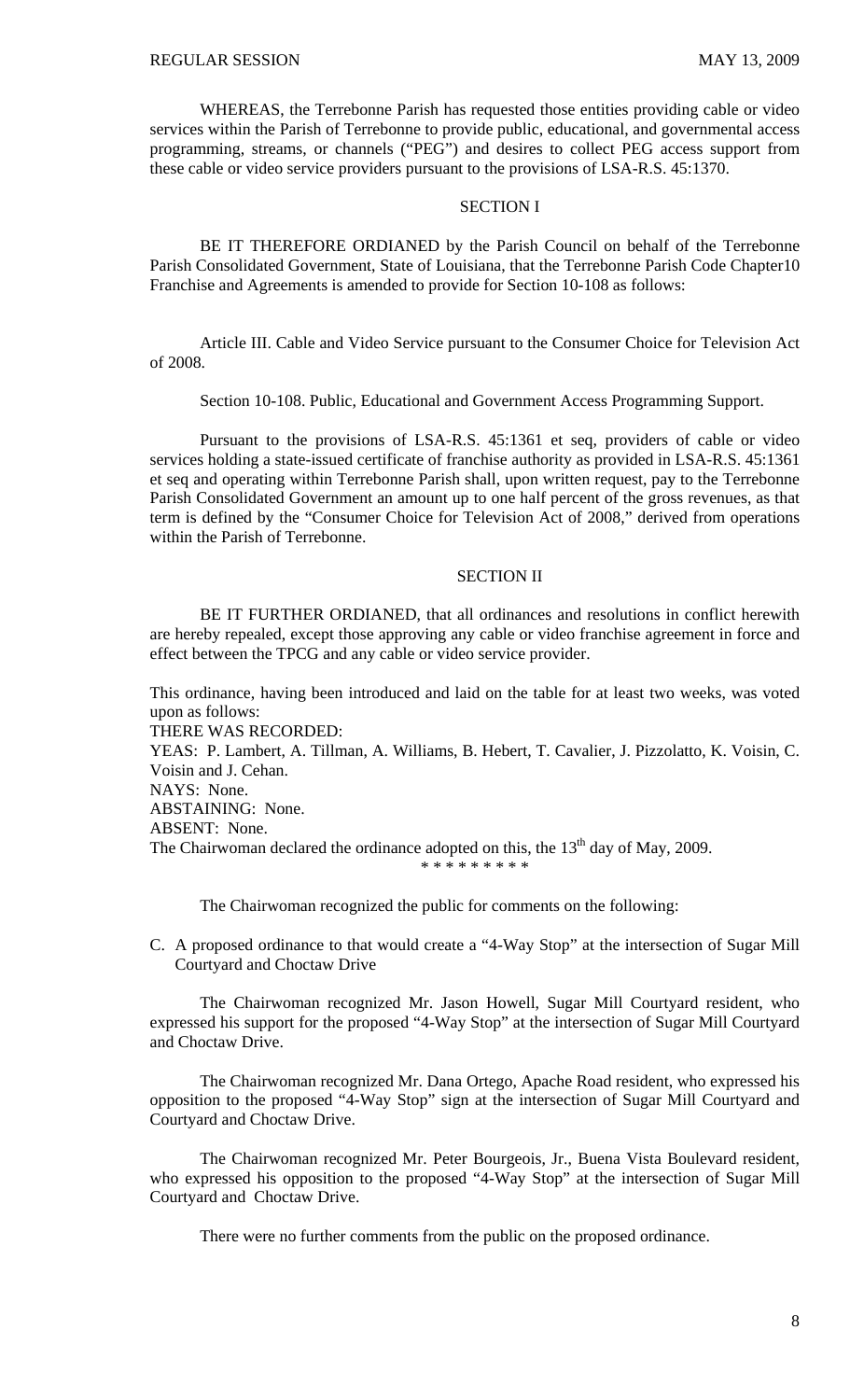Mr. K. Voisin moved, seconded by Mr. C. Voisin, "THAT, the Council close the aforementioned public hearing.'

 The Chairwoman called for a vote on the motion offered by Mr. K. Voisin. UPON ROLL CALL THERE WAS RECORDED: YEAS: P. Lambert, A. Tillman, A. Williams, B. Hebert, T. Cavalier, J. Pizzolatto, K. Voisin, C. Voisin, and J. Cehan NAYS: None ABSENT: None The Chairwoman declared the motion adopted.

 Councilman K. Voisin stated that he briefly evaluated the situation of the stop signs in the Sugar Mill Courtyard and Choctaw Drive and believes there should be some changes made to improve the situation and requested that once the proposed ordinance is adopted, that the current number of "Stop" signs be evaluated by the Planning Department for improvement.

OFFERED BY: Mr. K. Voisin. SECONDED BY: Mr. C. Voisin.

### ORDINANCE NO. 7635

AN ORDINANCE AMENDING THE PARISH CODE OF TERREBONNE PARISH, CHAPTER 18, MOTOR VEHICLES AND TRAFFIC, ARTICLE IV. OPERATION OF VEHICLES, DIVISION 2. PARISH, SECTION 18-87: TO ESTABLISH A "4-WAY STOP" AT THE INTERSECTION OF SUGAR MILL COURTYARD AND CHOCTAW DRIVE; TO AUTHORIZE THE INSTALLATION OF THE REQUIRED SIGNS; AND TO ADDRESS OTHER MATTERS RELATIVE THERETO.

### SECTION I

BE IT ORDAINED by the Terrebonne Parish Council, in regular session convened, acting pursuant to the authority invested in it by the Constitution and laws of the State of Louisiana, the Home Rule Charter for a Consolidated Government for Terrebonne Parish, and including, but not limited to, LSA R.S. 33:1368 and other statutes of the State of Louisiana, to amend the parish Codes of Terrebonne Parish, Chapter 18. Motor Vehicles and Traffic, Article IV. Operation of Vehicles, Division 2. Parish, Section 18-87: To establish a "4 Way Stop" at the intersection of Sugar Mill Courtyard and Choctaw Drive, as follows:

## CHAPTER 18. MOTOR VEHICLES AND TRAFFIC ARTICLE IV. OPERATION OF VEHICLES DIVISION 2. PARISH SECTION 18-87. 4 WAY STOP INTERSECTIONS

 The intersection of Sugar Mill Courtyard and Choctaw Drive shall hereby be established as a "4 Way Stop" and the appropriate "4 Way Stop" signs shall be erected and maintained at said location. Any vehicle traveling at the afore-mentioned location shall respect and adhere to the signs as posted.

# SECTION II

If any word, clause, phrase, section or other portion of this ordinance shall be declared null, void, invalid, illegal, or unconstitutional, the remaining words, clauses, phrases, sections or other portions of this ordinance shall remain in full force and effect, the provisions of this section hereby being declared to be severable.

#### SECTION III

Any ordinance or part thereof in conflict herewith is hereby repealed.

#### SECTION IV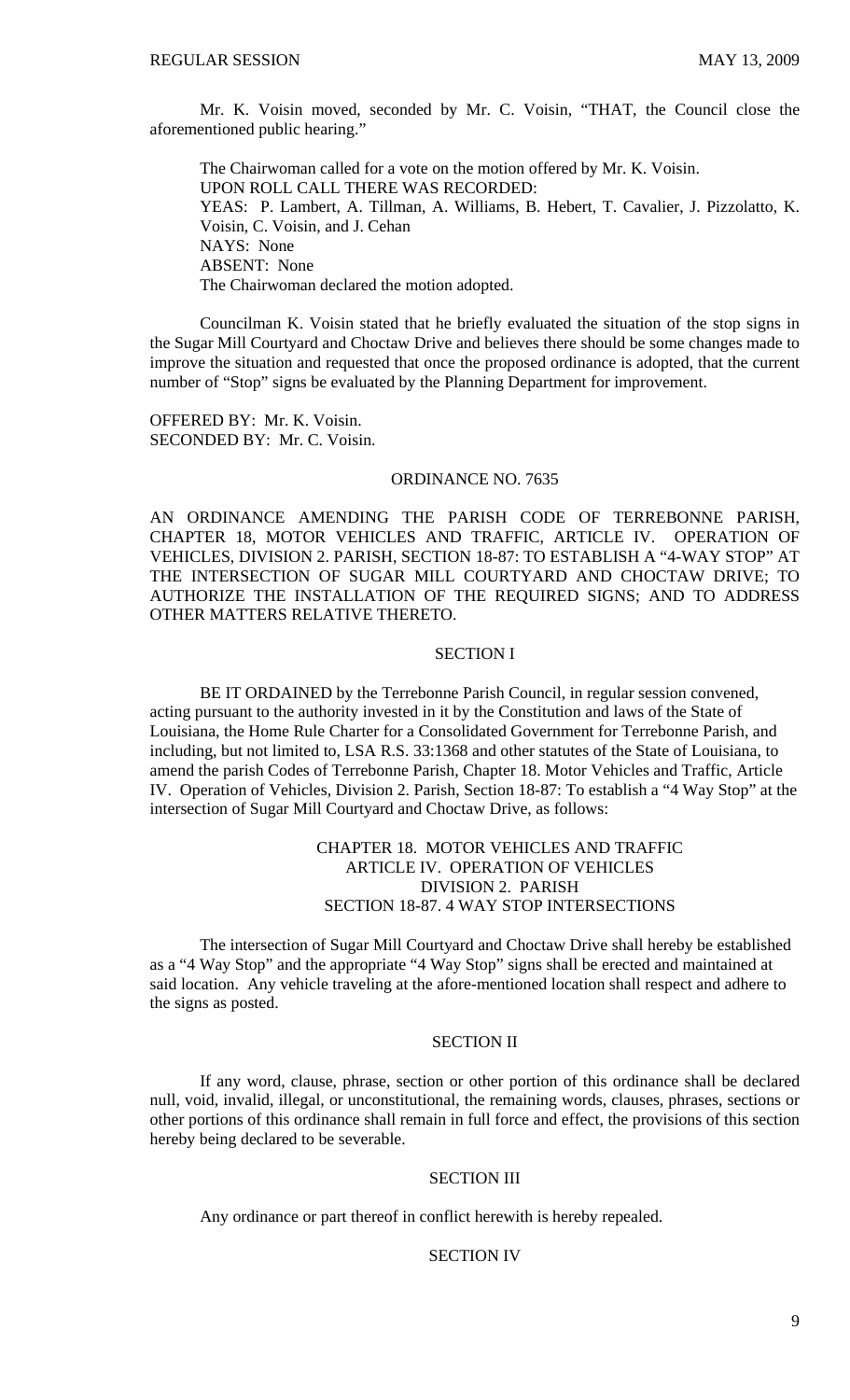This ordinance shall become effective upon approval by the Parish President or as otherwise provided in Section 2-13 (b) of the Home Rule Charter for Consolidated Government for Terrebonne Parish, whichever occurs sooner.

This ordinance, having been introduced and laid on the table for at least two weeks, was voted upon as follows: THERE WAS RECORDED: YEAS: P. Lambert, A. Tillman, A. Williams, B. Hebert, T. Cavalier, J. Pizzolatto, K. Voisin, C. Voisin and J. Cehan. NAYS: None. ABSTAINING: None. ABSENT: None. The Chairwoman declared the ordinance adopted on this, the  $13<sup>th</sup>$  day of May, 2009. \* \* \* \* \* \* \* \* \*

The Chairwoman recognized the public for comments on the following:

D. A proposed ordinance to amend the 2009 Budget for the funding from the State FPC for the Thompson Road Extension Project

There were no comments from the public on the proposed ordinance.

 Mr. C. Voisin moved, seconded by Mr. J. Cehan, "THAT, the Council close the aforementioned public hearing."

 The Chairwoman called for a vote on the motion offered by Mr. C. Voisin. UPON ROLL CALL THERE WAS RECORDED: YEAS: P. Lambert, A. Tillman, A. Williams, B. Hebert, T. Cavalier, J. Pizzolatto, K. Voisin, C. Voisin, and J. Cehan NAYS: None ABSENT: None The Chairwoman declared the motion adopted.

OFFERED BY: Mr. C. Voisin. SECONDED BY: Mr. J. Cehan.

ORDINANCE NO. 7636

# AN ORDINANCE TO AMEND THE 2009 ADOPTED BUDGET FOR THE FUNDING FROM THE STATE OF LOUISIANA FACILITY PLANNING AND CONTROL (FPC) FOR THE THOMPSON ROAD LEVEE/DRAINAGE PROJECT.

### SECTION I

 WHEREAS, the State's Office of Facility Planning & Control has awarded \$245,000 for the continued work on Thompson Road Extension Project, and

 WHEREAS, FPC #50-J55-098B-02 has allocated the funding in phases being Phase I Engineering \$30,000; Phase I Construction \$92,500 and Phase II Construction \$122,500.

 NOW, THEREFORE BE IT ORDAINED, by the Terrebonne Parish Council, on behalf of the Terrebonne Parish Consolidated Government, that the 2009 Adopted Budget of the Terrebonne Parish Consolidated Government be amended to provide additional funding for the Thompson Road Project. (Attachment A)

This ordinance, having been introduced and laid on the table for at least two weeks, was voted upon as follows:

THERE WAS RECORDED:

YEAS: P. Lambert, A. Tillman, A. Williams, B. Hebert, T. Cavalier, J. Pizzolatto, K. Voisin, C. Voisin and J. Cehan.

NAYS: None.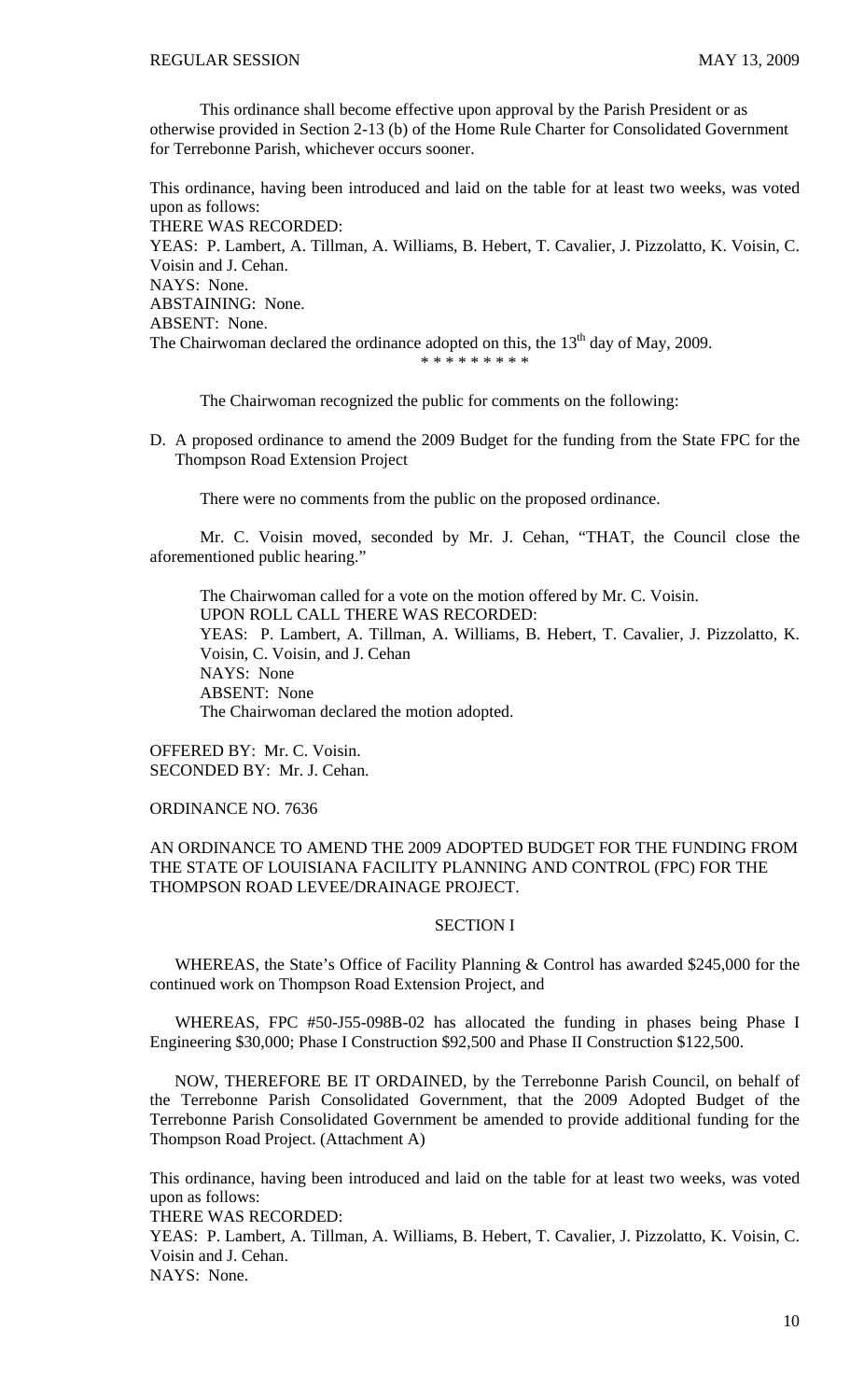ABSTAINING: None. ABSENT: None. The Chairwoman declared the ordinance adopted on this, the  $13<sup>th</sup>$  day of May, 2009. \* \* \* \* \* \* \* \* \*

# **ATTACHMENT A - THOMPSON ROAD PROJECT**

|                              | 2009           |               |           |
|------------------------------|----------------|---------------|-----------|
|                              | <b>Adopted</b> | <b>Change</b> | Amended   |
| <b>Thompson Road Project</b> | 3,934,306      | 245,000       | 4,179,306 |
| <b>Thompson Road Project</b> |                | (245,000)     | (245,000) |

\*\*\*\*\*\*\*\*\*\*

The Chairwoman recognized the public for comments on the following:

E. A proposed ordinance to amend the 2009 Budgets for additional funding for the Lower Reach of Ward 7 Levee Project

There were no comments from the public on the proposed ordinance.

 Mr. J. Cehan moved, seconded by Mr. P. Lambert, "THAT, the Council close the aforementioned public hearing."

 The Chairwoman called for a vote on the motion offered by Mr. J. Cehan. UPON ROLL CALL THERE WAS RECORDED: YEAS: P. Lambert, A. Tillman, A. Williams, B. Hebert, T. Cavalier, J. Pizzolatto, K. Voisin, C. Voisin, and J. Cehan NAYS: None ABSENT: None The Chairwoman declared the motion adopted.

OFFERED BY: Mr. P. Lambert. SECONDED BY: Mr. K. Voisin.

ORDINANCE NO. 7637

# AN ORDINANCE TO AMEND THE 2009ADOPTED BUDGET AND THE 5 YEAR CAPITAL OUTLAY FOR THE FUNDING FOR THE LOWER REACH OF WARD 7 LEVEE PROJECT.

 WHEREAS, a resolution for the change order for the Peake Construction Contract which handles debris removal from the drainage arteries of Terrebonne Parish has been submitted in the amount of \$1,989,356, and

 WHEREAS, Administration desires to use these funds to adhere to the request of the Terrebonne Levee and Conservation District (TLCD) to help in the restoration of the Lower Reach of Ward 7 Levee, located between Lashbrook Pump Station and Boudreaux Canal, and

WHEREAS, the construction of this levee was jointly funded by the Parish and TLCD, and

WHEREAS, since the levee was improved in 2006, poor soil conditions have resulted in settlement of the levee bringing the height down to 6 feet in some areas, and

WHEREAS, for the protection of the citizens of Districts 8 and 9, Administration further desires to elevate these levees to 8 feet and this should be handled in a priority manner.

 NOW, THEREFORE BE IT ORDAINED, by the Terrebonne Parish Council, on behalf of the Terrebonne Parish Consolidated Government, that the 2009 Adopted Budget of the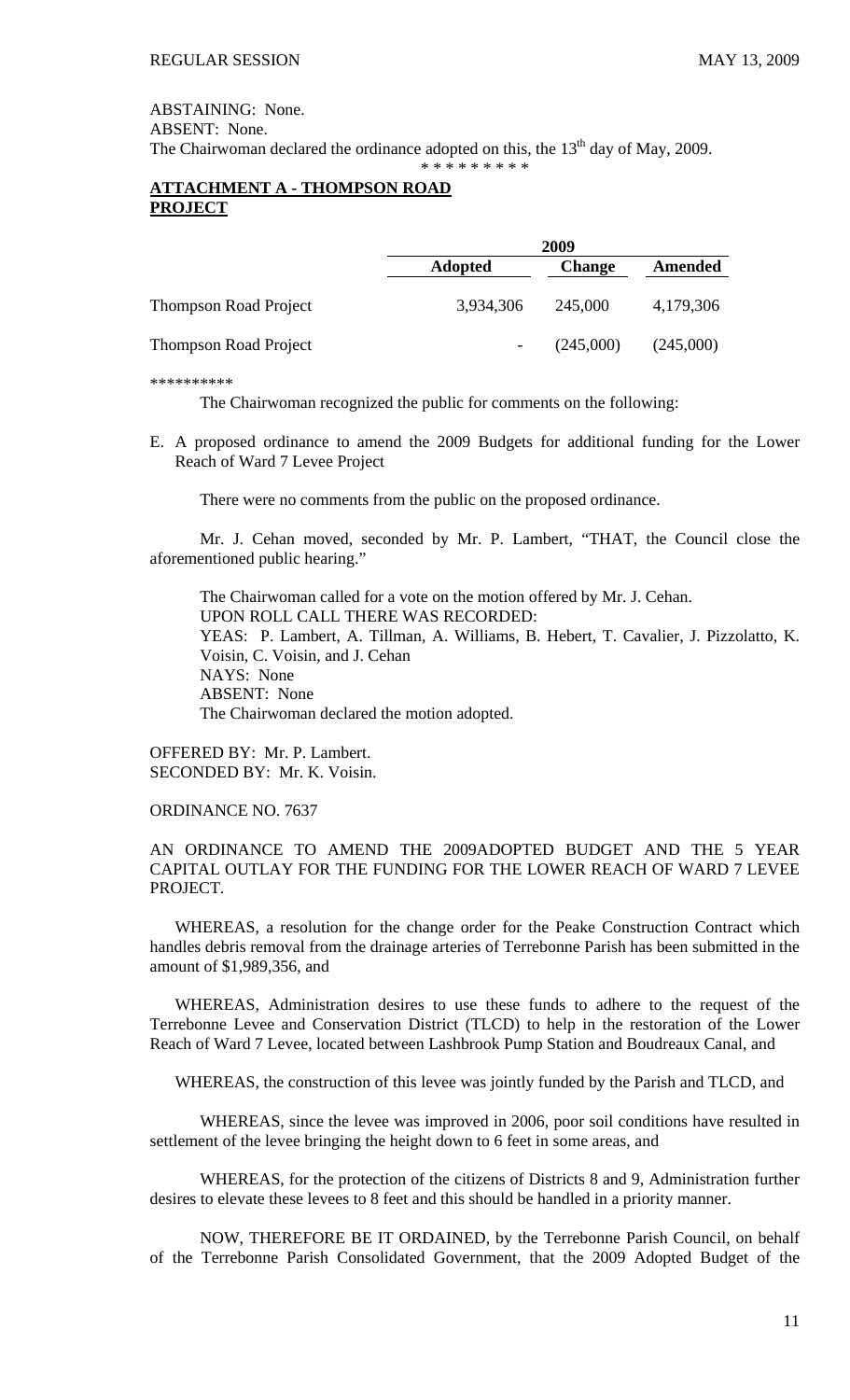Terrebonne Parish Consolidated Government be amended to provide funding for the Lower Reach of Ward 7 Levee Project. (Attachment A)

This ordinance, having been introduced and laid on the table for at least two weeks, was voted upon as follows: THERE WAS RECORDED: YEAS: P. Lambert, A. Tillman, A. Williams, B. Hebert, T. Cavalier, J. Pizzolatto, K. Voisin, C. Voisin and J. Cehan. NAYS: None. ABSTAINING: None. ABSENT: None. The Chairwoman declared the ordinance adopted on this, the  $13<sup>th</sup>$  day of May, 2009.

\* \* \* \* \* \* \* \* \*

# **ATTACHMENT A - LOWER REACH OF WARD 7 LEVEE**

|                                       | 2009           |               |             |
|---------------------------------------|----------------|---------------|-------------|
|                                       | <b>Adopted</b> | <b>Change</b> | Amended     |
| Parishwide Drainage Construction Fund | 1,500,000      | 1,989,356     | 3,489,356   |
| Hurricane Ike                         | 8,536,310      | (1,989,356)   | 6,546,954   |
| Ward 7 Drainage Levee Phase I and II  | 7,532,817      | 1,898,356     | 9,431,173   |
| Drainage Tax Fund                     | (1,500,000)    | (1,989,356)   | (3,489,356) |

\*\*\*\*\*\*\*\*\*\*

Mr. B. Hebert moved, seconded by Mr. J. Cehan, "THAT, the Council continue with the regular order of business."

 The Chairwoman called for a vote on the motion offered by Mr. B. Hebert. UPON ROLL CALL THERE WAS RECORDED: YEAS: P. Lambert, A. Tillman, A. Williams, B. Hebert, T. Cavalier, J. Pizzolatto, K. Voisin, C. Voisin, and J. Cehan NAYS: None ABSENT: None The Chairwoman declared the motion adopted.

 The Chairwoman recognized Ms. Lora Chaisson, Montegut resident, who expressed her concerns relative to the condition of the Isle de Jean Charles Road, the safety hazards, and the amount of people parking their vehicles to fish when "No Fishing" signs have been posted due to safety concerns. She stated that the road is now only a one lane roadway.

 Parish President M. Claudet explained that ordinances were established to insure the safety of motorists on Isle de Jean Charles Road and when the ordinances are violated, the enforcement becomes the Sheriff's Department's responsibility. He stated he would contact the Sheriff's Office to increase patrols in this area.

 Public Works Director Lt. Col. (ret.) G. Bush explained that approximately \$700,000. was spent on the initial repair of the Isle de Charles Road after the hurricanes, but high winds and tides cause significant more damage to the shoulder. He stated that Public Works has reclaimed as much of that shoulder as possible. He said the road is inspected every day, including weekends and there were numerous vehicles this past weekend and the Sheriff's Department was contacted and did send deputies to patrol the area and ticket violaters. He stated that the design for the permanent repair is still being worked on. He stated that alternatives will be presented next week and once approved, final design will proceed. He stated that thanks to GOHSEP a P.W. was signed a month ago for \$2.8 million from FEMA for this project and an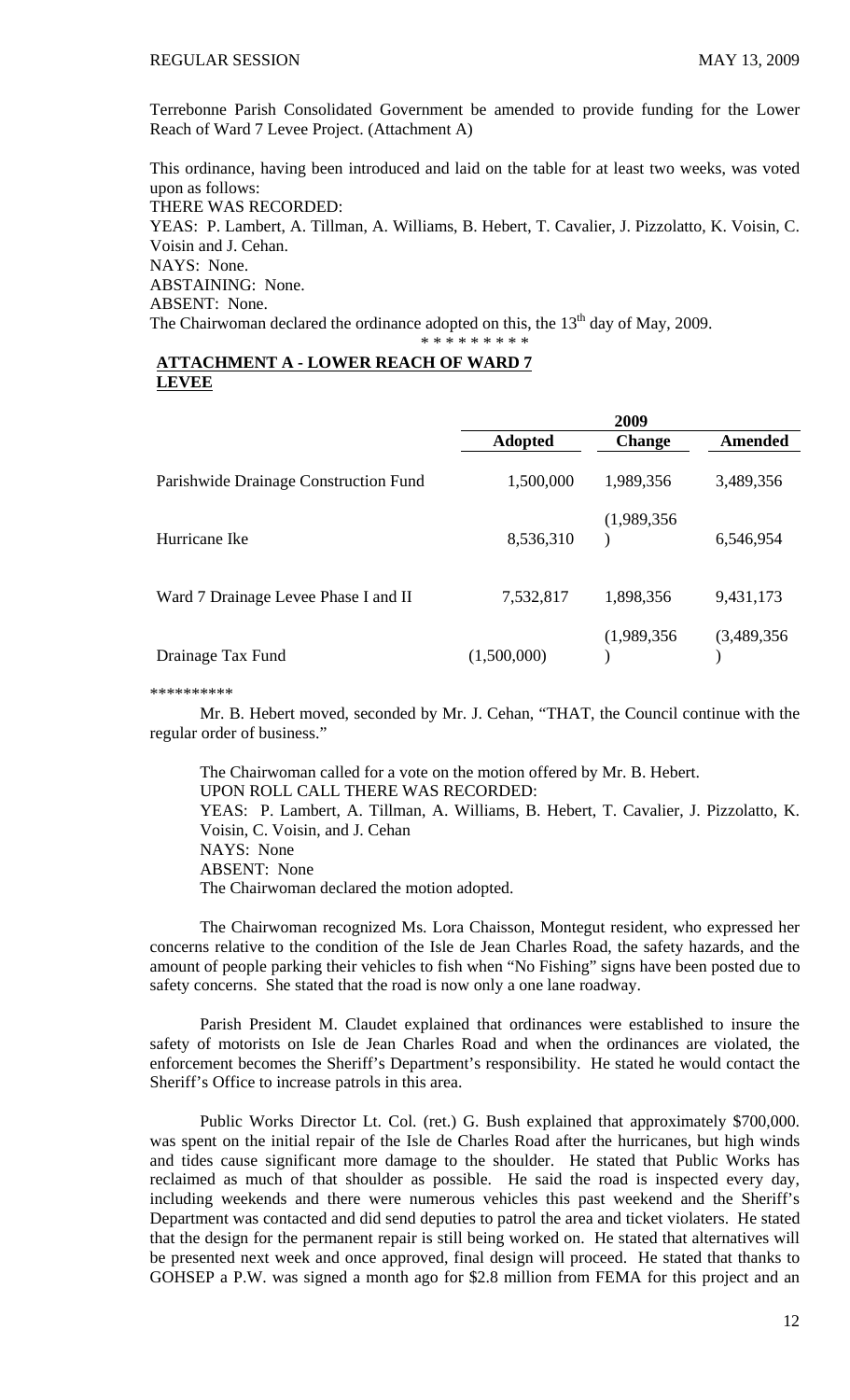additional \$14,000.00 for the other shoulder. He stated that GOHSEP is helping appeal that price because it is ridiculous, in his opinion.

Councilman J. Cehan stated he is still working with different agencies in securing funding to construct a fishing pier on the Isle de Jean Charles Road for public safety.

The Chairwoman recognized Mr. Barry Blackwell, Barrios Avenue resident, who requested that the approval of the proposed development in the Hollygrove Subdivision and Concord Business Park be sent back to the Council when it is finished the engineering stage instead of going back to the Planning Commission for approval. He expressed his concerns relative to a Council Member having a pre-scripted motion prior to any of the residents getting up and expressing their views. He stated that he would like to recommend that the separation of power that exits between the Council and Administration relative to who has the ability and authority to make or change regulations remain as is. He stated that the School Board recently unanimously adopted a resolution opposing canal projects such as the one proposed for the Hollygrove Subdivision and Concord Business Park.

A lengthy discussion ensued relative to action taken by the Council regarding the proposed development in the Hollygrove Subdivision and Concord Business Park.

The Chairwoman recognized Mr. Earl Eues, Director of Homeland Security and Emergency Preparedness, who gave a status report on upgrading Terrebonne Parish's Office of Homeland Security and Emergency Preparedness.

Mr. J. Cehan moved, seconded by Mr. B. Hebert, "THAT, the Council extend Mr. Earl Eues time."

The Chairwoman called for a vote on the motion offered by Mr. J. Cehan. UPON ROLL CALL THERE WAS RECORDED: YEAS: P. Lambert, A. Tillman, A. Williams, B. Hebert, T. Cavalier, J. Pizzolatto, K. Voisin, C. Voisin, and J. Cehan NAYS: None ABSENT: None The Chairwoman declared the motion adopted.

Mr. Earl Eues continued his status report on the upgrades to Terrebonne Parish's Office of Homeland Security and Emergency Preparedness in preparing for the upcoming hurricane season and other emergency situations. He stated that it is his plans to have the "draft "of Terrebonne Parish's hurricane plan ready and available for public view by this Friday, 5/15/09 and public comments will be taken for a two week period.

The Chairwoman recognized Mr. Ernest Darder, Bourg resident, who expressed his concerns relative to the condition of the Isle de Jean Charles road and the need to promote safety measures on this roadway.

Councilman P. Lambert stated that there are some sections on the Isle de Jean Charles that has a big drop off and is need of some sort of rocks.

 The Chairwoman recognized Ms. Shari Champagne, Alma Street resident, who expressed her concerns to the recently installed "No Parking" signs on Alma Street, particularly directly in front of her residence, and requested that they be reconsidered.

 Councilman B. Hebert requested the Planning Department to evaluate the parking situation again on Alma Street and report back to committee for further consideration.

 Upon questioning by Councilman K. Voisin, Interim Parish Manager P. Gordon and Public Works Director Lt. Col. (ret.) G. Bush explained the guidelines followed when installing "No Parking" signs.

 The Chairwoman recognized Mr. Earl Carmichael, President of the Krewe of Houmas, who expressed his concerns relative to the fees to utilize the Civic Center being lower for one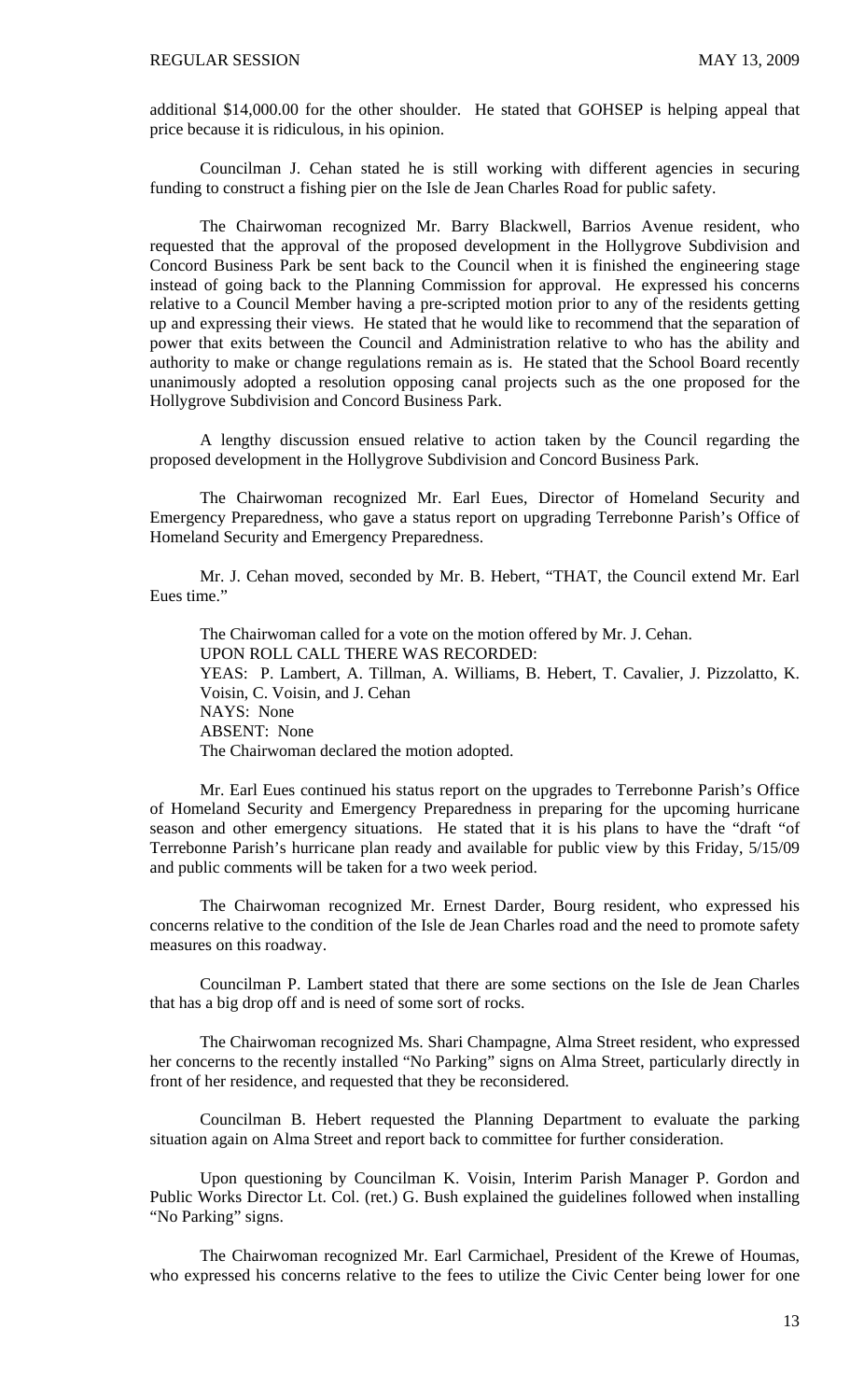particular event and stated that if changes are made to the fees, in their opinion, would require amending the ordinance and perhaps the Parish Attorney should advise against this action.

 The Chairwoman called for a report on the Budget & Finance Committee meeting held on 5/11/09, whereupon the Committee Chairman, noting that ratification of the minutes calls public hearings on 5/27/09, rendered the following:

### **BUDGET & FINANCE COMMITTEE**

#### **MAY 11, 2009**

 The Chairman, Billy Hebert, called the Budget & Finance Committee meeting to order at 5:30 p. m. in the Terrebonne Parish Council Meeting Room with the Invocation led by Mr. J. Pizzolatto and the Pledge of Allegiance led by Mr. P. Lambert. Upon roll call, Committee Members recorded as present were: T. Cavalier, J. Cehan, B. Hebert, P. Lambert, J. Pizzolatto, A. Tillman, C. Voisin, K. Voisin, and A. Williams. A quorum was declared present.

OFFERED BY: Mr. C. Voisin. SECONDED BY: Mr. J. Cehan.

RESOLUTION NO. 09-207

WHEREAS, March 25, 2009 bids were received by the Terrebonne Parish Consolidated Government for Bid No. #09-1/9-04 Furnish Gasoline and Diesel through Offsite Automated Fuel System, and

WHEREAS, after careful review by the Purchasing Division and Pat Gordon, Parish Manager, it has been determined that the bid of FleetCor Technologies d/b/a Fuel Man is the lowest qualified bid for the markup amount of \$0.1390 per gallon for (all) unleaded and \$0.1490 per gallon for diesel, and

WHEREAS, the Department of Finance has verified that funds are budgeted and available for said contract, and

WHEREAS, the Parish Administration has concurred with the recommendation that the bid of FleetCor Technologies d/b/a Fuel Man is the lowest qualified bid for Bid No. #09-1/9-04 Furnish Gasoline and Diesel through Offsite Automated Fuel System for all using departments, for a three year period as per the attached bid forms.

NOW, THEREFORE BE IT RESOLVED by the Terrebonne Parish Council (Budget and Finance Committee), on behalf of the Terrebonne Parish Consolidated Government, that the recommendation of Parish Administration be approved and the bid of FleetCor Technologies d/b/a Fuel Man to Furnish Gasoline and Diesel through Offsite Automated Fuel System for the markup amount \$0.1390 per gallon for (all) unleaded and \$0.1490 per gallon for diesel be accepted for a three year period as per the attached bid forms.

THERE WAS RECORDED:

YEAS: T. Cavalier, J. Cehan, B. Hebert, P. Lambert, J. Pizzolatto, A. Tillman, C. Voisin, K. Voisin and A. Williams. NAYS: None. ABSTAINING: None. NOT VOTING: ABSENT: None. The Chairman declared the resolution adopted on this, the  $11<sup>th</sup>$  day of May, 2009. \* \* \* \* \* \* \* \* \*

OFFERED BY: Mr. P. Lambert. SECONDED BY: Mr. C. Voisin.

RESOLUTION NO. 09-208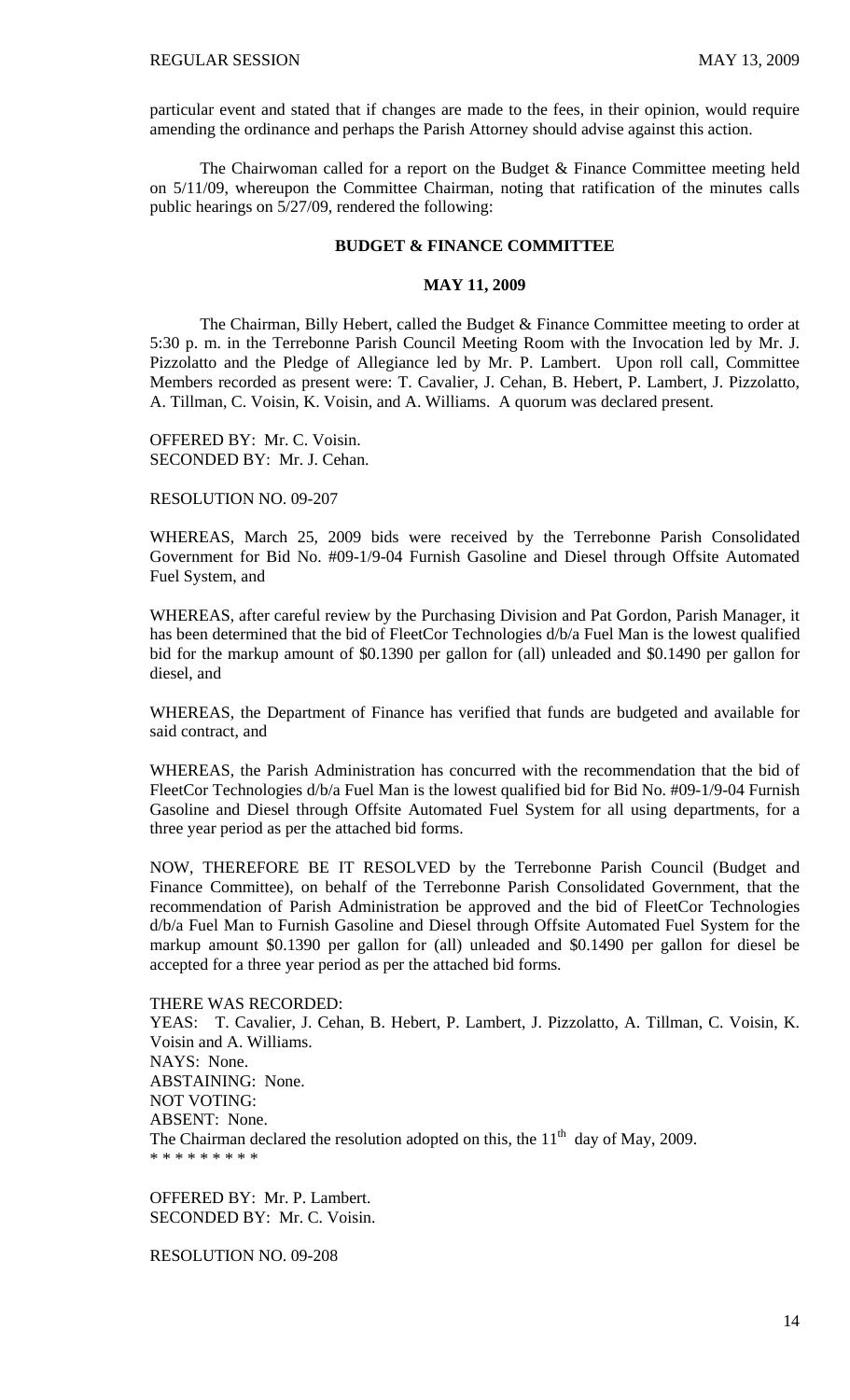WHEREAS, on April 2, 2009, bids were received by the Terrebonne Parish Consolidated Government for Bid #09-1/9-05 – Furnishing Pumped River Sand, and

WHEREAS, after careful review by the Purchasing Division, and Pat Gordon, Parish Manager, it has been determined that W. B. Company submitted the lowest qualified bid in the amount of \$10.49 cu. yard, for 12 months for Furnishing Pumped River Sand, and

WHEREAS, the Parish Administration has concurred with the recommendation that the bid of W. B. Company is the lowest qualified bid for Bid #09-1/9-05 – Furnishing Pumped River Sand, as per the attached bid forms.

NOW, THEREFORE BE IT RESOLVED by the Terrebonne Parish Council (Budget and Finance Committee), on behalf of the Terrebonne Parish Consolidated Government, that the recommendation of Parish Administration be approved and the bid of W. B. Company for Furnishing Pumped River Sand in the amount of \$10.49 cu. yard, be accepted as per the attached bid forms.

THERE WAS RECORDED:

YEAS: T. Cavalier, J. Cehan, B. Hebert, P. Lambert, J. Pizzolatto, A. Tillman, C. Voisin, K. Voisin and A. Williams. NAYS: None. ABSTAINING: None. NOT VOTING: ABSENT: None. The Chairman declared the resolution adopted on this, the  $11<sup>th</sup>$  day of May, 2009. \* \* \* \* \* \* \* \* \*

OFFERED BY: Mr. P. Lambert. SECONDED BY: Mr. J. Cehan.

#### RESOLUTION NO. 09-209

 WHEREAS, prices were obtained through the Louisiana State Commodity Catalog by the Terrebonne Parish Consolidated Government for the purpose of purchasing two (2) new/unused Dodge Dakota, Crew Cab Trucks for the Terrebonne Parish Engineering Department under State Contract #407707, and

 WHEREAS, after careful review by Greg Bush, Public Works Director, Jeanne Bray, Staff Engineer, it has been determined that the total price of Thirty Six Thousand, Four Hundred Dollars (\$36,400.00) from Southland Dodge Chrysler, Inc. for the purchase of two (2) new/unused Dodge Dakota, Crew Cab Trucks should be accepted as per the State Contract Vehicle Catalog and the under provisions set forth in the Louisiana Revised Statutes Title 39:1710, and

 WHEREAS, the Parish Finance Department has verified that funds are budgeted and available in the 2009 Account Number 151-302-8914-01 for the purchase of the aforementioned vehicle, and

 WHEREAS, the Parish Administration has recommended the acceptance of the price for the aforementioned vehicle purchase at a total cost of Thirty Six Thousand, Four Hundred Dollars (\$36,400.00) as per the attached State Purchasing Contract Catalog.

 NOW, THEREFORE BE IT RESOLVED by the Terrebonne Parish Council (Budget and Finance Committee), on behalf of the Terrebonne Parish Consolidated Government, that the recommendation of the Parish Administration be approved and that the purchase of the vehicle be accepted as per the attached forms.

#### THERE WAS RECORDED:

YEAS: T. Cavalier, J. Cehan, B. Hebert, P. Lambert, J. Pizzolatto, A. Tillman, C. Voisin, K. Voisin and A. Williams. NAYS: None.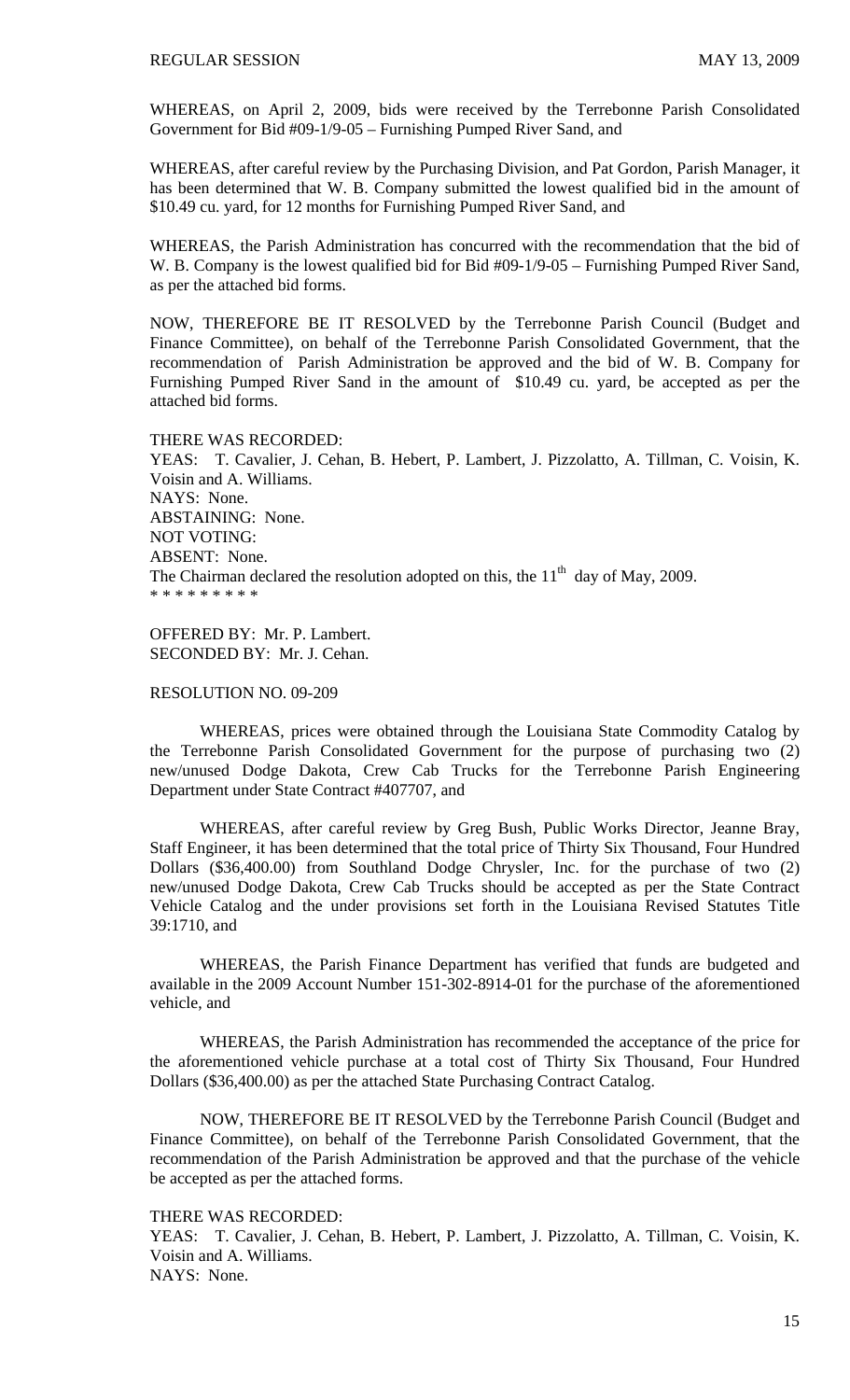ABSTAINING: None. ABSENT: None. The Chairman declared the resolution adopted on this, the  $11<sup>th</sup>$  day of May, 2009. \* \* \* \* \* \* \* \* \*

OFFERED BY: Mr. J. Pizzolatto. SECONDED BY: Mr. K. Voisin.

### RESOLUTION NO. 09-210

 WHEREAS, bids (Bid Number 5000091404) were obtained by Jefferson Parish Purchasing Department for the purpose of purchasing automobiles and light trucks, and related items (Contract Numbers 55-00009956) and,

 WHEREAS, after careful review by the John Daigle, Fleet Maintenance Superintendent, Mike Ordogne, Administrator and Gregory Bush, Public Works Director it has been determined that the price of Seventy-One Thousand, Seven Hundred Fifty-Six Dollars and Seventy-Four Cents (\$71,756.74) from Southland International of Louisiana, LLC for the purchase of one (1) 2010 International 7400 Cab & Chassis and that the price of Seventy–Nine Thousand, Eight Hundred Fifty-Nine Dollars (\$79,859.00) from Truck and Transportation Equipment Co., Inc. for the purchase of one (1) Heavy Duty Hydraulic Articulating Crane should be accepted as per the attached documents and the under provisions set forth in the Louisiana Revised Statutes Title 39:1701 et seq., and

 WHEREAS, the Parish Finance Department has verified that funds are budgeted and available in the 2009 Account Number 310-432-8915-06 for the combined purchases of the aforementioned 2010 International 7400 Cab & Chassis with a Heavy Duty Hydraulic Articulating Crane, and

 WHEREAS, the Parish Administration has recommended the acceptance of the prices for the aforementioned purchases from Southland International of Louisiana, LLC at a cost of Seventy-one Thousand, Seven Hundred Fifty-Six Dollars and Seventy-Four Cents (\$71,756.74) and from Truck and Transportation Equipment Co., Inc. at a cost of Seventy-Nine Thousand, Eight Hundred Fifty-Nine Dollars (\$79,859.00), having a combined cost of One Hundred Fifty-One Thousand, Six Hundred Fifteen Dollars and Seventy-four Cents (\$151,615.74) as per the attached documents.

 NOW, THEREFORE BE IT RESOLVED by the Terrebonne Parish Council (Budget and Finance Committee), on behalf of the Terrebonne Parish Consolidated Government, that the recommendation of the Parish Administration be approved and that the purchase of the cab & chassis with a heavy duty hydraulic articulating crane be accepted as per the attached documents.

THERE WAS RECORDED:

YEAS: T. Cavalier, J. Cehan, B. Hebert, P. Lambert, J. Pizzolatto, A. Tillman, C. Voisin, K. Voisin and A. Williams. NAYS: None. ABSTAINING: None. ABSENT: None. The Chairman declared the resolution adopted on this, the  $11<sup>th</sup>$  day of May, 2009. \* \* \* \* \* \* \* \* \*

OFFERED BY: Mr. C. Voisin. SECONDED BY: Mr. K. Voisin.

### RESOLUTION NO. 09-211

 WHEREAS, bids (Bid Number 5000091404) were obtained by Jefferson Parish Purchasing Department for the purpose of purchasing automobiles and light trucks, and related items (Contract Numbers 55-00009955) and,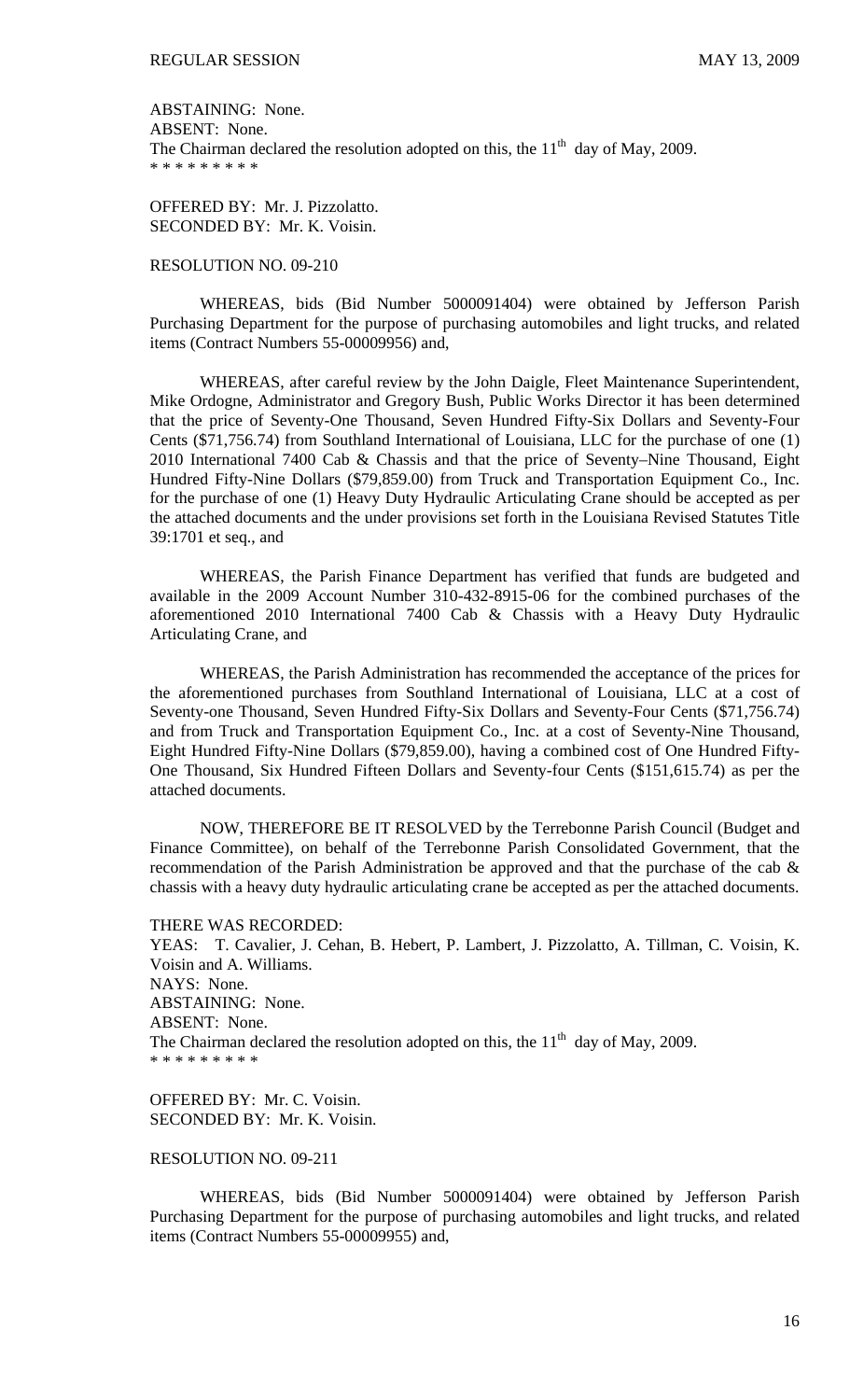WHEREAS, after careful review by the John Daigle, Fleet Maintenance Superintendent, Carl Ledet, Superintendent and Gregory Bush Public Works Director it has been determined that the price of Sixty-Nine Thousand, Two Hundred Eight Dollars and Seventy-Four Cents (\$69,208.74) from Southland International of Louisiana, LLC for the purchase of one (1) 2010 International 7400 Cab & Chassis and that the price of Thirty Thousand, Eight Hundred Twenty-Three Dollars and Zero Cents (\$30,823.00) from Truck and Transportation Equipment Co., Inc. for the purchase of one (1) Heavy Duty Dump Body Assembly should be accepted as per the attached documents and the under provisions set forth in the Louisiana Revised Statutes Titles 39:1701 et seq., and

 WHEREAS, the Parish Finance Department has verified that funds are budgeted and available in the 2009 Account Number 252-351-8915-06 for the combined purchases of the aforementioned 2010 International 7400 Cab & Chassis with Heavy Duty Dump Body Assembly, and

 WHEREAS, the Parish Administration has recommended the acceptance of the prices for the aforementioned purchases from Southland International of Louisiana, LLC at a cost of Sixty-Nine Thousand, Two Hundred Eight Dollars and Seventy-Four Cents (\$69,208.74) and from Truck and Transportation Equipment Co., Inc. at a cost of Thirty Thousand, Eight Hundred Twenty-Three and Zero Cents Dollars (\$30,823.00), having a combined cost of One Hundred Thousand, Thirty One Dollars and Seventy-Four Cents (\$100,031.74) as per the attached documents.

 NOW, THEREFORE BE IT RESOLVED by the Terrebonne Parish Council (Budget and Finance Committee), on behalf of the Terrebonne Parish Consolidated Government, that the recommendation of the Parish Administration be approved and that the purchase of the Cab & Chassis with Heavy Duty Dump Body Assembly be accepted as per the attached documents.

THERE WAS RECORDED:

YEAS: T. Cavalier, J. Cehan, B. Hebert, P. Lambert, J. Pizzolatto, A. Tillman, C. Voisin, K. Voisin and A. Williams. NAYS: None. ABSTAINING: None. ABSENT: None. The Chairman declared the resolution adopted on this, the  $11<sup>th</sup>$  day of May, 2009. \* \* \* \* \* \* \* \* \*

OFFERED BY: Mr. A. Tillman. SECONDED BY: Mr. P. Lambert and Mr. K. Voisin.

#### RESOLUTION NO. 09-212

 WHEREAS, prices were obtained through the Louisiana State Commodity Catalog by the Terrebonne Parish Consolidated Government for the purpose of purchasing four (4) new and unused ½ Ton, Regular Cab, Pickup Trucks (2009 Ford F-150) for the Animal Shelter Department under State Contract #407710, and

 WHEREAS, after careful review by the Parish Administration it has been determined that the total price of Sixty-two Thousand, Sixty-four Dollars (\$62,064.00) from Terrebonne Motor Company for the purchase of four (4) new and unused ½ Ton, Regular Cab, Pickup Trucks (2009 Ford F-150) should be accepted as per the State Contract Vehicle Catalog and under the provisions set forth in the Louisiana Revised Statutes Title 39:1710, and

 WHEREAS, the Parish Finance Department has verified that funds are budgeted and available in the 2009 Account Number 151-442-8914-01 for the purchase of the aforementioned vehicles, and

 WHEREAS, the Parish Administration has recommended the acceptance of the price for the aforementioned vehicle purchases at a total cost of Sixty-two Thousand, Sixty-four Dollars (\$62,064.00) as per the attached State Purchasing Contract Catalog.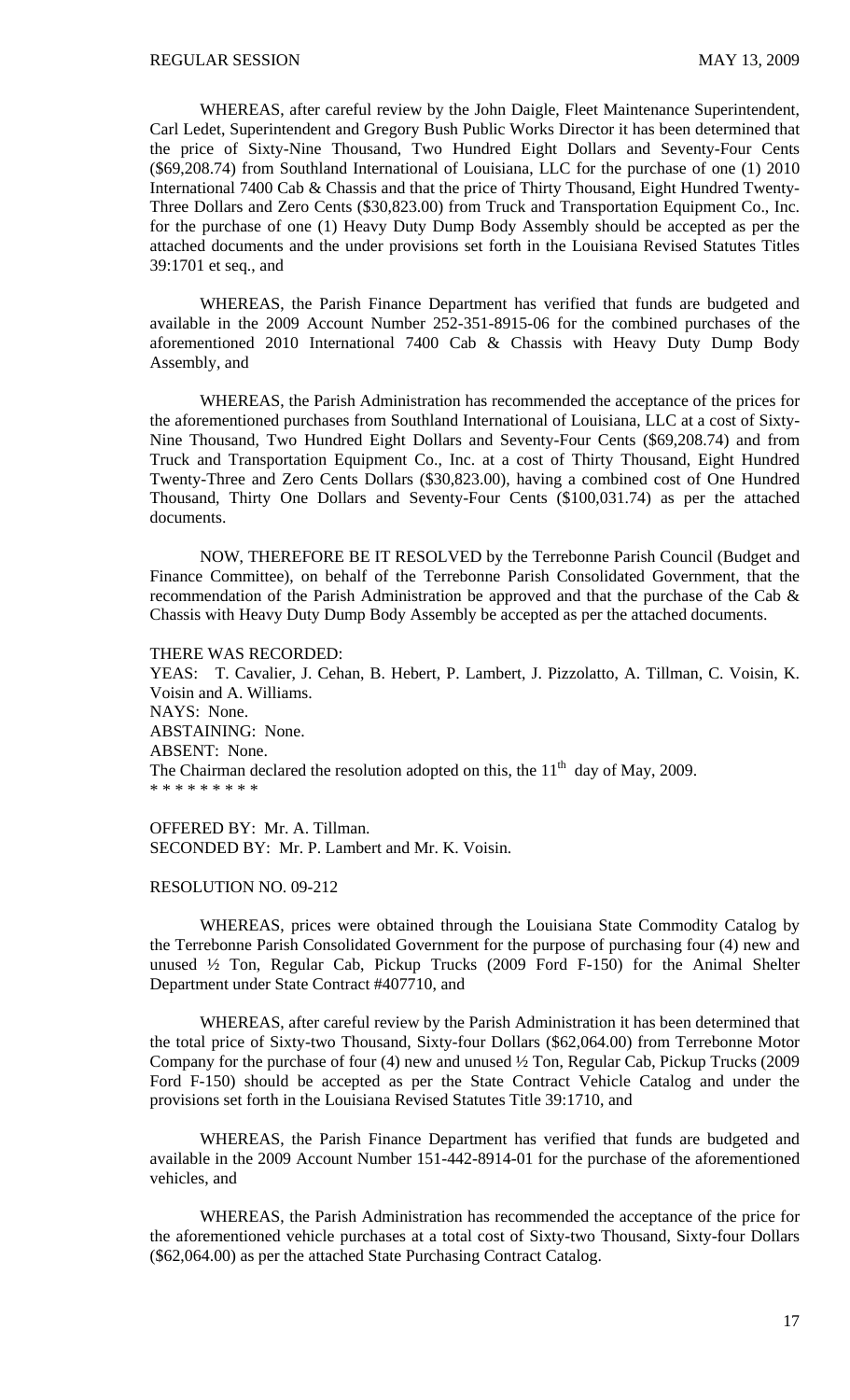NOW, THEREFORE BE IT RESOLVED by the Terrebonne Parish Council (Budget and Finance Committee), on behalf of the Terrebonne Parish Consolidated Government, that the recommendation of the Parish Administration be approved and that the purchase of the vehicles be accepted as per the attached forms.

THERE WAS RECORDED:

YEAS: T. Cavalier, J. Cehan, B. Hebert, P. Lambert, J. Pizzolatto, A. Tillman, C. Voisin, K. Voisin and A. Williams. NAYS: None. ABSTAINING: None. ABSENT: None. The Chairman declared the resolution adopted on this, the  $11<sup>th</sup>$  day of May, 2009. \* \* \* \* \* \* \* \* \*

OFFERED BY: Mr. A. Tillman. SECONDED BY: Mr. J. Cehan.

### RESOLUTION NO. 09-213

 WHEREAS, prices were obtained through the Louisiana State Commodity Catalog by the Terrebonne Parish Consolidated Government for the purpose of purchasing two (2) new/unused 12-2B#2 Diesel, Twelve (12) Passenger Buses for the Transit Department under State Contract #407624, and

 WHEREAS, after careful review by Gregory Bush, Public Works Director and Wendell Voisin, Transit Administrator it has been determined that the total price of One Hundred Fourteen Thousand, Four Hundred Forty Two Dollars (\$114,442.00) from Bus Group for the purchase of two (2) new/unused 12-2B#2 Diesel, Twelve (12) Passenger Buses should be accepted as per the State Contract Vehicle Catalog, and

 WHEREAS, the Parish Finance Department has verified that funds are budgeted and available in the 2009 Account Number 237-690-8914-03 for the purchase of the aforementioned buses, and

 WHEREAS, the Parish Administration has recommended the acceptance of the price for the aforementioned buses purchase at a total cost of One Hundred Fourteen Thousand, Four Hundred Forty Two Dollars (\$114,442.00) as per the attached State Purchasing Contract Catalog.

 NOW, THEREFORE BE IT RESOLVED by the Terrebonne Parish Council (Budget and Finance Committee), on behalf of the Terrebonne Parish Consolidated Government, that the recommendation of the Parish Administration be approved and that the purchase of the buses be accepted as per the attached forms.

#### THERE WAS RECORDED:

YEAS: T. Cavalier, J. Cehan, B. Hebert, P. Lambert, J. Pizzolatto, A. Tillman, C. Voisin, K. Voisin and A. Williams. NAYS: None. ABSTAINING: None. ABSENT: None. The Chairman declared the resolution adopted on this, the  $11<sup>th</sup>$  day of May, 2009. \* \* \* \* \* \* \* \* \*

OFFERED BY: Mr. J. Cehan. SECONDED BY: Mr. K. Voisin.

RESOLUTION NO. 09-214

A resolution awarding the Annual Service Contract for Mowing/Maintenance of Parks and Grounds to Exterior Designs in the amount of ONE HUNDRED TWO THOUSAND, SEVEN HUNDRED EIGHTY DOLLARS AND ZERO CENTS, (\$102,780.00) for the purpose of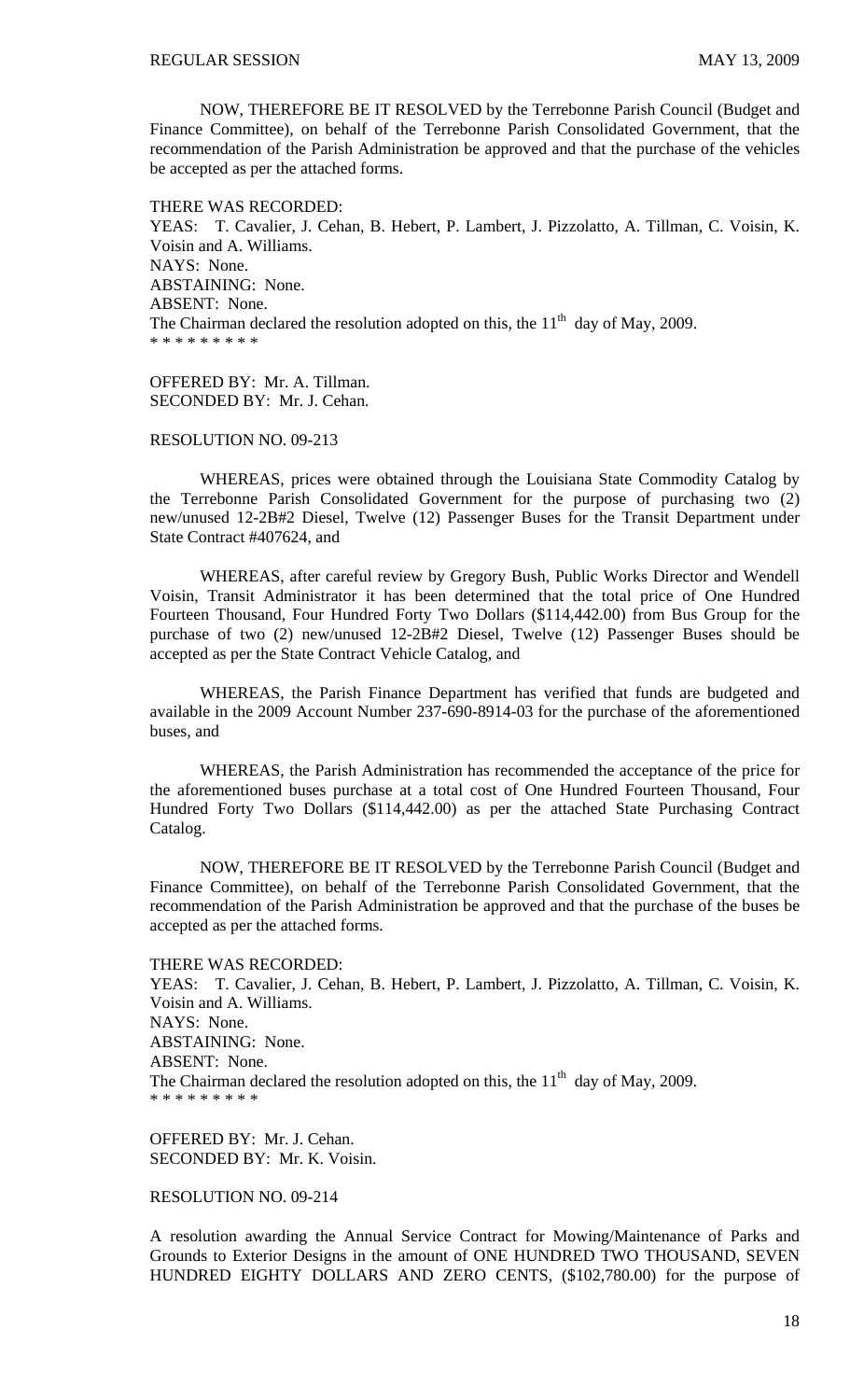securing an annual service contract for a period of one (1) year with the option to extend for an additional three (3) years, in one (1) year increments, at the same unit prices, if agreed to by both parties, subject to availability of funds, for Mowing/Maintenance of Parks and Grounds, for the Recreation Department, and

WHEREAS, on April 14, 2009 quotations were received by the Terrebonne Parish Consolidated Government, Purchasing Department for the Mowing/Maintenance of Parks and Grounds, and

WHEREAS, upon careful review by Sterling Washington, Recreation Director, David Luke, Vegetation Superintendent and Gregory Bush, Public Works Director it has been determined that the bid of Exterior Designs in the amount of ONE HUNDRED TWO THOUSAND, SEVEN HUNDRED EIGHTY DOLLARS AND ZERO CENTS (\$102,780.00), and

WHEREAS, the Department of Finance has certified compliance of this bid with procedural requirements of the bid documents and the availability of funding, and

WHEREAS, the Parish Administration has recommended the acceptance of the bid price received for the aforementioned service contract for Mowing/Maintenance of Parks and Grounds as per attached documents.

NOW, THEREFORE BE IT RESOLVED that the Terrebonne Parish Council (Budget & Finance Committee), on behalf of the Terrebonne Parish Consolidated Government, authorizes the Parish President to execute any and all necessary documents to enter into an agreement with Exterior Designs for a period of one (1) year with the option to extend for an additional three (3) years, in one (1) year increments at the same unit prices, if agreed to by both parties and to address other matters relative thereto.

#### THERE WAS RECORDED:

YEAS: T. Cavalier, J. Cehan, B. Hebert, P. Lambert, J. Pizzolatto, A. Tillman, C. Voisin, K. Voisin and A. Williams. NAYS: None. ABSTAINING: None. ABSENT: None. The Chairman declared the resolution adopted on this, the  $11<sup>th</sup>$  day of May, 2009. \* \* \* \* \* \* \* \* \*

 Purchasing Manager Angela Guidry stated that the aforementioned maintenance contract pertains to the maintenance of parks and does not entail herbicidal spraying.

 Committee Member J. Pizzolatto expressed concern with respect to herbicides being used on parish levees.

OFFERED BY: Mr. J. Pizzolatto. SECONDED BY: Mr. J. Cehan and Mr. A. Tillman.

#### RESOLUTION NO. 09-215

 WHEREAS, on April 14, 2009, sealed quotations were obtained by the Terrebonne Parish Consolidated Government for the purpose of providing Boulevards Mowing/Maintenance Service Contract for Various Locations, and

 WHEREAS, after careful review by David Luke, Vegetation Superintendent, Perry Blanchard, Public Works Operations Manager and Gregory Bush, Public Works Director it has been determined that the quotation of Superior Lawn Service in the amount of One Thousand, Nine Hundred Dollars (\$1,900.00) per cycle should be accepted per the attached forms, and

 WHEREAS, the Parish Finance Department has verified that funds are budgeted and available in the 2009 Account Number 251-310-8325-11 for the aforementioned services, and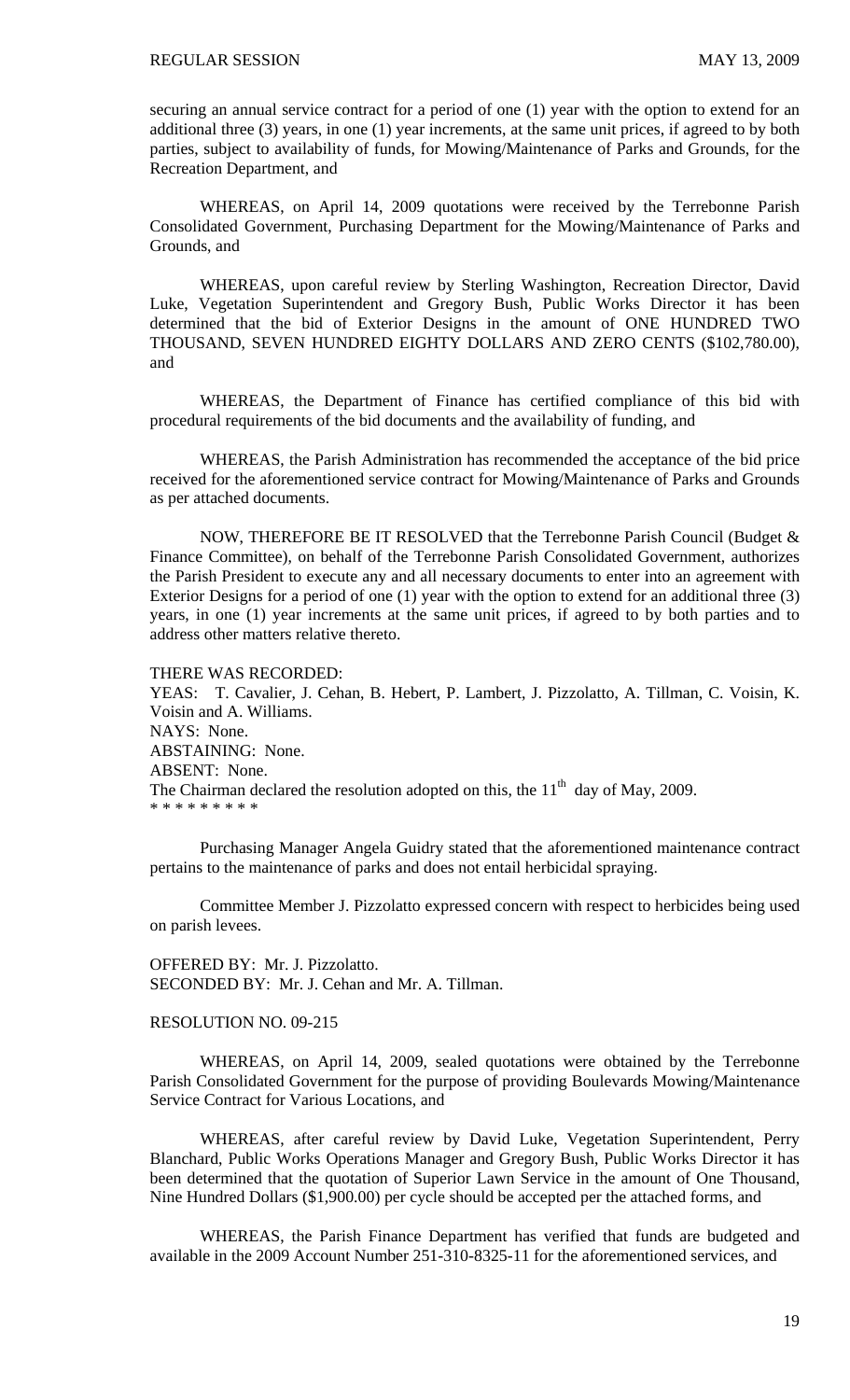WHEREAS, the Parish Administration has recommended the acceptance of the quotation of Superior Lawn Service in the amount of One Thousand, Nine Hundred Dollars (\$1,900.00) per cycle as per the attached forms.

 NOW, THEREFORE BE IT RESOLVED, that the Terrebonne Parish Council (Budget and Finance Committee), on behalf of the Terrebonne Parish Consolidated Government, accept the recommendation of the Parish Administration be approved and that the quotation of Superior Lawn Service be accepted as per the attached forms.

THERE WAS RECORDED: YEAS: T. Cavalier, J. Cehan, B. Hebert, P. Lambert, J. Pizzolatto, A. Tillman, C. Voisin, K. Voisin and A. Williams. NAYS: None. ABSTAINING: None. ABSENT: None. The Chairman declared the resolution adopted on this, the  $11<sup>th</sup>$  day of May, 2009. \* \* \* \* \* \* \* \* \*

 Purchasing Manager Angela Guidry stated that the Parish no longer cuts State boulevards; that the previous Administration investigated the possibility of obtaining reimbursements for cutting State boulevards; and that she is unaware of the outcome of the discussions.

 Committee Member A. Tillman requested that caution be utilized when spraying Parish boulevards with herbicides.

 In response to questioning, Ms. Guidry stated that Parish Arborist David Luke inspects Parish boulevards and that he and Recreation Director Sterling Washington inspect parks and grounds. She noted that the Parish enforces strict requirements with respect to herbicidal spraying and that herbicides can not be used near bayous.

OFFERED BY: Mr. A. Tillman. SECONDED BY: Mr. K. Voisin.

#### RESOLUTION NO. 09-216

A resolution awarding the Annual Service Contract for Mowing/Maintenance of Cemeteries and Various Locations to Exterior Designs in the amount of TWENTY-TWO THOUSAND, FIVE HUNDRED DOLLARS AND ZERO CENTS, (\$26,640.00) for the purpose of securing an annual service contract for a period of one (1) year with the option to extend for an additional three (3) years, in one (1) year increments, at the same unit prices, if agreed to by both parties, subject to availability of funds, for Mowing/Maintenance of Cemeteries and Various Locations, for the Roads & Bridges Department, Vegetation Division, and

WHEREAS, on April 14, 2009 quotations were received by the Terrebonne Parish Consolidated Government, Purchasing Department for the Mowing/Maintenance of Cemeteries and Various Locations, and

WHEREAS, upon careful review by Perry Blanchard, Operations Manager, David Luke, Vegetation Superintendent and Gregory Bush, Public Works Director it has been determined that the bid of Exterior Designs in the amount of TWENTY-TWO THOUSAND, FIVE HUNDRED DOLLARS AND ZERO CENTS (\$22,500.00), and

WHEREAS, the Department of Finance has certified compliance of this bid with procedural requirements of the bid documents and the availability of funding, and

WHEREAS, the Parish Administration has recommended the acceptance of the bid price received for the aforementioned service contract for Mowing/Maintenance of Cemeteries and Various Locations as per attached documents.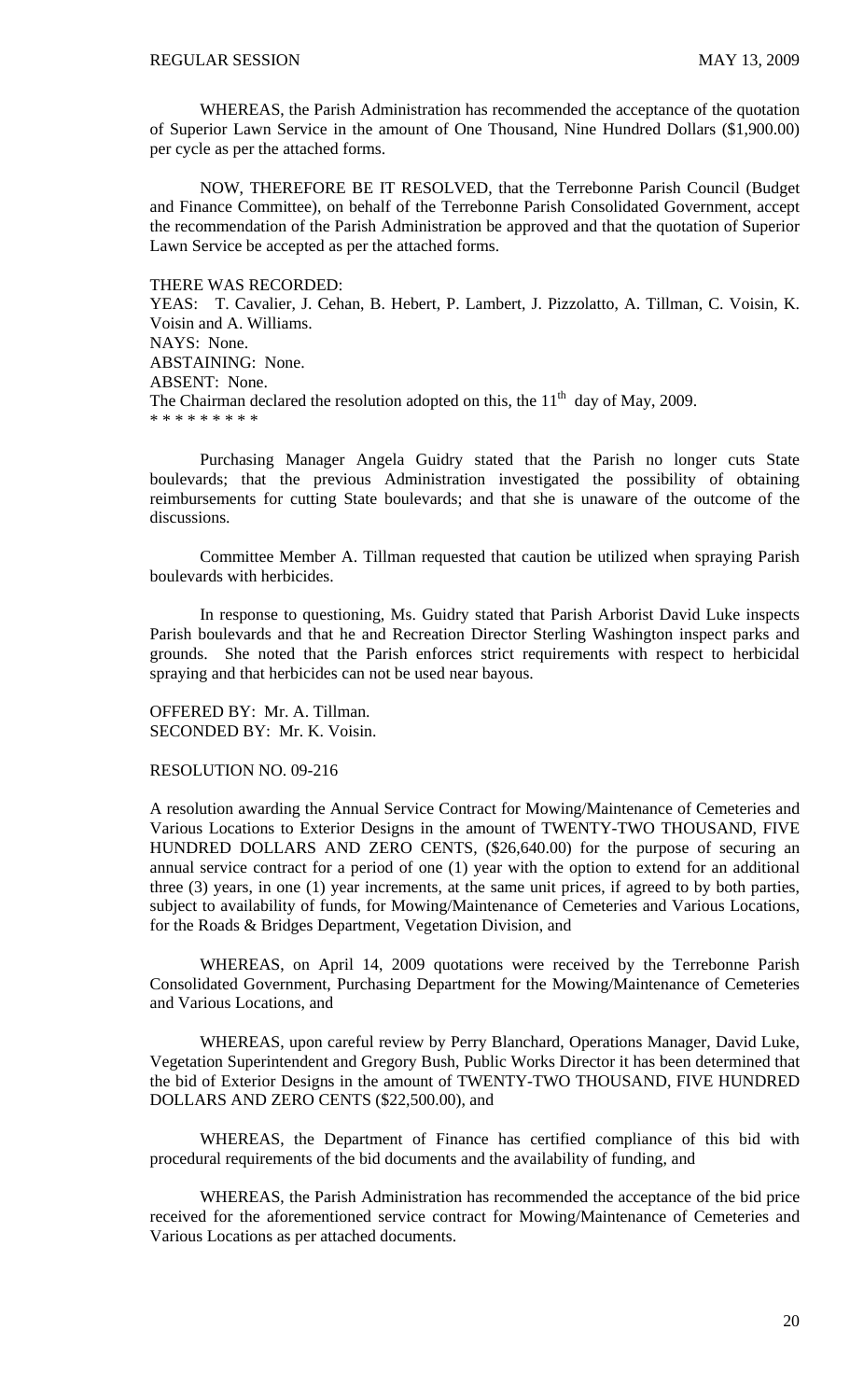NOW, THEREFORE BE IT RESOLVED that the Terrebonne Parish Council (Budget & Finance Committee), on behalf of the Terrebonne Parish Consolidated Government, authorizes the Parish President to execute any and all necessary documents to enter into an agreement with Exterior Designs for a period of one (1) year with the option to extend for an additional three (3) years, in one (1) year increments at the same unit prices, if agreed to by both parties and to address other matters relative thereto.

THERE WAS RECORDED: YEAS: T. Cavalier, J. Cehan, B. Hebert, P. Lambert, J. Pizzolatto, A. Tillman, C. Voisin, K. Voisin and A. Williams. NAYS: None. ABSTAINING: None. ABSENT: None. The Chairman declared the resolution adopted on this, the  $11<sup>th</sup>$  day of May, 2009. \* \* \* \* \* \* \* \* \*

OFFERED BY: Mr. A. Tillman. SECONDED BY: Mr. C. Voisin and Mr. J. Cehan.

## RESOLUTION NO. 09-217

 WHEREAS, prices were obtained through the Louisiana State Commodity Catalog by the Terrebonne Parish Consolidated Government for the purpose of purchasing two (2) new/unused Dodge Chargers for the Terrebonne Parish City Marshal under State Contract #406766, and

 WHEREAS, after careful review by Brian LeBlanc, City Marshal, it has been determined that the total price of Twenty Nine Thousand, Seven Hundred Eight Dollars (\$29,708.00) from Southland Dodge Chrysler, Inc. for the purchase of two (2) new/unused Dodge Chargers should be accepted as per the State Contract Vehicle Catalog and the under provisions set forth in the Louisiana Revised Statutes Title 39:1710, and

 WHEREAS, the Parish Finance Department has verified that funds are budgeted and available in the 2009 Account Number 209-127-8914-01 for the purchase of the aforementioned vehicle, and

 WHEREAS, the Parish Administration has recommended the acceptance of the price for the aforementioned vehicle purchase at a total cost of Twenty Nine Thousand, Seven Hundred Eight Dollars (\$29,708.00) as per the attached State Purchasing Contract Catalog.

 NOW, THEREFORE BE IT RESOLVED by the Terrebonne Parish Council (Budget and Finance Committee), on behalf of the Terrebonne Parish Consolidated Government, that the recommendation of the Parish Administration be approved and that the purchase of the vehicle be accepted as per the attached forms.

THERE WAS RECORDED:

YEAS: T. Cavalier, J. Cehan, B. Hebert, P. Lambert, J. Pizzolatto, A. Tillman, C. Voisin, K. Voisin and A. Williams. NAYS: None. ABSTAINING: None. ABSENT: None. The Chairman declared the resolution adopted on this, the  $11<sup>th</sup>$  day of May, 2009. \* \* \* \* \* \* \* \* \*

OFFERED BY: Mr. K. Voisin. SECONDED BY: Mr. C. Voisin.

RESOLUTION NO. 09-218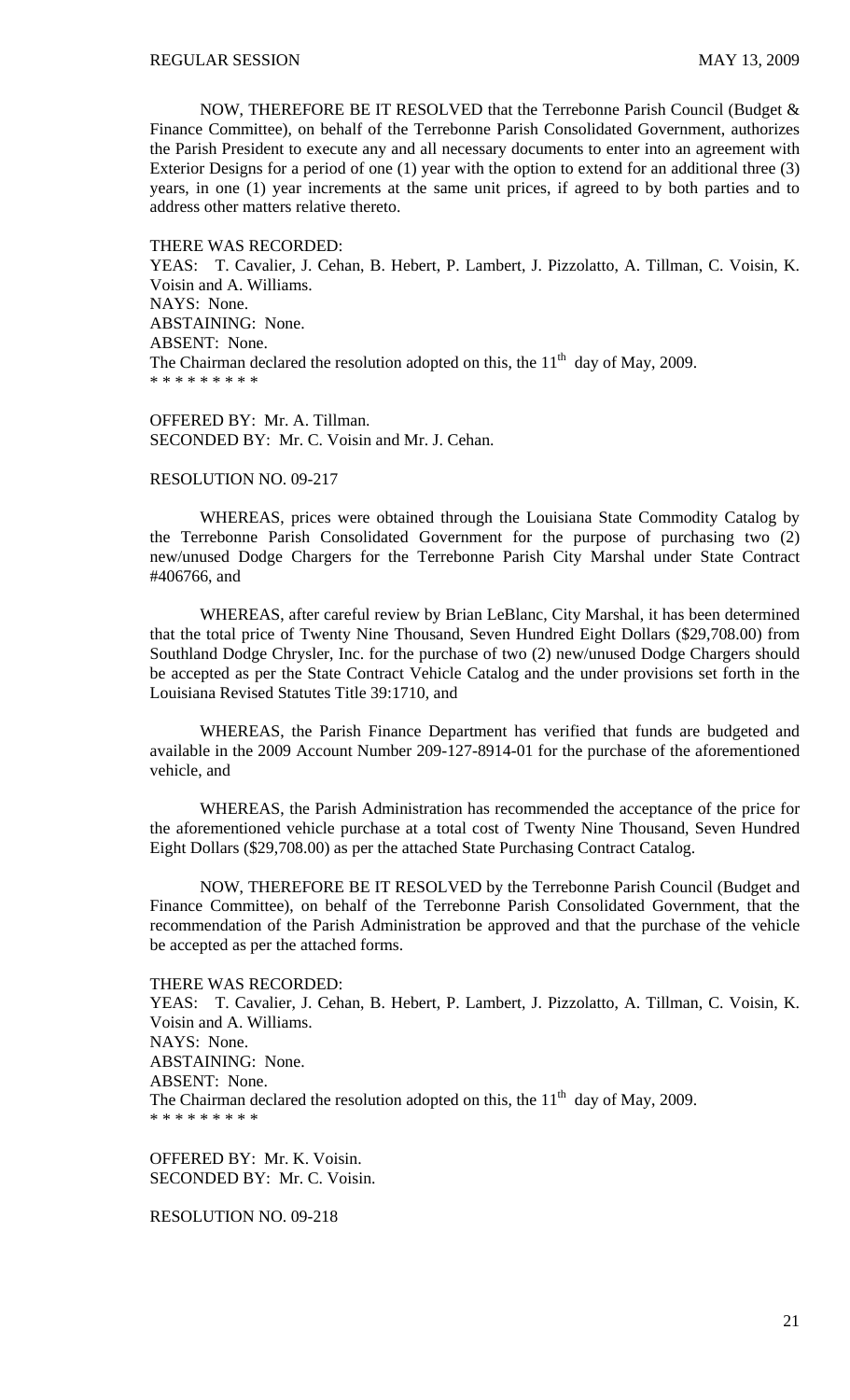WHEREAS, prices were obtained by the Terrebonne Parish Consolidated Government for the sole source / proprietary purchase of one (1) Yeomans Series 8000, Model 14 MP Pump for the North Treatment Plant Primary Settling Tank for the Sewer Treatment Division and,

WHEREAS, after careful review by Michael Ordogne, Pollution Control Administrator and Gregory E. Bush, Public Works Director, it has been determined that the quoted price of Eightynine Thousand, Nine Hundred Seventy Dollars and No Cents (\$89,970.00) from Allan J. Harris Company, Inc. for the sole source / proprietary purchase of one (1) Yeoman Series 8000, Model 14MP Pump should be accepted as per the attached documents and under sole source / proprietary provisions set forth in the Louisiana Revised Statutes Titles 39:1597 and 39:1551 et seq., and

WHEREAS, the Parish Finance Department has verified that funds are budgeted in the 2009 Budget under Account Number 310-432-8918-02 for the purchase of the aforementioned pumps, and

WHEREAS, the Parish Administration has recommended the acceptance of the price for the aforementioned pump at the cost of Eighty-nine Thousand, Nine Hundred Seventy Dollars and No Cents (\$89,970.00) as per the attached documents.

NOW THEREFORE BE IT RESOLVED, that the Terrebonne Parish Council (Budget and Finance Committee), on behalf of the Terrebonne Parish Consolidated Government, that the recommendation of the Parish Administration be approved and that the sole source / proprietary purchase of the aforementioned pumps be accepted as per the attached forms.

### THERE WAS RECORDED:

YEAS: T. Cavalier, J. Cehan, B. Hebert, P. Lambert, J. Pizzolatto, A. Tillman, C. Voisin, K. Voisin and A. Williams. NAYS: None. ABSTAINING: None. ABSENT: None. The Chairman declared the resolution adopted on this, the  $11<sup>th</sup>$  day of May, 2009. \* \* \* \* \* \* \* \* \*

 Committee Member J. Pizzolatto withdrew Item No. 13 (Update and possible action with respect to a previous Council request regarding Staff travel to certain State and National Conventions) due to Administration submitting information relative to staff travel prior to the meeting. (NO ACTION TAKEN)

 Mr. C. Voisin moved, seconded by Mr. K. Voisin, "THAT, the Budget & Finance Committee introduce an ordinance to amend the 2009 Adopted Budget and the 5-Year Capital Outlay for the following items:

- 1. Computers for the Recreation Department \$3,710.00
- 2. Group Insurance for the Recreation Department \$38,260.00
- 3. GIS Technology Fund to GIS Mapping Fund \$104,000.00
- 4. Violence Against Women Act (VAWA) Grant \$9,607.00
- 5. Downtown Development Board \$240,000.00

and call a public hearing on said matter on Wednesday, May 27, 2009 at 6:30 p. m." (\*\*MOTION ADOPTED AFTER DISCUSSION)

 Chief Finance Officer Jamie Elfert stated that Recreation Director Sterling Washington was recently made aware of software upgrades and that the software upgrades require the replacement of older computers.

 Committee Member J. Pizzolatto requested that Staff investigate and provide a response regarding a policy for allowing full-time fire fighters of fire districts to participate in the Parish's Group Insurance Plan.

\*\*The Chairman called for the vote on the motion offered by Mr. C. Voisin. UPON ROLL CALL THERE WAS RECORDED: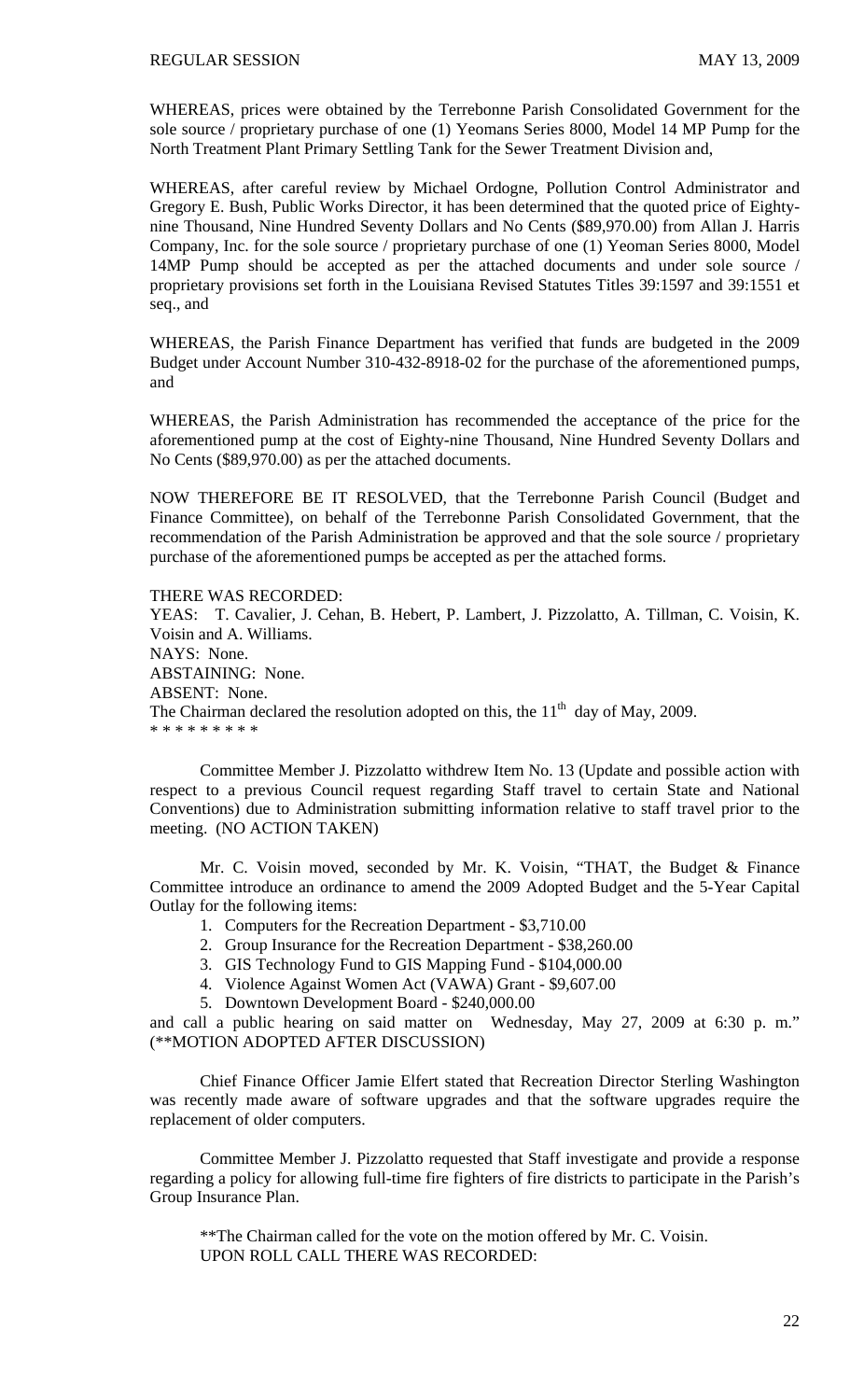YEAS: T. Cavalier, J. Cehan, B. Hebert, P. Lambert, J. Pizzolatto, A. Tillman, C. Voisin, K. Voisin, and A. Williams. NAYS: None. ABSENT: None. The Chairman declared the motion adopted.

 Mr. C. Voisin moved, seconded by Mr. A. Tillman and Mr. J. Cehan, "THAT, the Budget & Finance Committee introduce an ordinance to amend the 2009 Adopted Budget for the following items:

1 – Governor's Office of Homeland Security (Act 19) - \$46,875.00

2 – Governor's Office of Homeland Security (2009) - \$25,598.00

3- Governor's Office of Homeland Security (2008) - \$16,412.00

4 – Governor's Office of Homeland Security (2007) - \$45,000.00

and call a public hearing on said matter on Wednesday, May 27, 2009 at 6:30 p. m."

The Chairman called for the vote on the motion offered by Mr. C. Voisin. UPON ROLL CALL THERE WAS RECORDED: YEAS: T. Cavalier, J. Cehan, B. Hebert, P. Lambert, J. Pizzolatto, A. Tillman, C. Voisin, K. Voisin, and A. Williams. NAYS: None. ABSENT: None. The Chairman declared the motion adopted.

 Mr. J. Pizzolatto moved, seconded by Mr. K. Voisin, "THAT, there being no further business to come before the Budget & Finance Committee, the meeting be adjourned."

The Chairman called for the vote on the motion offered by Mr. J. Pizzolatto.

UPON ROLL CALL THERE WAS RECORDED:

YEAS: T. Cavalier, J. Cehan, B. Hebert, P. Lambert, J. Pizzolatto, A. Tillman, C. Voisin, K. Voisin, and A. Williams.

NAYS: None.

ABSENT: None.

The Chairman declared the motion adopted and the meeting was adjourned at 5:46 p. m.

#### Billy Hebert, Chairman

### Suzette Thomas, Minute Clerk

 Mr. B. Hebert moved, seconded by Mr. K. Voisin, "THAT, the Council accept and ratify the minutes of the Budget & Finance Committee meeting held on 5/11/09."

 The Chairwoman called for a vote on the motion offered by Mr. B. Hebert. UPON ROLL CALL THERE WAS RECORDED: YEAS: P. Lambert, A. Tillman, A. Williams, B. Hebert, T. Cavalier, J. Pizzolatto, K. Voisin, C. Voisin, and J. Cehan NAYS: None ABSENT: None The Chairwoman declared the motion adopted.

 The Chairwoman called for a report on the Policy, Procedure, & Legal Committee meeting held on 5/11/09, whereupon the Committee Chairman rendered the following:

# **POLICY, PROCEDURE, & LEGAL COMMITTEE**

## **MAY 11, 2009**

 The Chairman, Clayton J. Voisin, called the Policy, Procedure, & Legal Committee meeting to order at 5:52 p. m. in the Terrebonne Parish Council Meeting Room with the Invocation led by Mr. K. Voisin and the Pledge of Allegiance led by Mr. J. Cehan. Upon roll call, Committee Members recorded as present were: T. Cavalier, J. Cehan, B. Hebert, P.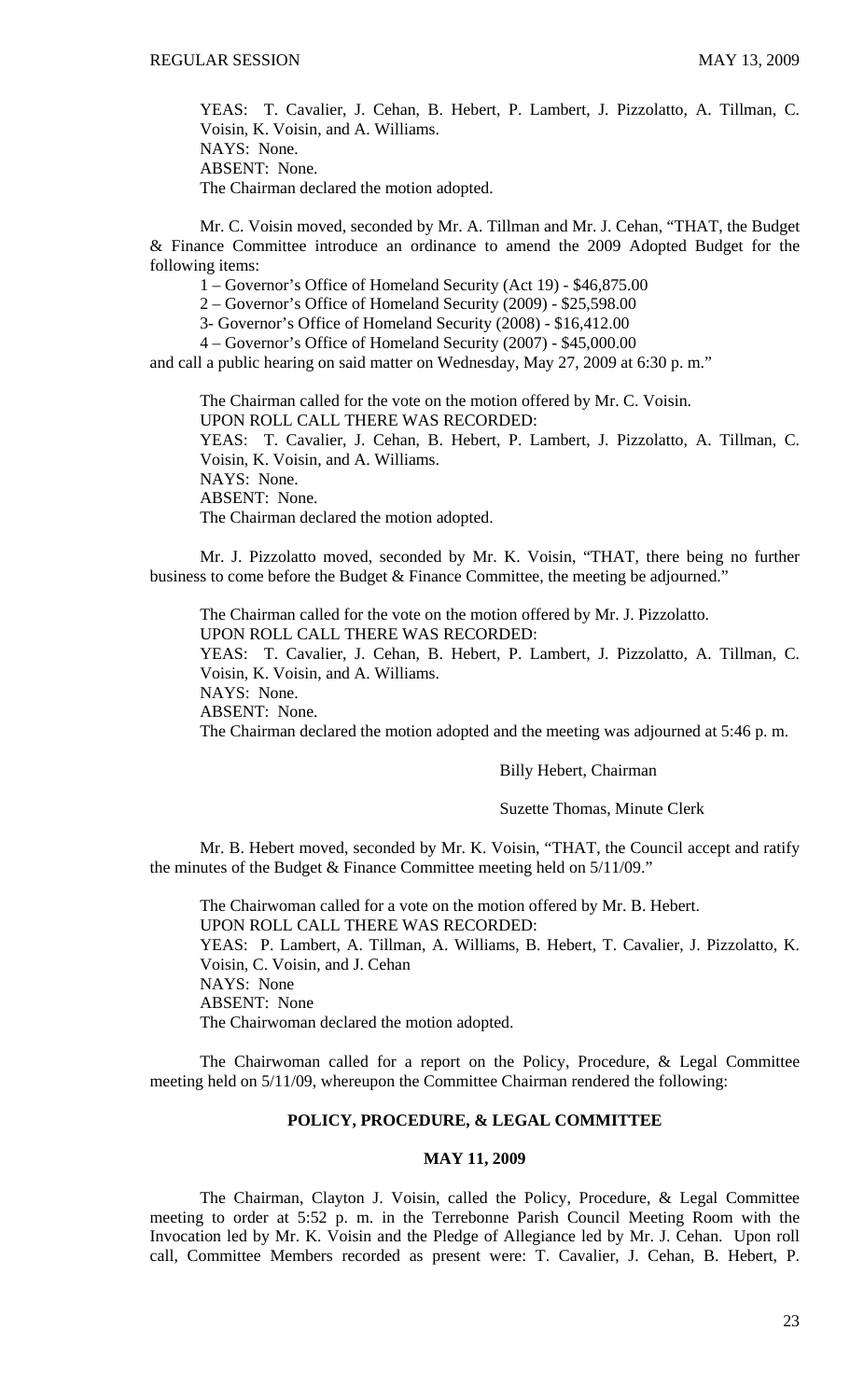Lambert, J. Pizzolatto, A. Tillman, C. Voisin, K. Voisin, and A. Williams. A quorum was declared present.

OFFERED BY: Mr. J. Pizzolatto. SECONDED BY: Mr. K. Voisin.

## RESOLUTION NO. 09-219

 WHEREAS, the Bayou Black Fire Station has been the location of the polling place for Precinct Nos. 68 and 82 for several years, and

 WHEREAS, due to the increasing number of residents (and voters) in the area and due to the increasing number of community events at the fire station, it has been recommended that the polling place for said precincts be changed to the Bayou Black Recreation Center, which is much larger, yet is in relatively close proximity to the fire station, and

 WHEREAS, the recreation center is a well known landmark in the community and has ample space for multiple events and parking for all, and

 WHEREAS, the Clerk of Court has recommended that the change in polling place to better accommodate the voters.

 NOW, THEREFORE BE IT RESOLVED by the Terrebonne Parish Council (Policy, Procedure and Legal Committee), on behalf of the Terrebonne Parish Consolidated Government, that the recommendation of the Clerk of Court be approved and that the polling place for Precinct Nos. 68 and 82 be changed from the Bayou Black Fire Station to the Bayou Black Recreation Center located at 3688 Southdown Mandalay Road, Houma, LA 70360.

### THERE WAS RECORDED:

YEAS: T. Cavalier, J. Cehan, B. Hebert, P. Lambert, J. Pizzolatto, A. Tillman, C. Voisin, K. Voisin and A. Williams. NAYS: None. ABSTAINING: None. NOT VOTING: None. ABSENT: None. The Chairman declared the resolution adopted on this, the  $11<sup>th</sup>$  day of May, 2009. \* \* \* \* \* \* \* \* \*

OFFERED BY: Mr. J. Pizzolatto. SECONDED BY: Mr. K. Voisin.

#### RESOLUTION NO. 09-220

 WHEREAS, following the hurricanes of 2008 which destroyed many buildings in Terrebonne Parish, several polling places had to be changed to allow voters to take part in late 2008 and early 2009 elections, and

 WHEREAS, following Hurricane Ike, the Terrebonne Parish Council adopted a resolution to temporarily change, on an emergency basis, the polling place for Precinct Nos. 57A and 57L to the Recreation District No. 6 Gym, and

 WHEREAS, this location has worked out well and local residents are very familiar and pleased with the gym as a polling place, and

 WHEREAS, the Clerk of Court has recommended that the change in polling place be made permanent.

 NOW, THEREFORE BE IT RESOLVED by the Terrebonne Parish Council (Policy, Procedure and Legal Committee), on behalf of the Terrebonne Parish Consolidated Government, that the recommendation of the Clerk of Court be approved and that the polling place for Precinct Nos. 57A and 57L be made permanent at the Recreation District No. 6 Gym.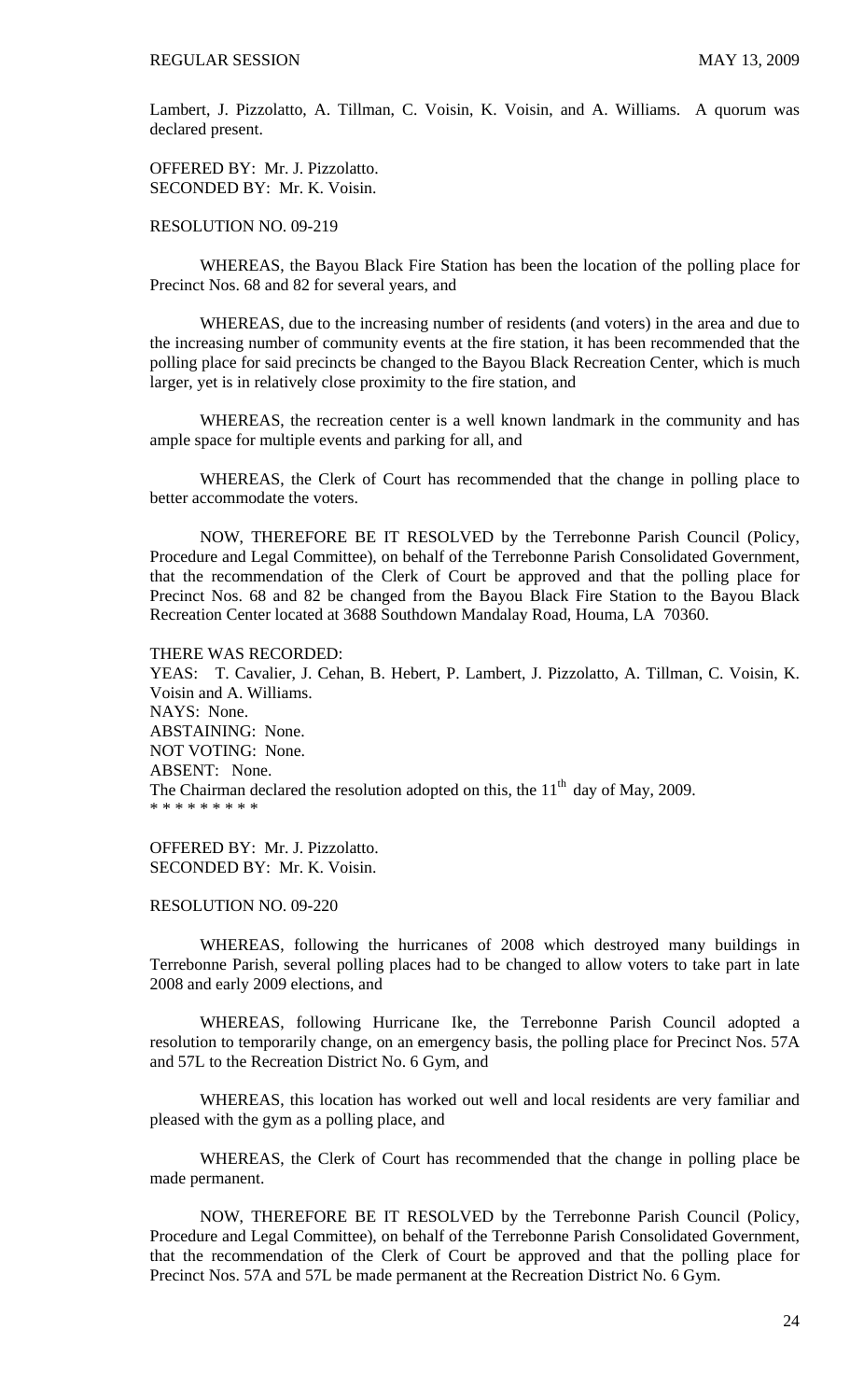THERE WAS RECORDED: YEAS: T. Cavalier, J. Cehan, B. Hebert, P. Lambert, J. Pizzolatto, A. Tillman, C. Voisin, K. Voisin and A. Williams. NAYS: None. ABSTAINING: None. NOT VOTING: None. ABSENT: None. The Chairman declared the resolution adopted on this, the  $11<sup>th</sup>$  day of May, 2009. \* \* \* \* \* \* \* \* \*

OFFERED BY: Mr. J. Pizzolatto. SECONDED BY: Mr. K. Voisin.

### RESOLUTION NO. 09-221

 WHEREAS, following the hurricanes of 2008 which destroyed many buildings in Terrebonne Parish, several polling places had to be changed to allow voters to take part in late 2008 and early 2009 elections, and

 WHEREAS, following Hurricane Ike, the Terrebonne Parish Council adopted a resolution to temporarily change, on an emergency basis, the polling place for Precinct No. 73 to the Dularge Recreation Center, and

 WHEREAS, this location has worked out well and local residents are very familiar and pleased with the recreation center as a polling place, and

 WHEREAS, the Clerk of Court has recommended that the change in polling place be made permanent.

 NOW, THEREFORE BE IT RESOLVED by the Terrebonne Parish Council (Policy, Procedure and Legal Committee), on behalf of the Terrebonne Parish Consolidated Government, that the recommendation of the Clerk of Court be approved and that the polling place for Precinct No. 73 be made permanent at the Dularge Recreation Center.

### THERE WAS RECORDED:

YEAS: T. Cavalier, J. Cehan, B. Hebert, P. Lambert, J. Pizzolatto, A. Tillman, C. Voisin, K. Voisin and A. Williams. NAYS: None. ABSTAINING: None. NOT VOTING: None. ABSENT: None. The Chairman declared the resolution adopted on this, the  $11<sup>th</sup>$  day of May, 2009. \* \* \* \* \* \* \* \* \*

OFFERED BY: Mr. J. Pizzolatto. SECONDED BY: Mr. K. Voisin.

#### RESOLUTION NO. 09-222

 WHEREAS, following the hurricanes of 2008 which destroyed many buildings in Terrebonne Parish, several polling places had to be changed to allow voters to take part in late 2008 and early 2009 elections, and

 WHEREAS, following Hurricane Ike, the Terrebonne Parish Council adopted a resolution to temporarily change, on an emergency basis, the polling place for Precinct Nos. 78, 84 and 85 to the Terrebonne Parish Main Library, and

 WHEREAS, due to the library's size and large parking lots, this location has worked out well and local residents are very familiar and pleased with the library as a polling place, and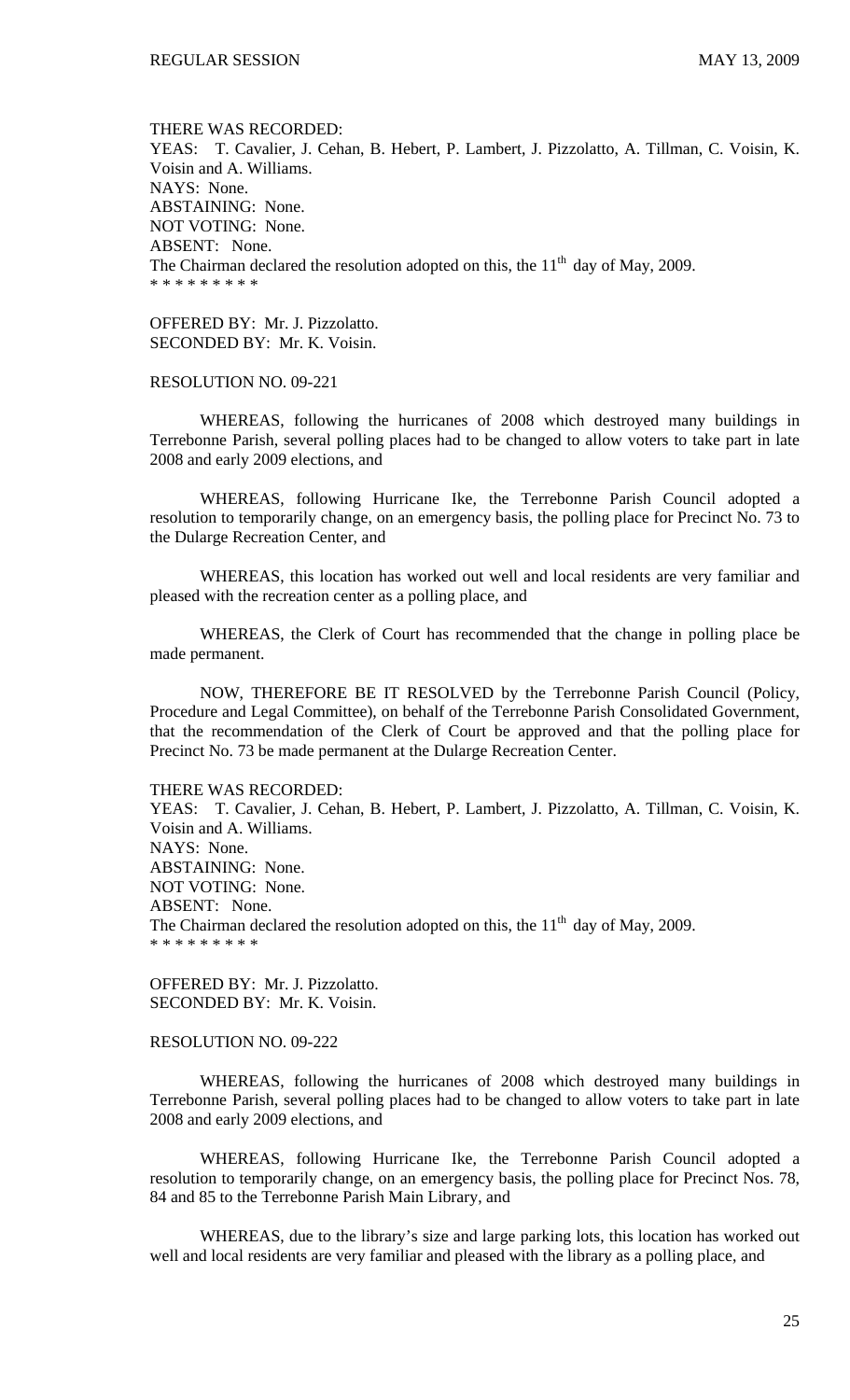WHEREAS, the Clerk of Court has recommended that the change in polling place be made permanent.

 NOW, THEREFORE BE IT RESOLVED by the Terrebonne Parish Council (Policy, Procedure and Legal Committee), on behalf of the Terrebonne Parish Consolidated Government, that the recommendation of the Clerk of Court be approved and that the polling place for Precinct Nos. 78, 84 and 85 be made permanent at the Terrebonne Parish Main Library.

#### THERE WAS RECORDED:

YEAS: T. Cavalier, J. Cehan, B. Hebert, P. Lambert, J. Pizzolatto, A. Tillman, C. Voisin, K. Voisin and A. Williams. NAYS: None. ABSTAINING: None. NOT VOTING: None. ABSENT: None. The Chairman declared the resolution adopted on this, the  $11<sup>th</sup>$  day of May, 2009. \* \* \* \* \* \* \* \*

 Parish President Michel Claudet recommended amendments to the existing lease agreement between the Houma-Terrebonne Civic Center and Conquest Sports noting that the amendments are minimal reductions in fees and would assist in making the franchise more viable.

 Ms. A. Williams moved, seconded by Mr. A. Tillman, "THAT, the Policy, Procedure, & Legal Committee concur with the recommendation of Administration to approve amendments to the lease agreement between the Houma-Terrebonne Civic Center and Conquest Sports."

 The Chairman called for the vote on the motion offered by Ms. A. Williams. UPON ROLL CALL THERE WAS RECORDED: YEAS: T. Cavalier, J. Cehan, B. Hebert, P. Lambert, J. Pizzolatto, A. Tillman, C. Voisin, K. Voisin, and A. Williams. NAYS: None. ABSENT: None. The Chairman declared the motion adopted.

OFFERED BY: Mr. J. Pizzolatto. SECONDED BY: Mr. K. Voisin and Mr. B. Hebert.

#### RESOLUTION NO. 09-223

### A RESOLUTION IN SUPPORT OF HB367 PROVIDING THAT THE POSITION OF THE FIRE CHIEF AND THE POLICE CHIEF IN THE CITY OF HOUMA SHALL BE IN THE UNCLASSIFIED SERVICE

WHEREAS, Representative Gordon Dove upon request by Parish President, Michel Claudet, introduced House Bill Number 367 to remove the Police Chief and Fire Chief for the City of Houma from the classified service and further subject to the Terrebonne Parish Charter, grant that the right of selection, appointment, supervision, and discharge for each position will be vested in the President of the Parish of Terrebonne; and

 WHEREAS, the enactment of this statute renders the appointment of the positions of Fire Chief and Police Chief consistent with the President's authority in the appointment of all other Department Heads; and

 WHEREAS, it is understood that this legislation shall not be applied retroactively to the currently sitting Police Chief and Fire Chief.

NOW, THEREFORE, BE IT RESOLVED that the Terrebonne Parish Council (Policy, Procedure and Legal Committee), on behalf of the Terrebonne Parish Consolidated Government, hereby articulates its support of the passage of House Bill 367 relative to designating the position of the Fire Chief and Police Chief in the City of Houma the designated as unclassified service,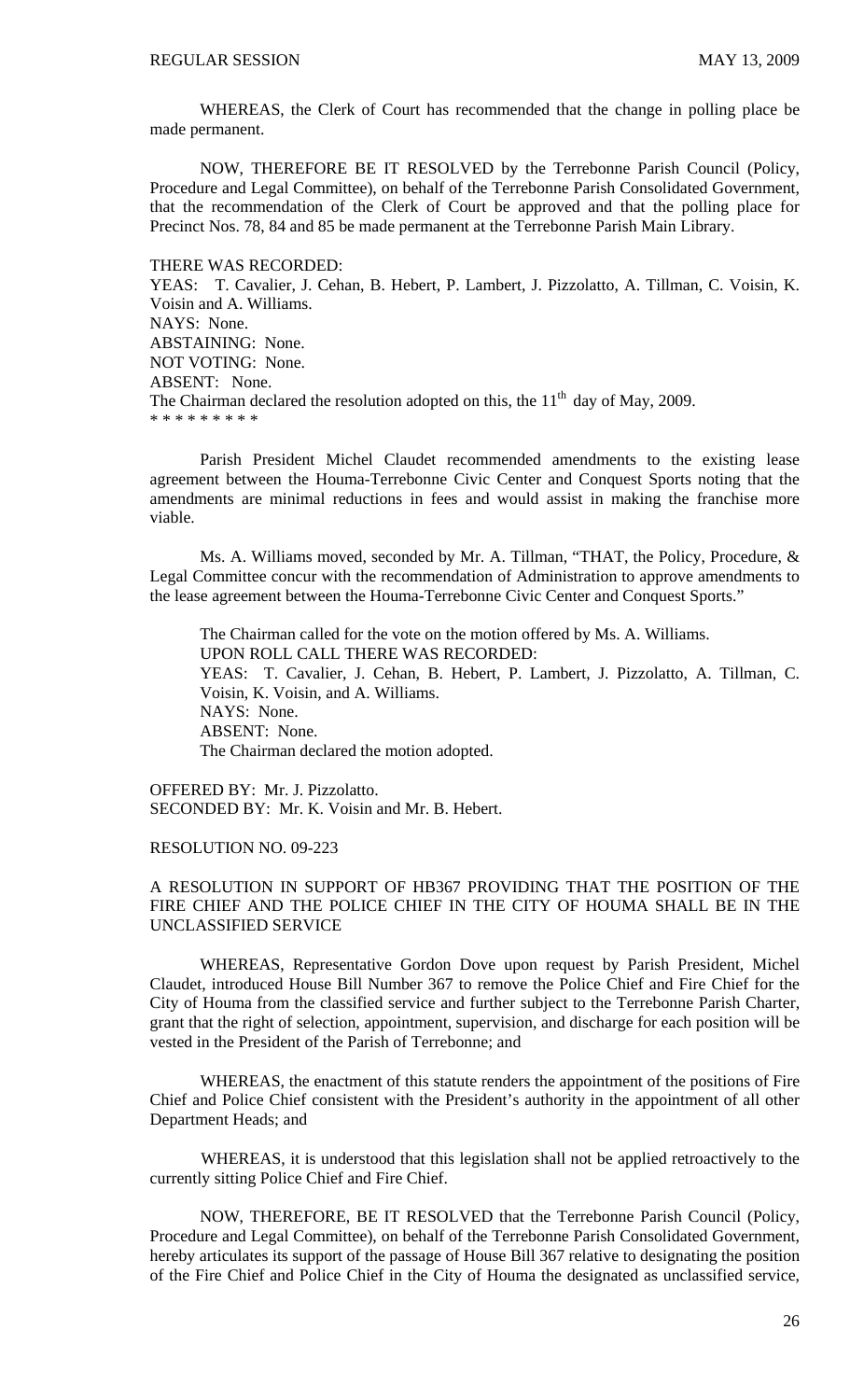providing that the language in the draft legislation be amended to reflect that the appointment procedure be in compliance with the Home Rule Charter for the Terrebonne Parish Consolidated Government.

THERE WAS RECORDED: YEAS: T. Cavalier, J. Cehan, B. Hebert, P. Lambert, J. Pizzolatto, C. Voisin, K. Voisin and A. Williams. NAYS: A. Tillman. ABSTAINING: None. NOT VOTING: None. ABSENT: None. The Chairman declared the resolution adopted on this, the  $11<sup>th</sup>$  day of May, 2009. \* \* \* \* \* \* \* \* \*

 The Chairman recognized Professional Fire Fighters Association President Chad Majors of Zachary who requested that the Committee oppose House Bill 367; stressed the need for continuity in the leadership roles of the public safety departments; and stated that enacting said legislation could possibly promote political infractions of favoritism in leadership.

 Mr. J. Cehan moved, seconded by Mr. K. Voisin, "THAT, the Policy, Procedure, & Legal Committee, pursuant to R. S. 42:6.1, the Policy, Procedure, & Legal Committee may convene into Executive Session to discuss the following litigation: 'Eric Prestenbach vs. T. P. C. G. (docket number 155,283)', and invite into said session all Council Members, Parish President Michel Claudet, Parish Attorney Courtney Alcock, and Assistant Parish Attorney David Allen."

 The Chairman called for the vote on the motion offered by Mr. J. Cehan. UPON ROLL CALL THERE WAS RECORDED: YEAS: T. Cavalier, J. Cehan, B. Hebert, P. Lambert, J. Pizzolatto, A. Tillman, C. Voisin, K. Voisin, and A. Williams. NAYS: None. ABSENT: None. The Chairman declared the motion adopted.

 Mr. B. Hebert moved, seconded by Mr. A. Tillman, "THAT, the Policy, Procedure, & Legal Committee return to the regular order of business, as per the written agenda."

 The Chairman called for the vote on the motion offered by Mr. B. Hebert. UPON ROLL CALL THERE WAS RECORDED: YEAS: T. Cavalier, J. Cehan, B. Hebert, P. Lambert, J. Pizzolatto, A. Tillman, C. Voisin, K. Voisin, and A. Williams. NAYS: None. ABSENT: None. The Chairman declared the motion adopted.

 Ms. T. Cavalier moved, seconded by Mr. J. Cehan and Mr. B. Hebert, "THAT, the Policy, Procedure, & Legal Committee concur with the recommendation of the Legal Advisor regarding litigation titled, 'Eric Prestenbach vs. T. P. C. G. (docket number 155,283)'."

The Chairman called for the vote on the motion offered by Ms. T. Cavalier. UPON ROLL CALL THERE WAS RECORDED: YEAS: T. Cavalier, J. Cehan, B. Hebert, P. Lambert, J. Pizzolatto, A. Tillman, C. Voisin, K. Voisin, and A. Williams. NAYS: None. ABSENT: None. The Chairman declared the motion adopted.

 Mr. K. Voisin moved, seconded by Mr. J. Cehan, "THAT, there being no further business to come before the Policy, Procedure, & Legal Committee, the meeting be adjourned."

 The Chairman called for the vote on the motion offered by Mr. K. Voisin. UPON ROLL CALL THERE WAS RECORDED: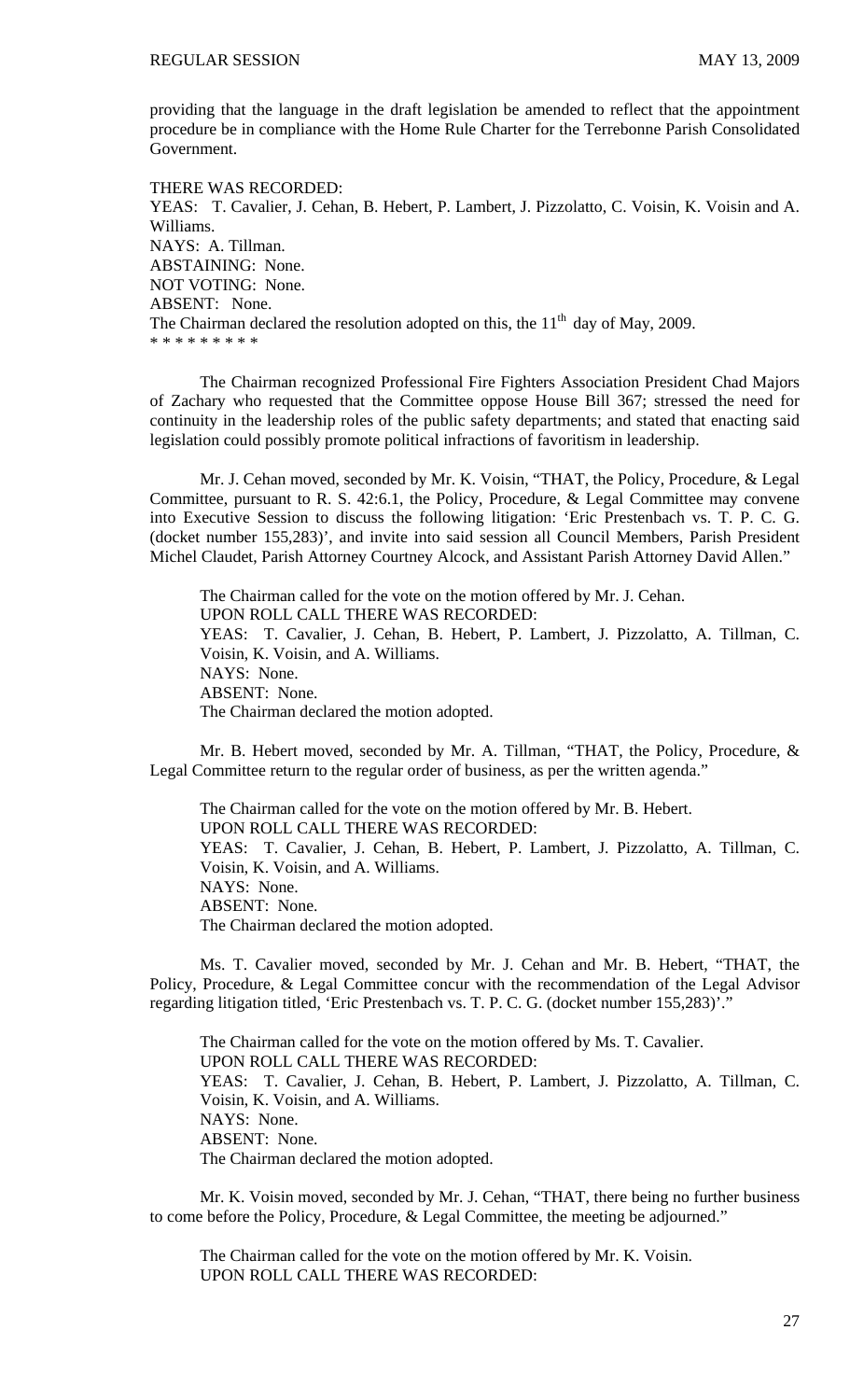YEAS: T. Cavalier, J. Cehan, B. Hebert, P. Lambert, J. Pizzolatto, A. Tillman, C. Voisin, K. Voisin, and A. Williams.

NAYS: None. ABSENT: None.

The Chairman declared the motion adopted and the meeting was adjourned at 6:23 p. m.

Clayton J. Voisin, Chairman

Suzette Thomas, Minute Clerk

Mr. C. Voisin, seconded by Mr. A. Tillman, "THAT, the Council accept and ratify the minutes of the Policy, Procedure, & Legal Committee meeting held on 5/11/09."

 The Chairwoman called for a vote on the motion offered by Mr. C Voisin. UPON ROLL CALL THERE WAS RECORDED: YEAS: P. Lambert, A. Tillman, A. Williams, B. Hebert, T. Cavalier, J. Pizzolatto, K. Voisin, C. Voisin, and J. Cehan NAYS: None ABSENT: None The Chairwoman declared the motion adopted.

 The Chairwoman called for a report on the Public Services Committee meeting held on 5/11/09, whereupon the Committee Chairman, noting that ratification of the minutes calls a public hearing on 6/10/09, rendered the following:

# **PUBLIC SERVICES COMMITTEE**

### **MAY 11, 2009**

 The Chairman, Joey Cehan, called the Public Services Committee meeting to order at 7:16 p. m. in the Terrebonne Parish Council Meeting Room with the Invocation led by Ms. A. Williams and the Pledge of Allegiance led by Mr. J. Pizzolatto. Upon roll call, Committee Members recorded as present were: T. Cavalier, J. Cehan, B. Hebert, P. Lambert, J. Pizzolatto, A. Tillman, C. Voisin, K. Voisin, and A. Williams. A quorum was declared present.

 Mr. A. Tillman moved, seconded by Mr. C. Voisin and Ms. A. Williams, "THAT, the Public Services Committee introduce an ordinance to amend Chapter 19 of the Parish Code of Terrebonne Parish, Louisiana, to include Section 19-309 to authorize an advertising business component for the Terrebonne Parish Consolidated Government Public Transit System, and call a public hearing on said matter on June 10, 2009 at 6:30 p. m."

 The Chairman called for the vote on the motion offered by Mr. A. Tillman. UPON ROLL CALL THERE WAS RECORDED: YEAS: T. Cavalier, J. Cehan, B. Hebert, P. Lambert, J. Pizzolatto, A. Tillman, C. Voisin, K. Voisin, and A. Williams. NAYS: None. ABSENT: None. The Chairman declared the motion adopted.

OFFERED BY: Mr. B. Hebert. SECONDED BY: Mr. K. Voisin.

### RESOLUTION NO. 09-224

A resolution providing for the ratification of the appointment by Parish President Michel Claudet of the firm of Buchart Horn, Inc. to provide engineering services for the Broadmoor Drainage Improvements Project, and also authorizing Parish President Michel Claudet to execute the appropriate engineering contract documents for this project.

WHEREAS, recently heavy rainfall flooded several areas in Terrebonne Paris, one know as the Broadmoor Area, and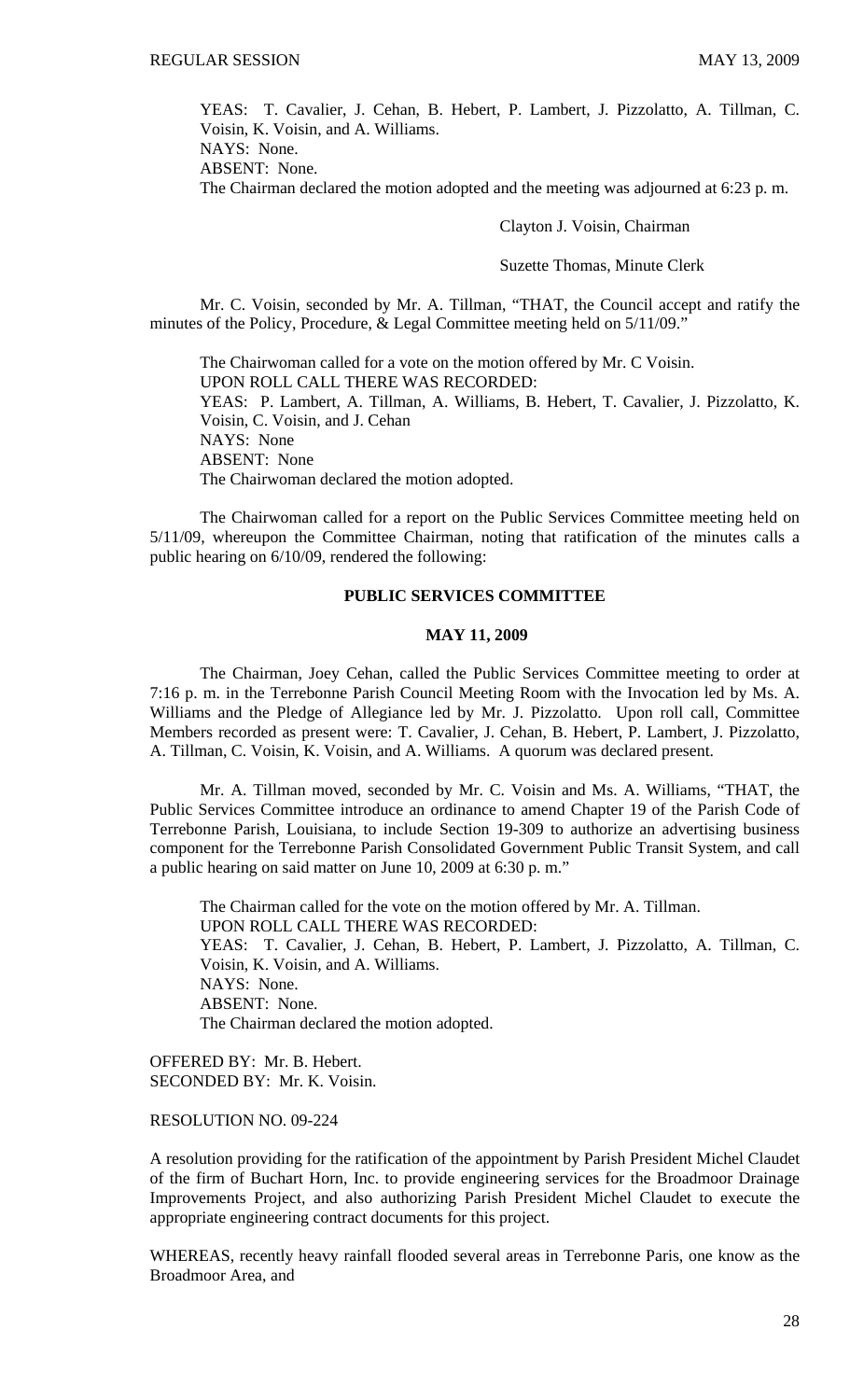WHEREAS, Terrebonne Parish is desirous improving the drainage system in the Broadmoor Area, and

WHEREAS, the Terrebonne Parish Consolidated Government would like to proceed with the survey and the design of this project in the Broadmoor Area contingent upon a budget adjustment, and

WHEREAS, Parish President Michel Claudet has recommended that the firm of Buchart Horn, Inc. be retained to provide the necessary professional services for this project, and

NOW, THEREFORE BE IT RESOLVED, that the Terrebonne Parish Council (Public Services Committee), on behalf of the Terrebonne Parish Consolidated Government, that the Parish President Michel Claudet be ratified and that the engineering firm of Buchart Horn, Inc. be retained to provide the necessary professional services for the Broadmoor Drainage Improvements Project and that Parish President Michel Claudet be authorized to execute any and all documents with said firm for this project, contingent upon a budget adjustment.

#### THERE WAS RECORDED:

YEAS: T. Cavalier, J. Cehan, B. Hebert, P. Lambert, J. Pizzolatto, A. Tillman, C. Voisin, K. Voisin and A. Williams. NAYS: None. ABSTAINING: None. NOT VOTING: None. ABSENT: None. The Chairman declared the resolution adopted on this, the  $11<sup>th</sup>$  day of May, 2009. \* \* \* \* \* \* \* \* \*

 The Chairman recognized Ms. Simone Corley of Mike Street, Ms. Cheri Navarre of Mire Street, and Mr. Dwain Gueun of Mire Street who each described their plight in recovering from recent storm events in the Broadmoor area.

 The Chairman recognized Mr. W. J. Rhodes of Collins Street who criticized current methods of resolving drainage issues; noted that during rain events, water does not drain quickly through the ditches in Broadmoor/Lisa Park Subdivisions; and suggested that St. Louis Canal/Broadmoor culvert at Louisiana Highway 182 be straightened as opposed to beingsemicircular to provide better drainage flow.

 Mr. B. Hebert moved, seconded by Mr. K. Voisin, "THAT, the Public Services Committee grant Mr. W. J. Rhodes additional time to conclude his comments."

The Chairman called for the vote on the motion offered by Mr. B. Hebert.

UPON ROLL CALL THERE WAS RECORDED: YEAS: T. Cavalier, J. Cehan, B. Hebert, P. Lambert, J. Pizzolatto, A. Tillman, C. Voisin, K. Voisin, and A. Williams. NAYS: None. ABSENT: None. The Chairman declared the motion adopted.

 Mr. Rhodes continued by reiterating a method of pumping water to the Intracoastal Canal, inquired about the method of implementation once a drainage study is completed, and asked where funding would be derived for said study.

 Committee Member B. Hebert noted pending stimulus funding (\$477,000.00) through the Community Development Block Grant Program would be set-aside for the Buquet Drainage Project.

 Public Works Director Lt. Col. (Ret.) Greg Bush stated that he has worked with Buchart Horn, Inc. for approximately 9 years; that the firm is a nationwide firm with an office in Baton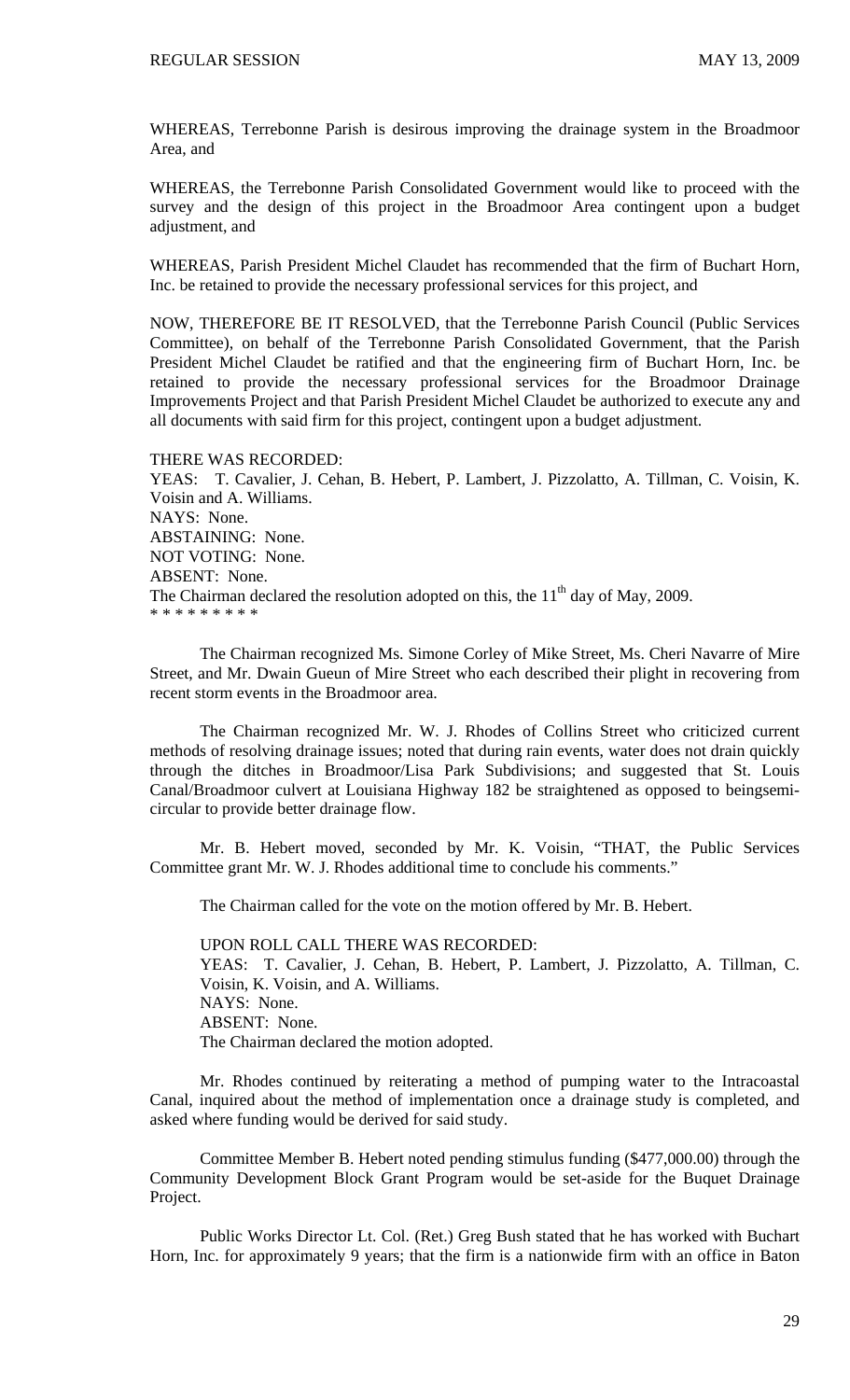Rouge; that the project manager resides in Thibodaux, LA; and that the firm is familiar with the area.

OFFERED BY: Mr. C. Voisin. SECONDED BY: Mr. K. Voisin.

RESOLUTION NO. 09-225

A Resolution awarding and authorizing the signing of the Construction Contract for the Bayou Terrebonne Bayouwalk Project, Phase I, Contract II, and identified as Parish Project No. 05- ECD-11, FPC Project No. 50-J55-04-01, Terrebonne Parish, Louisiana, and authorizing the issuance of the Notice to Proceed.

 WHEREAS, the Terrebonne Parish Consolidated Government did receive construction bids on the Bayou Terrebonne Bayouwalk Project, Phase I, Contract II, and identified as Parish Project No. 05-ECD-11, FPC Project No. 50-J55-04-01, Terrebonne Parish, Louisiana, and

 WHEREAS, the base bid was that submitted by Sealevel Construction Inc. in the overall amount of \$687,981.00, and

 NOW, THEREFORE, BE IT RESOLVED that the Terrebonne Parish Council (Public Services Committee), on behalf of the Terrebonne Parish Consolidated Government award the construction contract to Sealevel Construction, Inc. in the overall amount of \$687,981.00 contingent upon a budget adjustment, and

 BE IT FURTHER RESOLVED that the President of Terrebonne Parish Consolidated Government, be and he is hereby authorized and empowered to sign a construction contract for and on behalf of the Terrebonne Parish Consolidated Government with Sealevel Construction, Inc., contingent upon a budget adjustment and upon receipt of the performance bond in the amount of the contract price, and

 BE IT FURTHER RESOLVED that upon receipt of required certificates of insurance evidencing coverage as provided in the project specifications and upon execution and recordation of all contract documents, that the Engineer is hereby authorized to issue the Notice to Proceed to the Contractor to commence construction of the project.

THERE WAS RECORDED:

YEAS: T. Cavalier, J. Cehan, B. Hebert, P. Lambert, J. Pizzolatto, A. Tillman, C. Voisin, K. Voisin and A. Williams. NAYS: None. ABSTAINING: None. NOT VOTING: None. ABSENT: None. The Chairman declared the resolution adopted on this, the  $11<sup>th</sup>$  day of May, 2009. \* \* \* \* \* \* \* \* \*

 Chief Finance Jamie Elfert stated that funding for the aforementioned project is derived from the General Fund, State funding, and the Houma Downtown Development Commission hotel/motel tax revenue.

OFFERED BY: Mr. P. Lambert. SECONDED BY: Mr. C. Voisin.

#### RESOLUTION NO. 09-226

A resolution authorizing the Parish President to execute Supplement Agreement No. 5, State Project No. 700-55-0102; F.A.P. No. STP – 3005(001)M; Terrebonne Parish Project No. 97- PAV-21; Country Drive Widening (Phase A) Jeff Drive – Presque Isle Drive.

 WHEREAS, the Louisiana Department of Transportation and Development has set up additional categories and fees for the above referenced project, and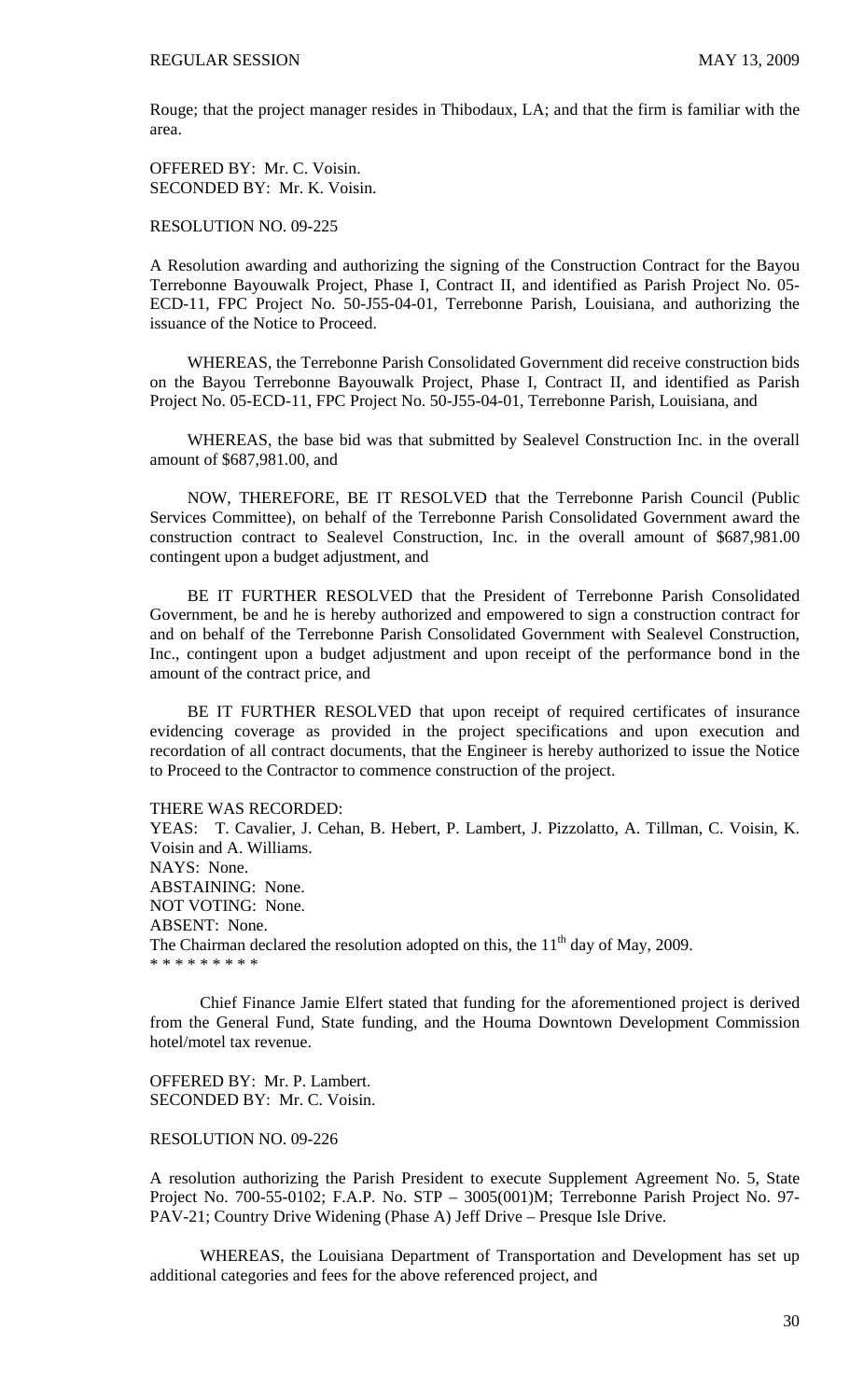WHEREAS, these categories include new limits for Title Research Reports, Property Survey, Right-of-Way Map, Title Updates, Title take-offs, and Final Plans, and

WHEREAS, the Louisiana Department of Transportation and Development, as State sponsor, has determined that the maximum fee for these services shall be \$662,308, and

WHEREAS, the fees will be increased from \$446,660 to \$1,108,968, and

WHEREAS, these additional services will increase the contract time by an additional 390 calendar days, and

 NOW, THERERFORE BE IT RESOLVED, by the Terrebonne Parish Council (Public Services Committee), on behalf of the Terrebonne Parish Consolidated Government, that the Parish President be authorized to execute Supplement Agreement No. 5, State Project No. 700- 55-0102; F.A.P. No. STP – 3005(001) M; Terrebonne Parish Project No. 97-PAV-21; Country Drive Widening (Phase A) Jeff Drive – Presque Isle Drive.

#### THERE WAS RECORDED:

YEAS: T. Cavalier, J. Cehan, B. Hebert, P. Lambert, J. Pizzolatto, A. Tillman, C. Voisin, K. Voisin and A. Williams. NAYS: None. ABSTAINING: None. NOT VOTING: None. ABSENT: None. The Chairman declared the resolution adopted on this, the  $11<sup>th</sup>$  day of May, 2009. \* \* \* \* \* \* \* \* \*

OFFERED BY: Mr. A. Tillman. SECONDED BY: Mr. P. Lambert & Mr. B. Hebert.

### RESOLUTION NO. 09-227

A Resolution certifying that Terrebonne Parish Consolidated Government will assume full responsibility for the required local match, for managing and maintaining the project and for any legal liability incurred as a result of the Eastside Sidewalk Enhancement project.

WHEREAS, the Eastside Sidewalk Enhancement project is eligible for funding and was authorized through the Department Equity Act for the  $21<sup>st</sup>$  Century (TEA-21) Enhancement Program administered by the Louisiana Department of Transportation and Development (LDOTD), and

WHEREAS, LDOTD will fund 95% of the construction cost of the project, and

 NOW, THEREFORE BE IT FURTHER RESOLVED, that the Terrebonne Parish Council (Public Services Committee), on behalf of the Terrebonne Parish Consolidated Government will assume full responsibility for the required local match, for managing and maintaining the project and for any legal liability incurred as a result of the Eastside Sidewalk Enhancement project.

THERE WAS RECORDED: YEAS: T. Cavalier, J. Cehan, B. Hebert, P. Lambert, J. Pizzolatto, A. Tillman, C. Voisin, K. Voisin and A. Williams. NAYS: None. ABSTAINING: None. NOT VOTING: None. ABSENT: None. The Chairman declared the resolution adopted on this, the  $11<sup>th</sup>$  day of May, 2009. \* \* \* \* \* \* \* \* \*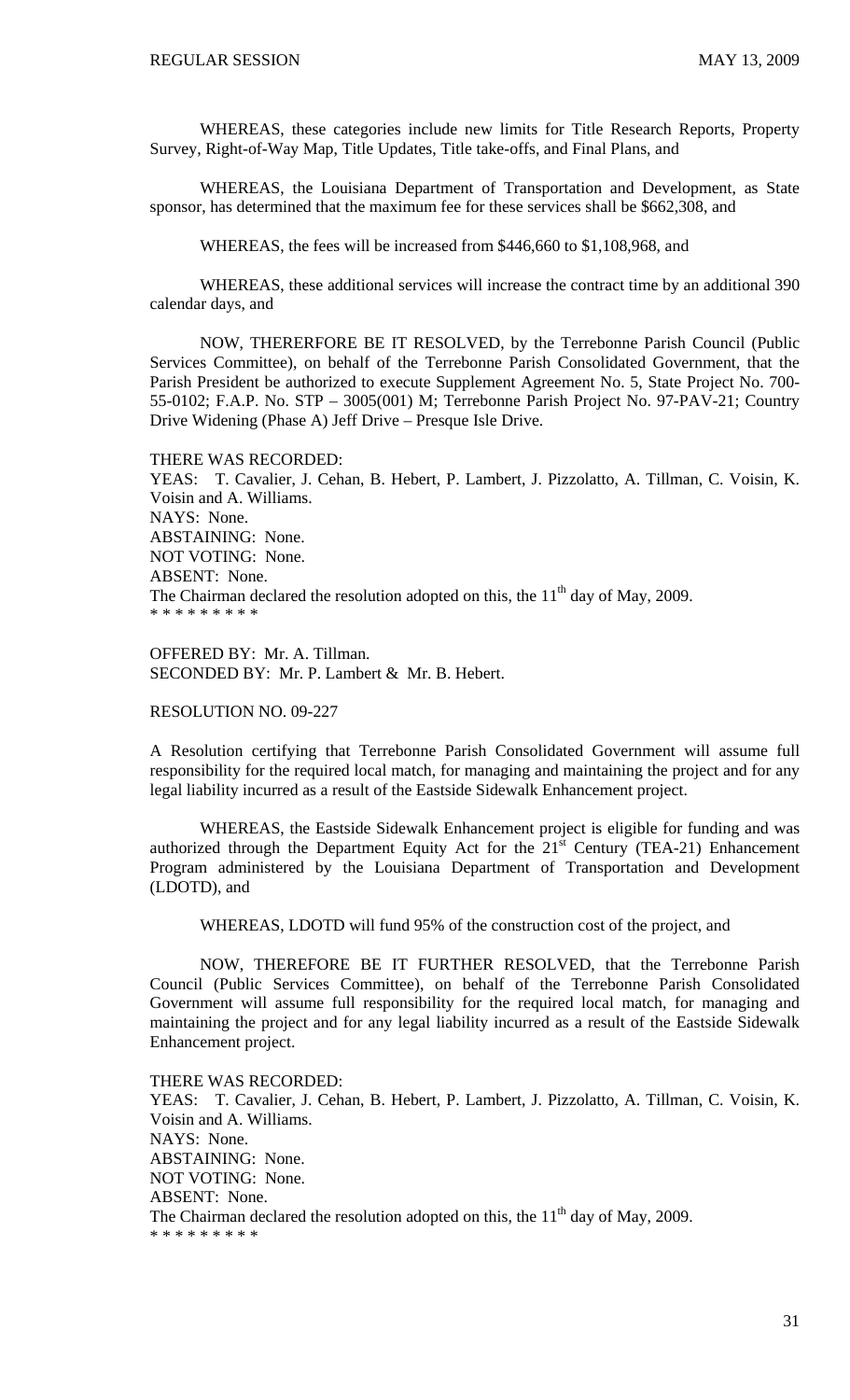In response to questioning, Mr. Phil Schexnayder of GSE Engineers, Inc. stated that he does not believe that the project includes lighting, but does include sidewalks, picnic tables, and benches.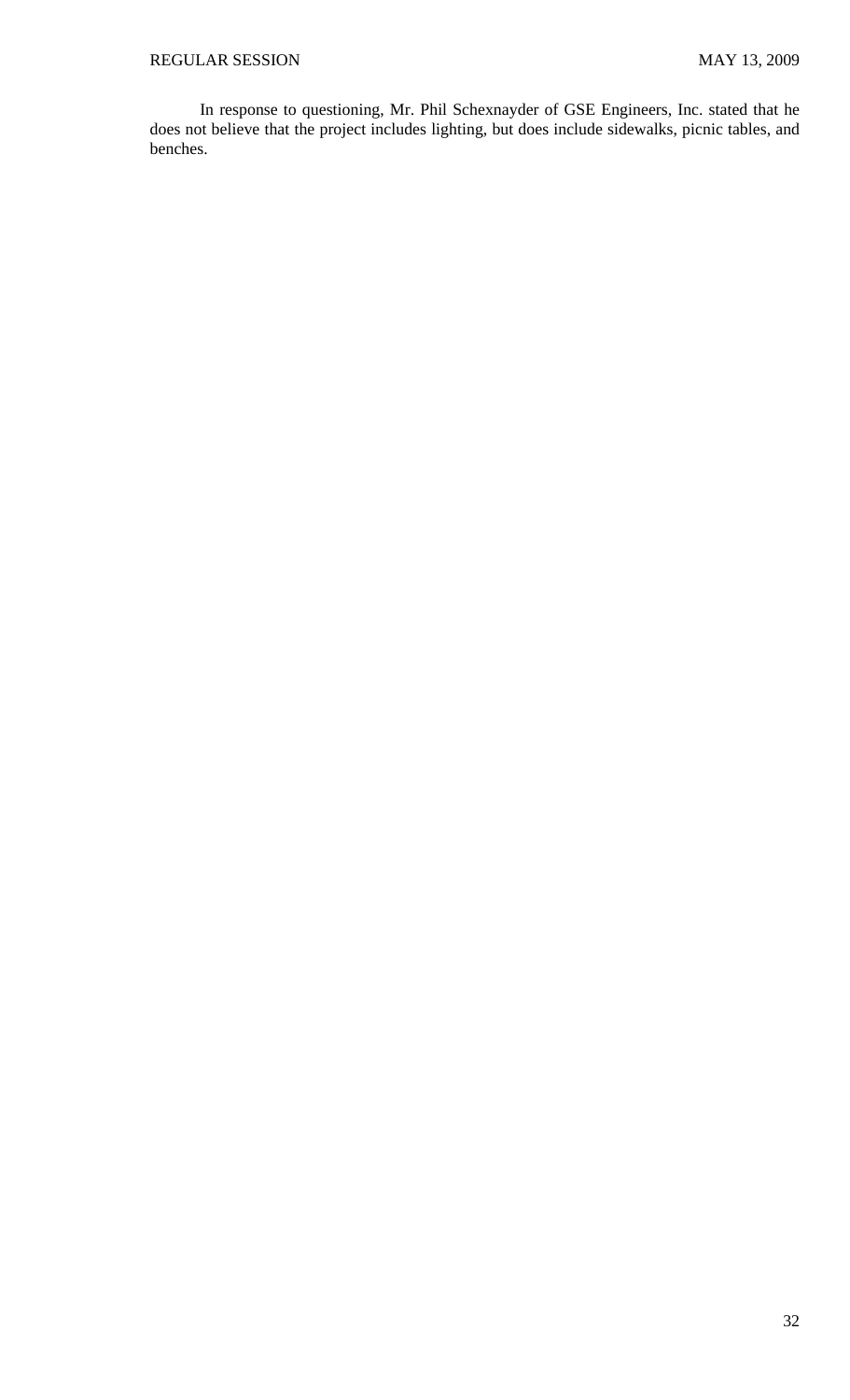OFFERED BY: Mr. C. Voisin. SECONDED: Unanimously.

RESOLUTION NO. 09-228

A Resolution authorizing the execution of Change Order No. 3 (Balancing) for the Construction Agreement for Parish Project No. 08-IKE-44, Hurricane Ike Levee Repair, Terrebonne Parish, Louisiana.

 WHEREAS, the Terrebonne Parish Consolidated Government entered into a contract dated January 12, 2009, with Civil Construction Contractors, LLC, Recordation Number 1313419, for the Hurricane Ike Levee Repairs, Parish Project No. 08-IKE-44, Terrebonne Parish, Louisiana, and

 WHEREAS, this change order has been recommended for the adjustment of estimated contract quantities on the attached Change Order No. 3 (Balancing) for the above referenced project, and

 WHEREAS, this Change Order is necessary in order to decrease the overall contract price by (-\$218,089.62) and no increase in the contract time, and

 WHEREAS, this Change Order No. 3 (Balancing) has been recommended by the Engineer, Gulf South Engineers, Inc., for this project.

 NOW, THEREFORE BE IT RESOLVED that the Terrebonne Parish Council (Public Services Committee), on behalf of the Terrebonne Parish Consolidated Government, does hereby approve and authorize the execution by Terrebonne Parish President Michel Claudet of Change Order No. 3 (Balancing) to the construction agreement with Civil Construction Contractors, LLC, to perform construction services for Hurricane Ike Levee Repair, Parish Project No. 08- IKE-44, Terrebonne Parish, Louisiana for a decrease in the amount of Two Hundred Eighteen Thousand, Eight Nine Dollars and Sixty-Two Cents (-\$218,089.62) to the contract amount as described in Change Order No. 3 (Balancing), and

 BE IT FURTHER RESOLVED that a certified copy of the resolution be forwarded to the Engineer, Gulf South Engineers, Inc.

THERE WAS RECORDED:

YEAS: T. Cavalier, J. Cehan, B. Hebert, P. Lambert, J. Pizzolatto, A. Tillman, C. Voisin, K. Voisin and A. Williams. NAYS: None. ABSTAINING: None. NOT VOTING: None. ABSENT: None. The Chairman declared the resolution adopted on this, the  $11<sup>th</sup>$  day of May, 2009. \* \* \* \* \* \* \* \* \*

 The Chairman recognized Ms. Yvonne Tregre of Sandra Street who inquired about drainage problems, a levee, and the possible installation of a floodgate in Plantation Gardens Subdivision.

 Public Works Director Lt. Col. (Ret.) Greg Bush stated that Administration has verified rights-of-way in Plantation Gardens Subdivision with the exception of one outstanding right-ofway; that once the last right-of-way is verified work will commence; and requested two weeks to resolve the remaining right-of-way issue.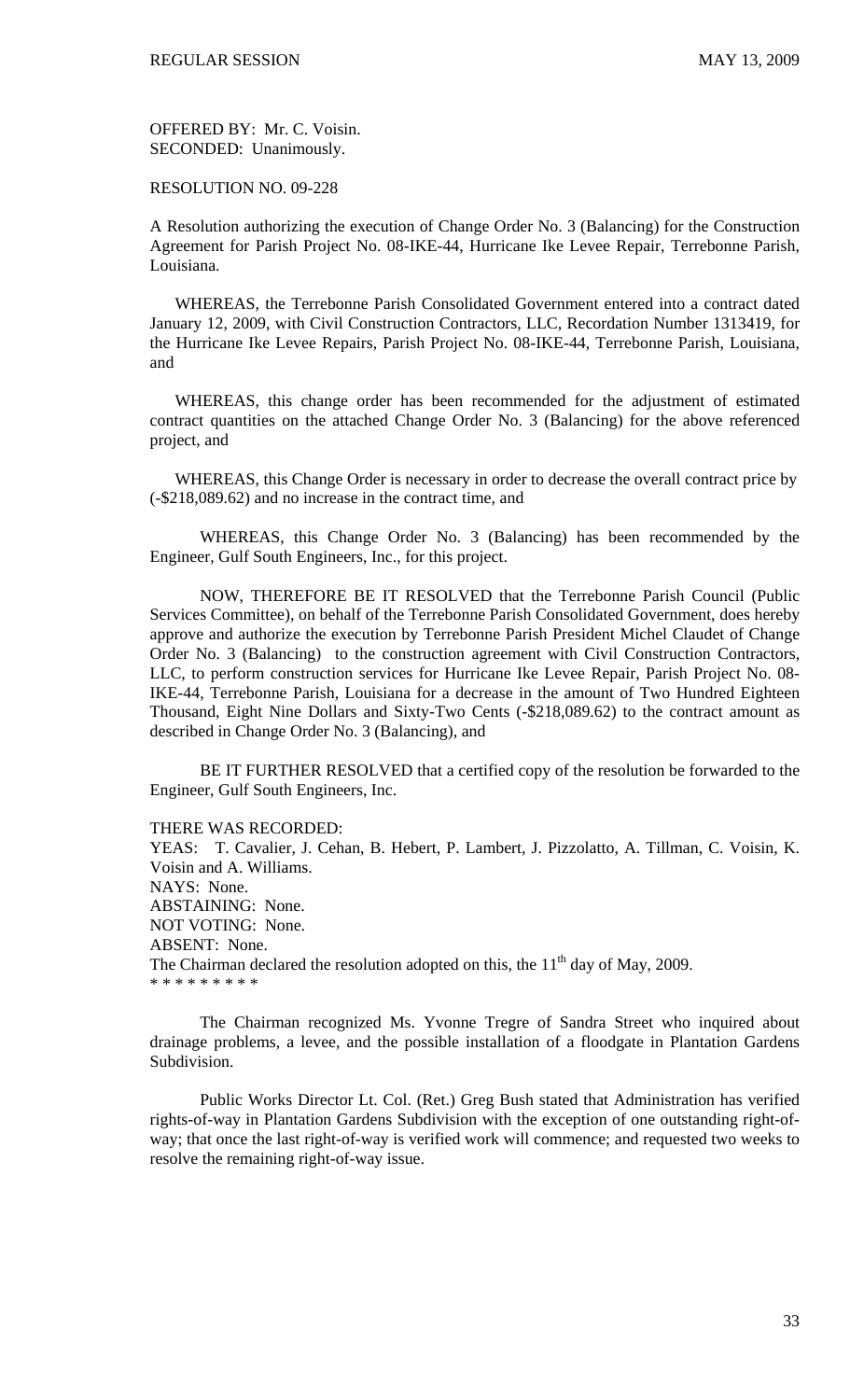OFFERED BY: Mr. C. Voisin. SECONDED BY: Mr. P. Lambert.

RESOLUTION NO. 09-229

A resolution providing for the acceptance of work performed by Civil Construction, LLC, in accordance with the Certificate of Substantial Completion for the Hurricane Ike Levee Repair, Parish Project No. 08-IKE-44, Terrebonne Parish, Louisiana

 WHEREAS, the Terrebonne Parish Consolidated Government entered into a contract dated January 12, 2009 with Civil Construction Contractors, LLC, for the Hurricane Ike Levee Repairs, Parish Project No. 08-IKE-44, Terrebonne Parish, Louisiana, and

 WHEREAS, the work performed has been inspected by authorized representatives of the Owner, Engineer, and Contractor and found to be substantially complete, and

 WHEREAS, the Engineer for this project, Gulf South Engineers, Inc., recommends the acceptance of the substantial completion,

 NOW, THEREFORE BE IT RESOLVED that the Terrebonne Parish Council (Public Services Committee), on behalf of the Terrebonne Parish Consolidated Government, does hereby accept the work performed, effective as of the date of recording of this resolution, and does authorize and direct the Clerk of Court and Ex-Officio Recorder of Mortgages of Terrebonne Parish to note this acceptance thereof in the margin of the inscription of said contract under Entry No. 1313419 of the Records of Terrebonne Parish, Louisiana, and

 BE IT FURTHER RESOLVED that a certified copy of the resolution be forwarded to the Engineer, Gulf South Engineers, Inc., and

 BE IT FURTHER RESOLVED that a certified copy of the resolution be recorded in the office of the Clerk of Court of Terrebonne Parish to commence a 45-day clear lien period, and

 BE IT FURTHER RESOLVED that the Administration is authorized to make payment of retainage upon the presentation of a Clear Lien Certificate.

THERE WAS RECORDED:

YEAS: T. Cavalier, J. Cehan, B. Hebert, P. Lambert, J. Pizzolatto, A. Tillman, C. Voisin, K. Voisin and A. Williams. NAYS: None. ABSTAINING: None. NOT VOTING: None. ABSENT: None. The Chairman declared the resolution adopted on this, the  $11<sup>th</sup>$  day of May, 2009. \* \* \* \* \* \* \* \* \*

OFFERED BY: Mr. K. Voisin. SECONDED BY: Ms. A. Williams.

### RESOLUTION NO. 09-230

A resolution ratifying the appointment of the engineering firm of All South Consulting Engineers, L.L.C. to provide engineering services for CCC Ditch & St. Louis Canal Debris Removal Project and authorizing execution of an engineering agreement for these services.

WHEREAS, the Terrebonne Parish Consolidated Government wishes to appoint an Engineer for the debris removal to CCC Ditch & St. Louis Canal following Hurricane Gustav, and

WHEREAS, the primary purpose of these services is to insure that the entire removal is done properly and expeditiously, and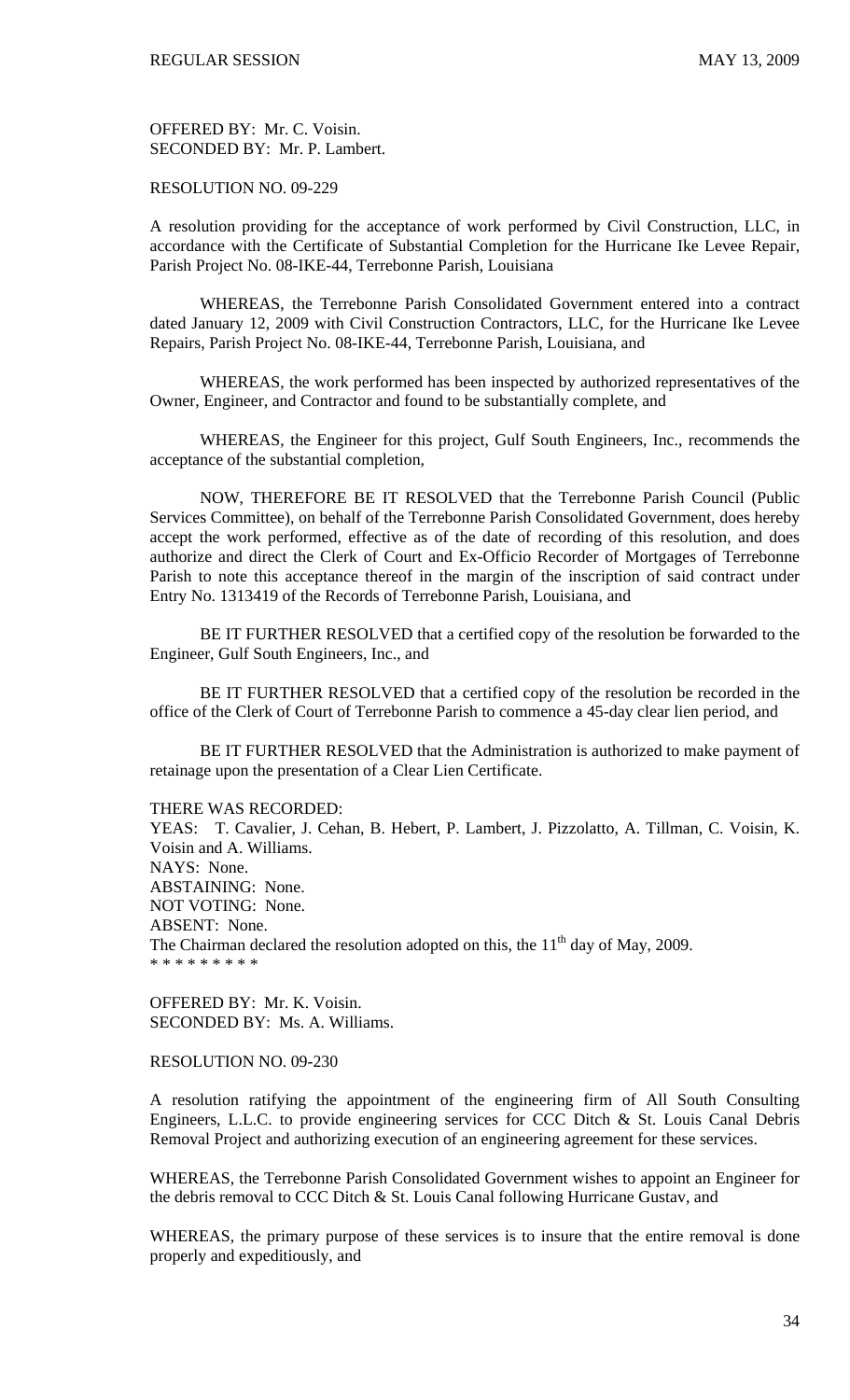WHEREAS, the engineering firm of All South Consulting Engineers, L.L.C. has been selected through the Request for Qualifications process to provide the required services for the CCC Ditch & St. Louis Canal Debris Removal Project; and

NOW, THEREFORE BE IT RESOLVED that the Terrebonne Parish Council (Public Services Committee), on behalf of the Terrebonne Parish Consolidated Government, does hereby ratify the appointment of the engineering firm of All South Consulting Engineers, L.L.C by Terrebonne Parish President Michel Claudet for professional engineering services for the CCC Ditch & St. Louis Canal Debris Removal Project; and

BE IT FURTHER RESOLVED that the Terrebonne Parish Council, on behalf of the Terrebonne Parish Consolidated Government, does hereby authorize the execution of an engineering agreement with the engineering firm of All South Consulting Engineers, L.L.C. by Terrebonne Parish President Michel Claudet, for CCC Ditch & St. Louis Canal Debris Removal Project.

THERE WAS RECORDED:

YEAS: T. Cavalier, J. Cehan, B. Hebert, P. Lambert, J. Pizzolatto, A. Tillman, C. Voisin, K. Voisin and A. Williams. NAYS: None. ABSTAINING: None. NOT VOTING: None. ABSENT: None. The Chairman declared the resolution adopted on this, the  $11<sup>th</sup>$  day of May, 2009. \* \* \* \* \* \* \* \* \*

OFFERED BY: Mr. J. Pizzolatto. SECONDED BY: Ms. T. Cavalier.

### RESOLUTION NO. 09-231

A resolution ratifying the appointment of the engineering firm of All South Consulting Engineers, L.L.C. to provide engineering services for St. Louis Bayou Reach No. 1 Debris Removal Project and authorizing execution of an engineering agreement for these services.

WHEREAS, the Terrebonne Parish Consolidated Government wishes to appoint an Engineer for the debris removal to St. Louis Bayou Reach No. 1 following Hurricane Gustav, and

WHEREAS, the primary purpose of these services is to insure that the entire removal is done properly and expeditiously, and

WHEREAS, the engineering firm of All South Consulting Engineers, L.L.C. has been selected through the Request for Qualifications process to provide the required services for the St. Louis Bayou Reach No. 1 Debris Removal Project; and

NOW, THEREFORE BE IT RESOLVED that the Terrebonne Parish Council (Public Services Committee), on behalf of the Terrebonne Parish Consolidated Government, does hereby ratify the appointment of the engineering firm of All South Consulting Engineers, L.L.C by Terrebonne Parish President Michel Claudet for professional engineering services for the St. Louis Bayou Reach No. 1 Debris Removal Project; and

BE IT FURTHER RESOLVED that the Terrebonne Parish Council, on behalf of the Terrebonne Parish Consolidated Government, does hereby authorize the execution of an engineering agreement with the engineering firm of All South Consulting Engineers, L.L.C. by Terrebonne Parish President Michel Claudet, for St. Louis Bayou Reach No. 1 Debris Removal Project.

THERE WAS RECORDED: YEAS: T. Cavalier, J. Cehan, B. Hebert, P. Lambert, J. Pizzolatto, A. Tillman, C. Voisin, K. Voisin and A. Williams. NAYS: None. ABSTAINING: None. NOT VOTING: None.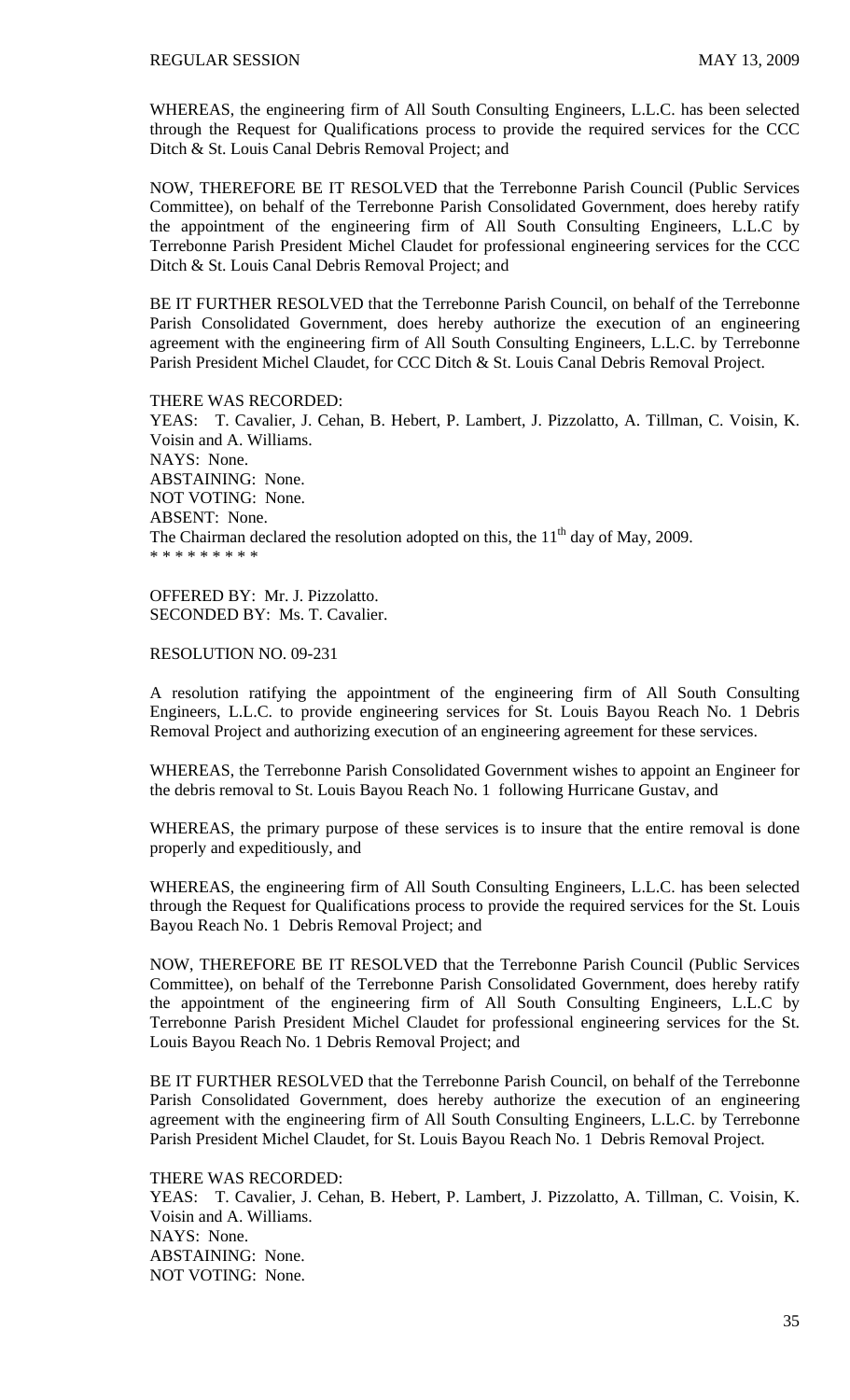ABSENT: None. The Chairman declared the resolution adopted on this, the  $11<sup>th</sup>$  day of May, 2009. \* \* \* \* \* \* \* \* \*

OFFERED BY: Mr. C. Voisin. SECONDED BY: Mr. B. Hebert.

RESOLUTION NO. 09-232

Project Agreement No. 68-7217-09-026 NRCS Emergency Watershed Program U.S. Department of Agriculture

BE IT RESOLVED, by the Terrebonne Parish Council (Public Services Committee), on behalf of the Terrebonne Parish Consolidated Government, that the Parish President, Michel Claudet, is hereby authorized to execute the Project Agreement No. 68-7217-09-026, between the Terrebonne Parish Consolidated Government and the United States Department of Agriculture to install emergency watershed protection measures to relieve hazards and damages created by Hurricane Gustav.

THERE WAS RECORDED: YEAS: T. Cavalier, J. Cehan, B. Hebert, P. Lambert, J. Pizzolatto, A. Tillman, C. Voisin, K. Voisin and A. Williams. NAYS: None. ABSTAINING: None. NOT VOTING: None. ABSENT: None. The Chairman declared the resolution adopted on this, the  $11<sup>th</sup>$  day of May, 2009. \* \* \* \* \* \* \* \* \*

OFFERED BY: Mr. P. Lambert. SECONDED BY: Ms. A. Williams.

RESOLUTION NO. 09-233

A resolution providing for the ratification of the appointment by Parish President Michel Claudet of the firm of T. Baker Smith, Inc., to provide engineering services for the St. Ann Bridge Coast Guard Permit, and also authorizing Parish President Michel Claudet to execute the appropriate engineering contract documents for this project.

WHEREAS, the St Ann Bridge will become functionally obsolete in the near future, and

WHEREAS, Terrebonne Parish is desirous of replacing the single lane swing span bridge with a two lane swing span bridge, and

WHEREAS, the Louisiana Department of Transportation and Development Off-System bridge program requires that Terrebonne Parish Consolidated Government acquire the Coast Guard Permit, and

WHEREAS, Parish President Michel Claudet has recommended that the firm of T. Baker Smith, Inc. be retained to provide the necessary professional services for the permitting of this project, and

NOW, THEREFORE BE IT RESOLVED, by the Terrebonne Parish Council (Public Services Committee), on behalf of the Terrebonne Parish Consolidated Government, that the actions of Parish President Michel Claudet be ratified and that the engineering firm of T. Baker Smith, Inc. be retained to provide the necessary professional services for the permitting of the St. Ann Bridge Replacement and that Parish President Michel Claudet be authorized to execute any and all documents with said firm for this project.

THERE WAS RECORDED: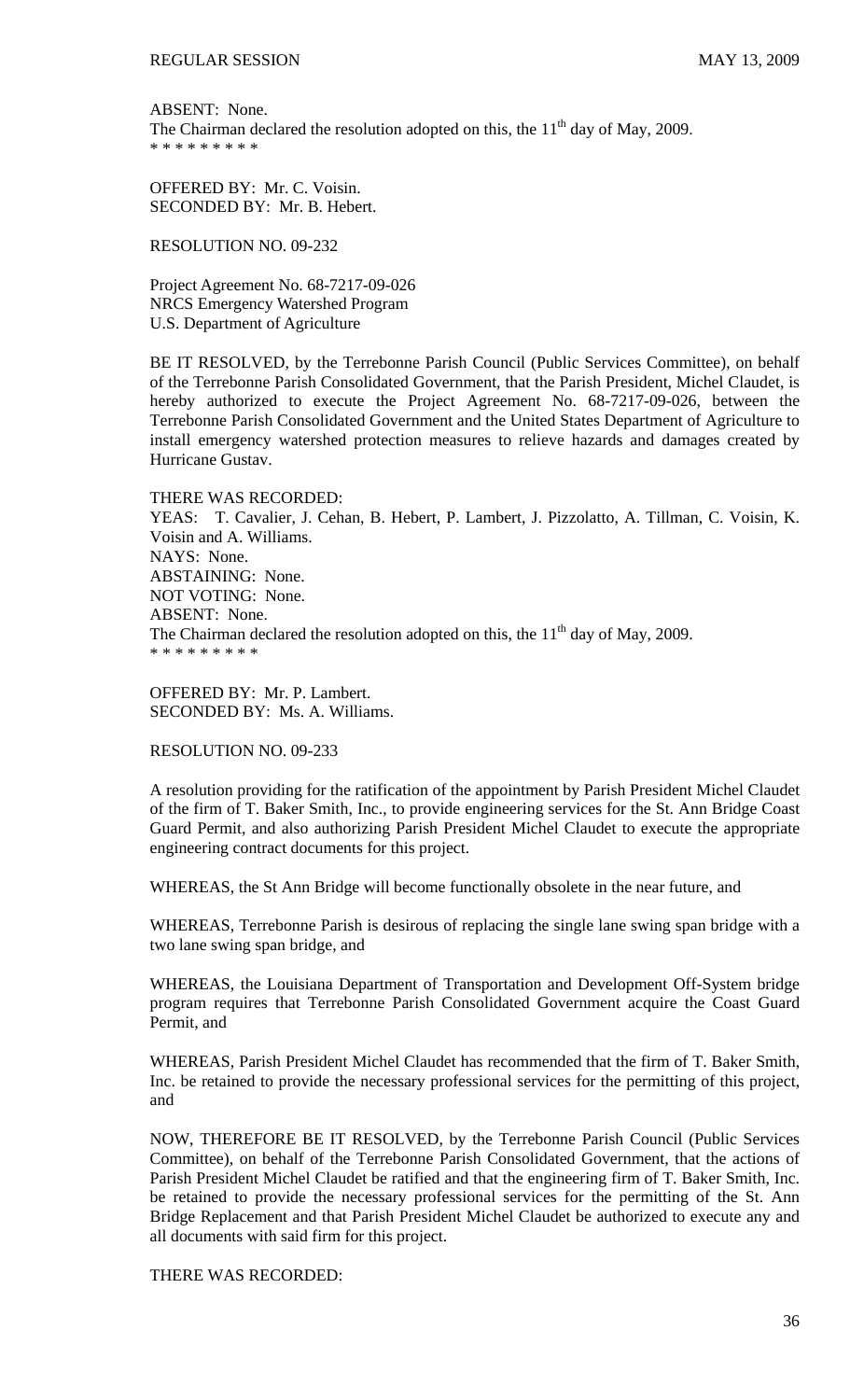YEAS: T. Cavalier, J. Cehan, B. Hebert, P. Lambert, J. Pizzolatto, A. Tillman, C. Voisin, K. Voisin and A. Williams. NAYS: None. ABSTAINING: None. NOT VOTING: None. ABSENT: None. The Chairman declared the resolution adopted on this, the  $11<sup>th</sup>$  day of May, 2009. \* \* \* \* \* \* \* \* \*

OFFERED BY: Mr. A. Tillman. SECONDED BY: Mr. C. Voisin.

### RESOLUTION NO. 09-234

A resolution authorizing the execution of Balancing Change Order No. 1 for the Construction Agreement for Parish Project No. 06-DRA-38; Sylvia Street Detention Basin Improvements, Terrebonne Parish, Louisiana.

 WHEREAS, the Terrebonne Parish Consolidated Government entered into a contract dated August 1, 2008, with Sealevel Construction, Inc., for the Sylvia Street Detention Basin Improvements, Parish Project No. 06-DRA-38, Terrebonne Parish, Louisiana, and

WHEREAS, it is necessary to balance contract quantities to actual ones installed, and

WHEREAS, this change order will increase the contract by \$2,226.00, and

 WHEREAS, this Change Order No. 1 has been recommended by the Engineer for this project, Duplantis Design Group, PC.

 NOW, THEREFORE BE IT RESOLVED that the Terrebonne Parish Council (Public Services Committee), on behalf of the Terrebonne Parish Consolidated Government, does hereby approve and authorize the execution by Terrebonne Parish President Michel Claudet of Balancing Change Order No. 1 to the construction agreement with Sealevel Construction, Inc., to adjust contract quantities to actual ones installed for an increase of Two Thousand Two Hundred Twenty Six Dollars and No Cents (\$2,226.00) to the original contract amount, and

 BE IT FURTHER RESOLVED that a certified copy of the resolution be forwarded to the Engineer, Duplantis Design Group, PC.

THERE WAS RECORDED:

YEAS: T. Cavalier, J. Cehan, B. Hebert, P. Lambert, J. Pizzolatto, A. Tillman, C. Voisin, K. Voisin and A. Williams. NAYS: None. ABSTAINING: None. NOT VOTING: None. ABSENT: None. The Chairman declared the resolution adopted on this, the  $11<sup>th</sup>$  day of May, 2009. \* \* \* \* \* \* \* \* \*

 Public Works Director Lt. Col. (Ret.) Greg Bush stated that the cost increase is attributed to increasing the length of the chain link fence (502 linear feet to 611 linear feet) to extend the fence the length of the property boundary.

OFFERED BY: Mr. P. Lambert. SECONDED BY: Mr. C. Voisin.

### RESOLUTION NO. 09-235

A resolution providing for the ratification of the appointment by Parish President Michel Claudet of the firm of T. Baker Smith, Inc. to provide engineering services for the Effie Street Drainage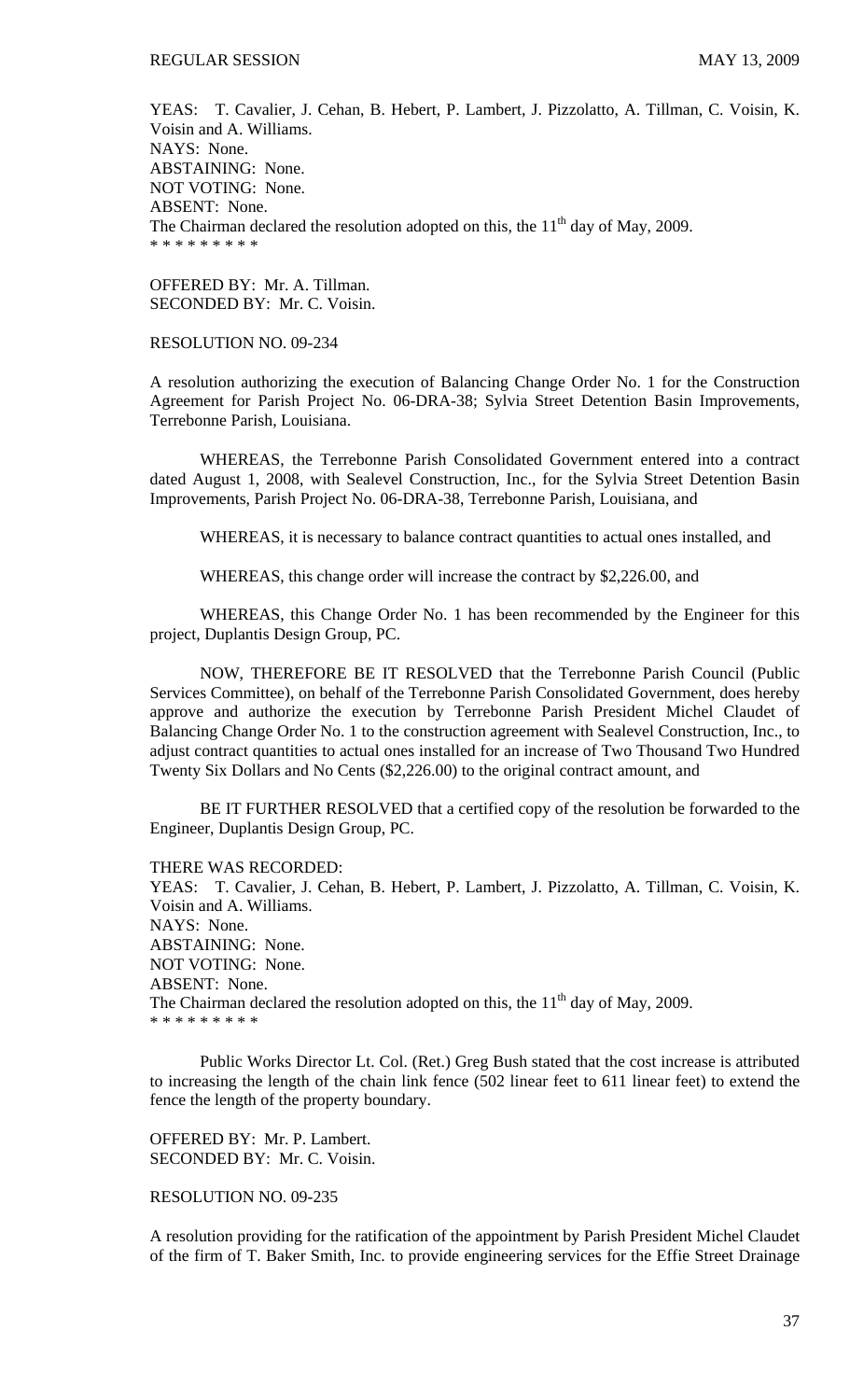Improvements Project, and also authorizing Parish President Michel Claudet to execute the appropriate engineering contract documents for this project.

WHEREAS, Terrebonne Parish is desirous of improving the drainage system on Effie Street, and

WHEREAS, the Terrebonne Parish Consolidated Government would like to proceed with the survey and the design of this project on Effie Street contingent upon a budget adjustment, and

WHEREAS, Parish President Michel Claudet has recommended that the firm of T. Baker Smith, Inc. be retained to provide the necessary professional services for this project, and

NOW, THEREFORE BE IT RESOLVED, by the Terrebonne Parish Council (Public Services Committee), on behalf of the Terrebonne Parish Consolidated Government, that the appointment by Parish President Michel Claudet be ratified and that the engineering firm of T. Baker Smith, Inc. be retained to provide the necessary professional services for the Effie Street Drainage Improvements Project and that Parish President Michel Claudet be authorized to execute any and all documents with said firm for this project, contingent upon a budget adjustment.

#### THERE WAS RECORDED:

YEAS: T. Cavalier, J. Cehan, B. Hebert, P. Lambert, J. Pizzolatto, A. Tillman, C. Voisin, K. Voisin and A. Williams. NAYS: None. ABSTAINING: None. NOT VOTING: None. ABSENT: None. The Chairman declared the resolution adopted on this, the  $11<sup>th</sup>$  day of May, 2009. \* \* \* \* \* \* \* \* \*

OFFERED BY: Mr. P. Lambert. SECONDED BY: Ms. A. Williams.

# RESOLUTION NO. 09-236

A resolution authorizing the Parish President to execute a Cooperative Agreement between The Terrebonne Levee & Conservation District and Terrebonne Parish Consolidated Government for the sale of one 2615 Legend Bush Hog and continuation Levee Maintenance Program and to address other matters relative thereto.

WHEREAS, Article VII, Section 14(c) of the Constitution of the State of Louisiana provides that "for a public purpose, the State and its political subdivisions ...may engage in cooperative endeavors with each other..." and

WHEREAS, LA R.S. 38:329 specifically authorizes the Terrebonne Levee & Conservation District to enter into agreements of this nature; and

WHEREAS, the Terrebonne Levee & Conservation District and the Terrebonne Parish Consolidated Government recognize the necessity of providing flood protection to the residents of Terrebonne Parish; and

WHEREAS, this cooperative agreement shall evidence the terms and conditions agreed to with respect to sale of one 2615 Legend Bush Hog, Model #2615L1, Serial #12-20525, TPCG Tag #12423 to the Terrebonne Levee & Conservation District and continuation of maintenance of existing levees; and

WHEREAS, Terrebonne Parish Consolidated Government agrees to sell, cede, convey, transfer, without any warranty whatsoever, unto the Terrebonne Levee & Conservation District the following described property, to wit: one 2615 Legend Bush Hog, Model #2615L1, Serial # 12-20525, TPCG Tag #12423; and

WHEREAS, This sale is made and accepted for and in consideration of the price and sum of \$500.00 lawful U. S. currency, paid by in kind services by the Terrebonne Levee &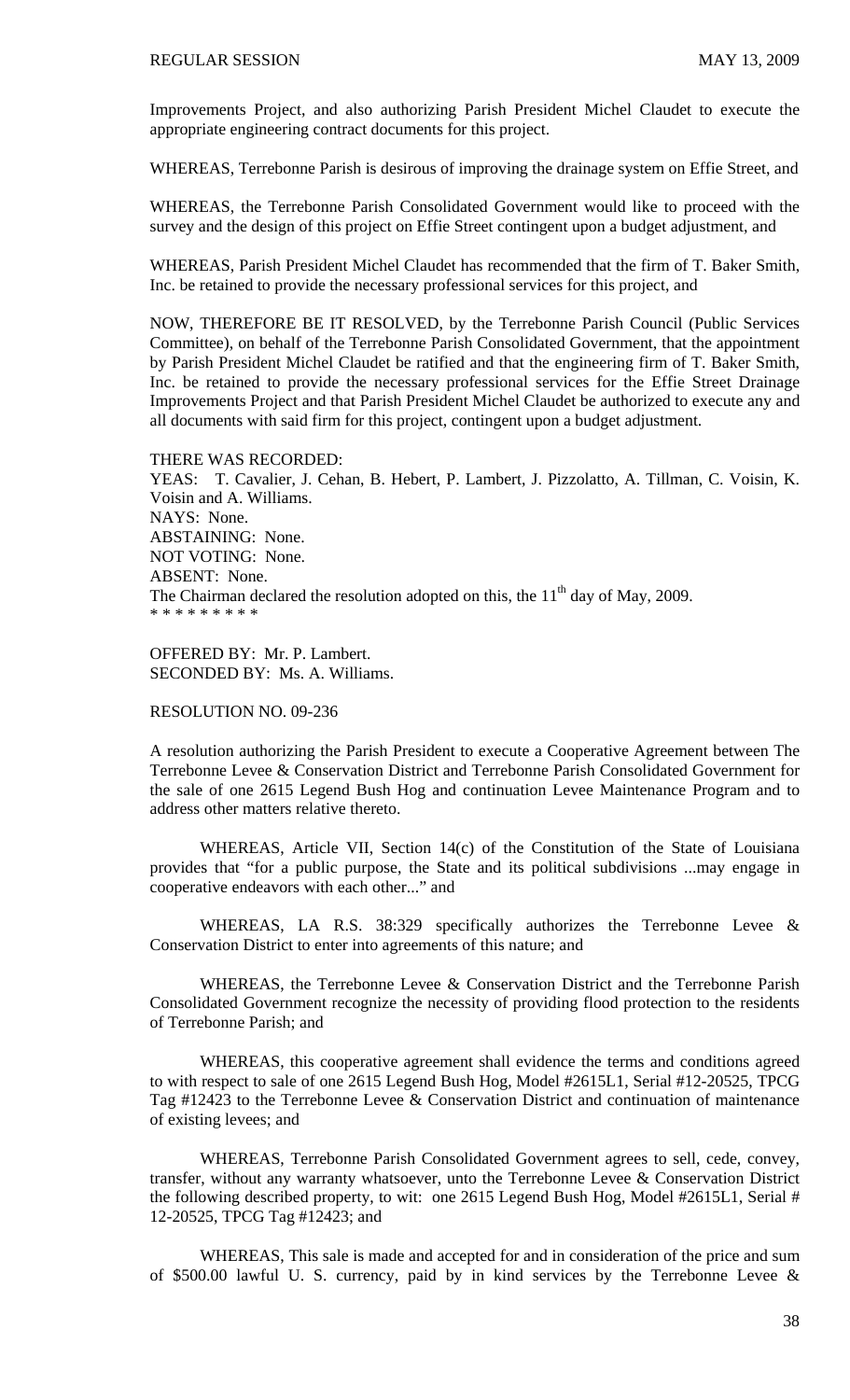Conservation District to the Terrebonne Parish Consolidated Government, and the other considerations enumerated herein; and

WHEREAS, Terrebonne Levee & Conservation District agrees to utilize the above described equipment for continuation of maintenance of existing levees in which Terrebonne Levee & Conservation District and Terrebonne Parish Consolidated Government have a mutual interest; and

NOW, THEREFORE BE IT RESOLVED that the Terrebonne Parish Council (Public Services Committee), on behalf of the Terrebonne Parish Consolidated Government, authorizes the Parish President to execute the Cooperative Agreement with the Terrebonne Levee and Conservation District; and,

BE IT FURTHER RESOLVED that approval be contingent upon the Parish Legal Department's review and concurrence with said agreement.

THERE WAS RECORDED:

YEAS: T. Cavalier, J. Cehan, B. Hebert, P. Lambert, J. Pizzolatto, A. Tillman, C. Voisin, K. Voisin and A. Williams. NAYS: None. ABSTAINING: None. NOT VOTING: None. ABSENT: None. The Chairman declared the resolution adopted on this, the  $11<sup>th</sup>$  day of May, 2009. \* \* \* \* \* \* \* \* \*

 Committee Member K. Voisin stated that the agenda backup contains the wrong information and inquired about the gravity drainage flow in Westgate Subdivision, Addendum No. 6.

 Public Works Director Lt. Col. (Ret.) Greg Bush stated that Administration investigated the culverts and drainage ditches in the aforementioned subdivision; that several obstructions were identified; that the obstructions are being removed; that Administration intends to "shoot" the culverts to assess any damage; and requested 30-days to complete the assessment.

 Committee Member K. Voisin requested that the matter relative to drainage obstructions in Westgate Subdivision, Addendum No. 6 be placed on the Committee agenda in one month and that Administration complete an assessment of the adjacent apartment complex drainage. (NO ACTION TAKEN)

 Public Works Director Lt. Col. (Ret.) Greg Bush presented an update on the Toussaint-Foret Bridge Project noting that the project pre-construction bid is scheduled for May 13, 2009, the bid opening is scheduled for May 26, 2009, and the contract time is 40-days from the bid award date. (NO ACTION TAKEN)

 Committee Member T. Cavalier requested an update on the construction of the bridge near H. L. Bourgeois High School be placed on the Committee agenda every two weeks until installed.

 Mr. Phil Schexnayder of GSE Associates, Inc. stated that the plans for the bridge/sidewalk enhancement project near H. L. Bourgeois High School and Evergreen Junior High School are being reviewed by the Louisiana Department of Transportation and Development (LA DOTD); that LA DOTD will advertise and receive bids on said project; and stated that he will contact LA DOTD to inform them of school closures in Terrebonne Parish.

 Committee Member T. Cavalier stressed the urgency in getting the bridge installed prior to the beginning of the2009-2010 school session.

Committee Member K. Voisin noted that, in speaking with an architect working on the aforementioned project, there is no possibility of a conflict with either project. (NO ACTION TAKEN)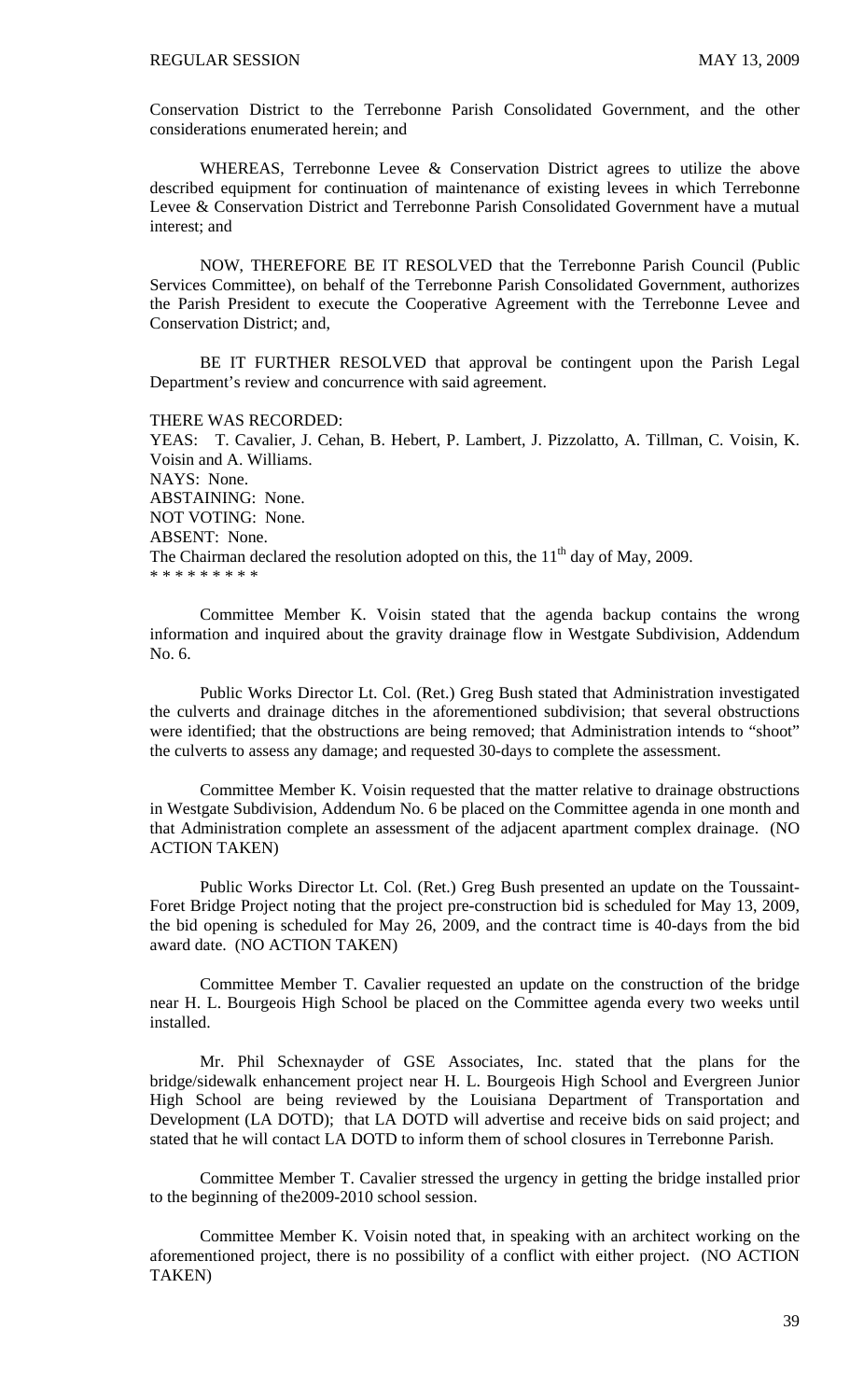Public Works Director Lt. Col. (Ret.) Greg Bush stated that Administration has purchased a culvert (\$31,000.00) for the Wallace Thibodaux Estates Subdivision; that the culvert will be placed near the convenience store in Bayou Blue; that the property owners are in agreement with the culvert placement; that G & W Construction will install the culvert; that Administration hopes to gain a 12-inch water differential once the culvert is installed; that Administration is investigating the possible installation of floodgates (\$85,000.00); and recommended that the first culvert be installed prior to any other action being taken.

 Committee Member T. Cavalier requested that Administration participate in discussion with the developer regarding additional addendums and incurring a portion of the drainage costs.

 Lt. Col. (Ret.) Bush stated that the inadvertently omitted an update on the drainage conditions in Southern Estates Subdivision.

Committee Member T. Cavalier requested an update at Wednesday's Council meeting.

 Parish President Michel Claudet interjected that he has spoken with the engineer assigned to clearing the ditches as part of the second part of the 1-1B Drainage Clearing Project; that the clearing will take place from Bayou Gardens Drive back; that the plans should be submitted on Friday; that bids would be received thereafter; and that the project scope would include drainage improvements on the CCC Ditch, St. Louis Canal, and St. Louis Bayou.

 Committee Member T. Cavalier also requested an update on the "dip" on Sugar Plum and Sugar Lane  $(2^{nd}$  Block) in Southern Estates Subdivision. (NO ACTION TAKEN)

 Committee Member T. Cavalier requested a traffic analysis on reducing the speed limit on Bon Jovi Boulevard and requested law enforcement presence on said roadway. (NO ACTION TAKEN)

 The Chairman relinquished the chair to the Vice Chairman during comments by Committee Member T. Cavalier.

 Committee Chairman J. Cehan request consideration of completing a feasibility study of moving the barge in Bayou Little Caillou near the old "Kirk Manufacturing Plant".

 Mr. J. Cehan moved, seconded by Mr. C. Voisin, "THAT, the Public Services Committee request Administration to consult with the Terrebonne Levee & Conservation District with regards to conducting feasibility studies on moving the barge in Bayou Little Caillou to the mouth of the Intracoastal Canal on the southern reach of Bayou Terrebonne and placing a barge system in Company Canal in Bourg, LA." (MOTION ADOPTED AFTER DISCUSSION)

 Public Works Director Lt. Col. (Ret.) Greg Bush stated that because the matter was not funded previously, a budget amendment is necessary; that the process of appointing an engineer normally takes 30-days; and that approximately 90 to 120-days may be required to completed the project. Upon questioning, Mr. Bush stated that a study was previously submitted in 2002 on said matter and that Administration would need additional time to review the matter.

 Parish President Michel Claudet suggested that Administration review the 2002 study and determine if the study is feasible.

 \*\*The Chairman called for the vote on the motion offered by Mr. J. Cehan. UPON ROLL CALL THERE WAS RECORDED: YEAS: T. Cavalier, J. Cehan, B. Hebert, P. Lambert, J. Pizzolatto, A. Tillman, C. Voisin, K. Voisin, and A. Williams. NAYS: None. ABSENT: None. The Chairman declared the motion adopted.

The Chairman resumed the chair.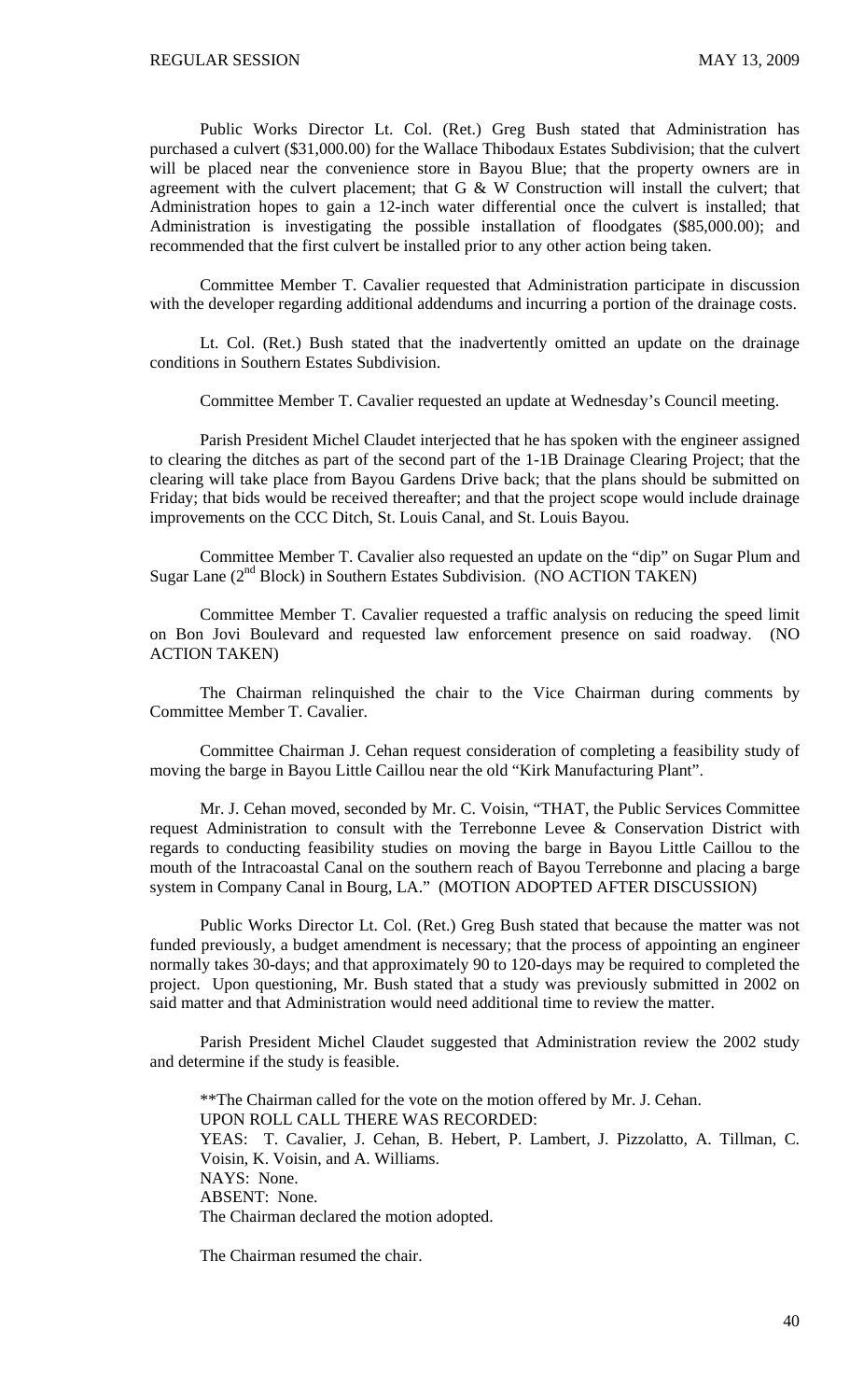Public Works Director Lt. Col. (Ret.) Greg Bush stated that Administration is scheduled to clean the drainage ditch and screw gates along Country Drive in the near future as well as ensuring that the screw gates are operational. He continued that the culverts have been "shot" and noted that the culverts are at the correct invert. (NO ACTION TAKEN)

 Committee Member K. Voisin noted that Item No. 22 (Discussion and possible action with respect to "collapsing land" in Sugarwood Subdivision) and Item No. 23 (Discussion and possible action with respect to the "output culvert" in Sugarwood Subdivision contributing to erosion problems along adjacent property lines) are relatively the same and requested that the matters be addressed together.

 Public Works Director Lt. Col. (Ret.) Greg Bush stated that Administration has not completed the list of prioritized items from Councilman K. Voisin and noted that Administration has completed the top four items on the list. Mr. Bush requested direction with respect to contacting the owner of the inspected catch basin (with mams around it).

Mr. K. Voisin moved, seconded by Mr. B. Hebert, "THAT, the Public Services Committee table the matter relative the 'output culvert' and 'collapsing land' in Sugarwood Subdivision until the next committee meeting."

The Chairman called for the vote on the motion offered by Mr. K. Voisin. UPON ROLL CALL THERE WAS RECORDED: YEAS: T. Cavalier, J. Cehan, B. Hebert, P. Lambert, J. Pizzolatto, A. Tillman, C. Voisin, K. Voisin, and A. Williams. NAYS: None. ABSENT: None. The Chairman declared the motion adopted.

 Mr. J. Pizzolatto moved, seconded by Mr. B. Hebert, "THAT, there being no further business to come before the Public Services Committee, the meeting be adjourned."

 The Chairman called for the vote on the motion offered by Mr. J. Pizzolatto. UPON ROLL CALL THERE WAS RECORDED: YEAS: T. Cavalier, J. Cehan, B. Hebert, P. Lambert, J. Pizzolatto, A. Tillman, C. Voisin, K. Voisin, and A. Williams. NAYS: None. ABSENT: None. The Chairman declared the motion adopted and the meeting was adjourned at 8:07 p. m.

Joey Cehan, Chairman

Suzette Thomas, Minute Clerk

Mr. J. Cehan moved, seconded by Mr. B. Hebert, "THAT, the Council accept and ratify the minutes of the Public Services Committee meeting held on 5/11/09."

 The Chairwoman called for a vote on the motion offered by Mr. J. Cehan. UPON ROLL CALL THERE WAS RECORDED: YEAS: P. Lambert, A. Tillman, A. Williams, B. Hebert, T. Cavalier, J. Pizzolatto, K. Voisin, C. Voisin, and J. Cehan NAYS: None ABSENT: None The Chairwoman declared the motion adopted.

 The Chairwoman called for a report on the Community Development & Planning Committee meeting held on 5/11/09, whereupon the Committee Chairman, noting that ratification of the minutes calls public hearings on 5/27/09 and 6/10/09 and condemnation hearings on 6/23/09, rendered the following: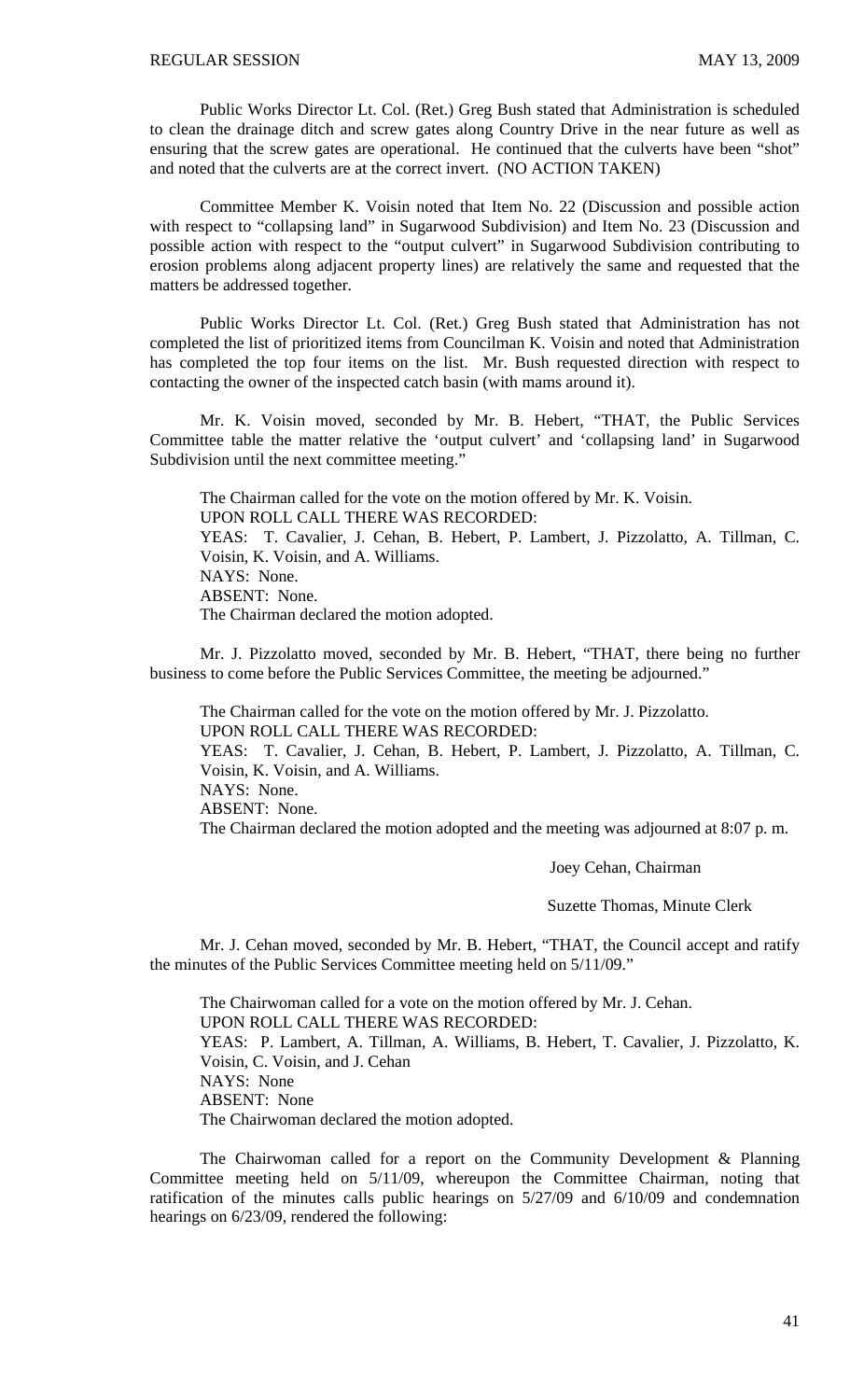#### **COMMUNITY DEVELOPMENT & PLANNING COMMITTEE**

### **MAY 11, 2009**

 The Chairman, A. Tillman, called the Community Development & Planning Committee meeting to order at 8:11 p. m. in the Terrebonne Parish Council Meeting Room with the Invocation led by Minute Clerk S. Thomas and the Pledge of Allegiance led by Mr. P. Lambert. Upon roll call, Committee Members recorded as present were: T. Cavalier, J. Cehan, B. Hebert, P. Lambert, J. Pizzolatto, A. Tillman, C. Voisin, K. Voisin, and A. Williams. A quorum was declared present.

 The Chairman recognized Mr. David Waitz, Project Engineer for the Concord Business Park Subdivision – South Hollywood Properties #1, LLC, who requested an appeal of the Houma-Terrebonne Regional Planning Commission's denial of the conceptual and preliminary approval of said subdivision. He noted that only the conceptual plan and preliminary design of the proposed subdivision was presented and that during engineering phase, concerns with respect to the impact of the proposed subdivision on adjacent properties would be addressed.

 The Chairman recognized Ms. Suzanne Hamilton of 518 Winfield Boulevard, who deferred her comments until discussion with respect to the issue of Hollygrove Subdivision, and then recognized Mr. Alex Ostheimer member of the Houma-Terrebonne Regional Planning Commission and resident of Oak Street, who stated that in his opinion, the conceptual and preliminary application for Concord Business Park should have been approved and the application allowed to proceed to the engineering phase. He continued that during the engineering phase, concerns with respect to compliance ofParish standards, levee protection, and modification of an existing forced drainage system could be addressed. Mr. Ostheimer suggested that, if the Council overrides the Planning Commission's denial, thereby allowing the project to move to the engineering phase, that all pertinent information could be present at such time in order to determine if the new levee will provide equal or better flood protection to the current system.

 The Chairman recognized Ms. Judy LeBoeuf of June Drive, Mr. Ken Watkins of General Lee Street, and Mr. Gerald Giroir who deferred their comments until Item No. 2 (The appeal of Hollygrove Subdivision) and then recognized Mr. John Moore of Forest Boulevard who expressed his opposition to the construction of a boat slip near Barrios Subdivision and requested support of the Planning Commission's denial of the aforementioned application.

 Committee Member K. Voisin noted that Item No. 1 (Concord Business Park Subdivision) and Item No. 2 (Hollygrove Subdivision) coincide in that the decision regarding Item No. 1 would be relatively the same for the second item and expressed some concern with regards to those individuals deferring their comments at this time not being able to make their comments prior to the vote on Item No. 1.

 The Chairman recognized Mr. Ken Watkins who withdrew his initial request to defer his comments; expressed his concern regarding tidal surge as a result of the proposed development; noted that the Parish Code does not provide for any body of water/channel within a residential development; and added that 50% of property in the proposed Hollygrove Subdivision is for the ship channel.

 Mr. B. Hebert moved, seconded by Ms. A. Williams, "THAT, the Community Development & Planning Committee grant Mr. Ken Watkins two minutes to conclude his comments."

The Chairman called for the vote on the motion offered by Mr. B. Hebert. UPON ROLL CALL THERE WAS RECORDED: YEAS: T. Cavalier, J. Cehan, B. Hebert, P. Lambert, J. Pizzolatto, A. Tillman, C. Voisin, K. Voisin, and A. Williams. NAYS: None. ABSENT: None. The Chairman declared the motion adopted.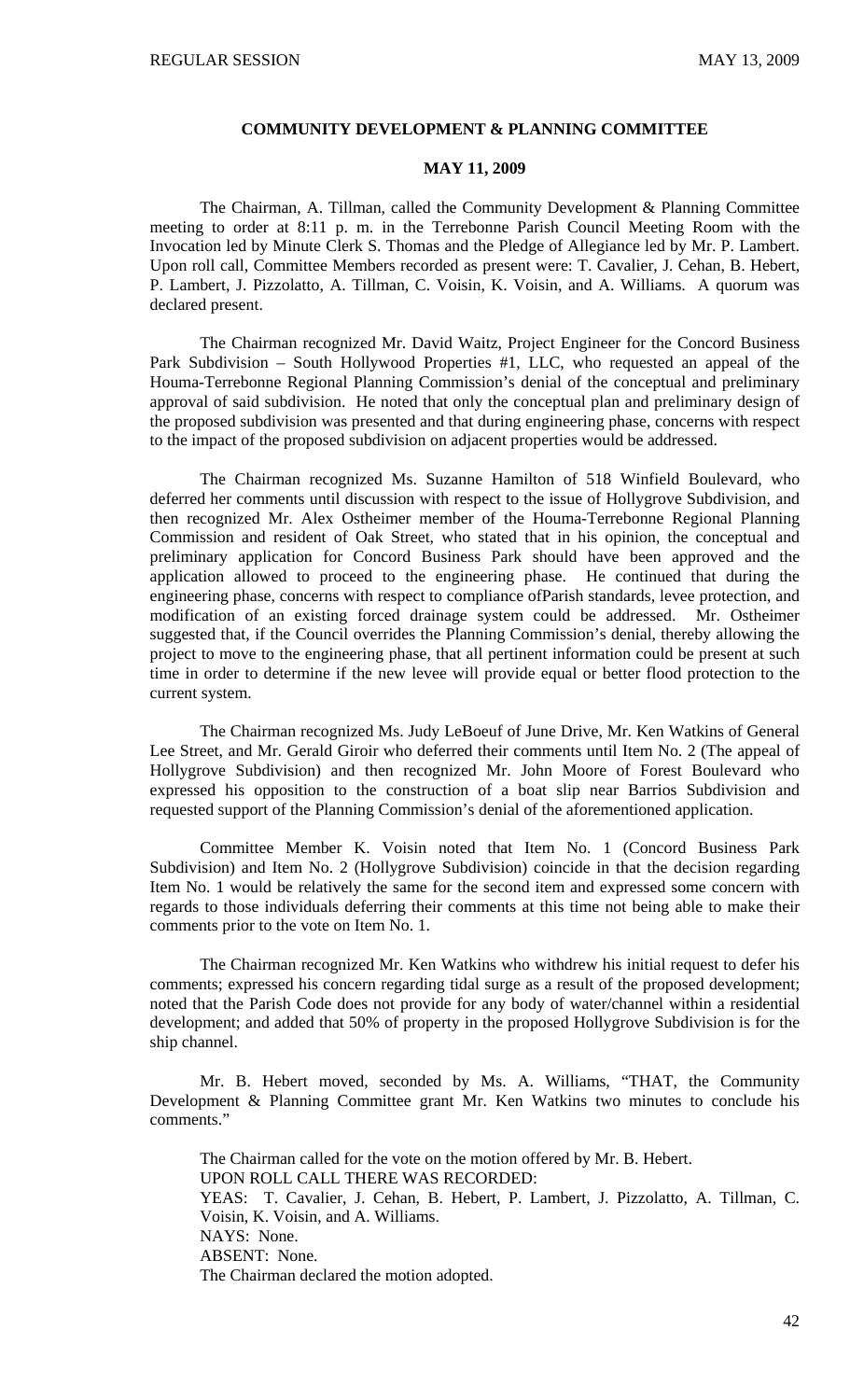Mr. Watkins continued that the appeal process only addresses the lot designation and does not address the of the ship channel and then questioned the validity of the appeal being heard this evening. He noted damage caused by recent hurricanes as well as previously approved navigational channels.

 Ms. T. Cavalier moved seconded by Mr. J. Pizzolatto, "THAT, the Community Development & Planning Committee grant Mr. Ken Watkins two additional minutes to conclude his comments."

The Chairman called for the vote on the motion offered by Ms. T. Cavalier. UPON ROLL CALL THERE WAS RECORDED: YEAS: T. Cavalier, J. Cehan, B. Hebert, P. Lambert, J. Pizzolatto, A. Tillman, C. Voisin, K. Voisin, and A. Williams. NAYS: None. ABSENT: None. The Chairman declared the motion adopted.

 Mr. Watkins continued that the nine lots in Hollygrove Subdivision could be considered an addition to Barrios Subdivision and to allow the inflow of uncontrolled water into the channel is almost unreasonable; requested that the appeal be denied and that the owner be requested to redesigned the project in a manner that does not effect the adjacent properties.

 The Chairman recognized Ms. Susan Hamilton who stated that she understands the developer has agreed to grant the Parish a maintenance right-of-way around the perimeter of the development in order to maintain proper elevations. She continued that the proposed maintenance right-of-way is unacceptable because, in her opinion, taxpayers should not be required to maintain a risky development and that citizens do not have any confidence that the Parish could maintain the development due to changing coastal conditions.

 The Chairman recognized Ms. Judy LeBoeuf who stated that residents were not informed of the proposed development until it was presented at the Planning Commission and that the previous owners development was approved by the area residents. She presented a plan of the alleged previous development that did not include a boat slip.

 The Chairman recognized Mr. Gerald Girior who stated that at the Planning Commission Meeting, Mr. Jim Erny suggested that there was a more immediate area of flooding near the golf club other than the proposed boat slip. He continued that a wall was constructed along Concord Road to aide in preventing tidal surges from impacting the adjacent properties and noted that everyone is looking for a permanent solution to prevent flooding. Mr. Girior presented a petition from the adjacent property owners.

 Mr. K. Voisin moved, seconded by Ms. T. Cavalier and Mr. J. Cehan, "THAT, the Community Development & Planning Committee grant Mr. Gerald Girior two additional minutes to conclude his comments."

The Chairman called for the vote on the motion offered by Mr. K. Voisin. UPON ROLL CALL THERE WAS RECORDED: YEAS: T. Cavalier, J. Cehan, B. Hebert, P. Lambert, J. Pizzolatto, A. Tillman, C. Voisin, K. Voisin, and A. Williams. NAYS: None. ABSENT: None. The Chairman declared the motion adopted.

 Mr. Girior requested that the Council deny the appeal of South Hollywood Properties, #1, LLC for the Concord Business Park Subdivision.

 Mr. J. Cehan moved, seconded by Mr. P. Lambert, "THAT, the Community Development & Planning Committee accept a petition from residents and property owners along Lamar, Vi Drive, Cougar Drive and Barrios and Mulberry Subdivisions opposing the proposed development of Hollygrove Subdivision and Concord Business Park Subdivision."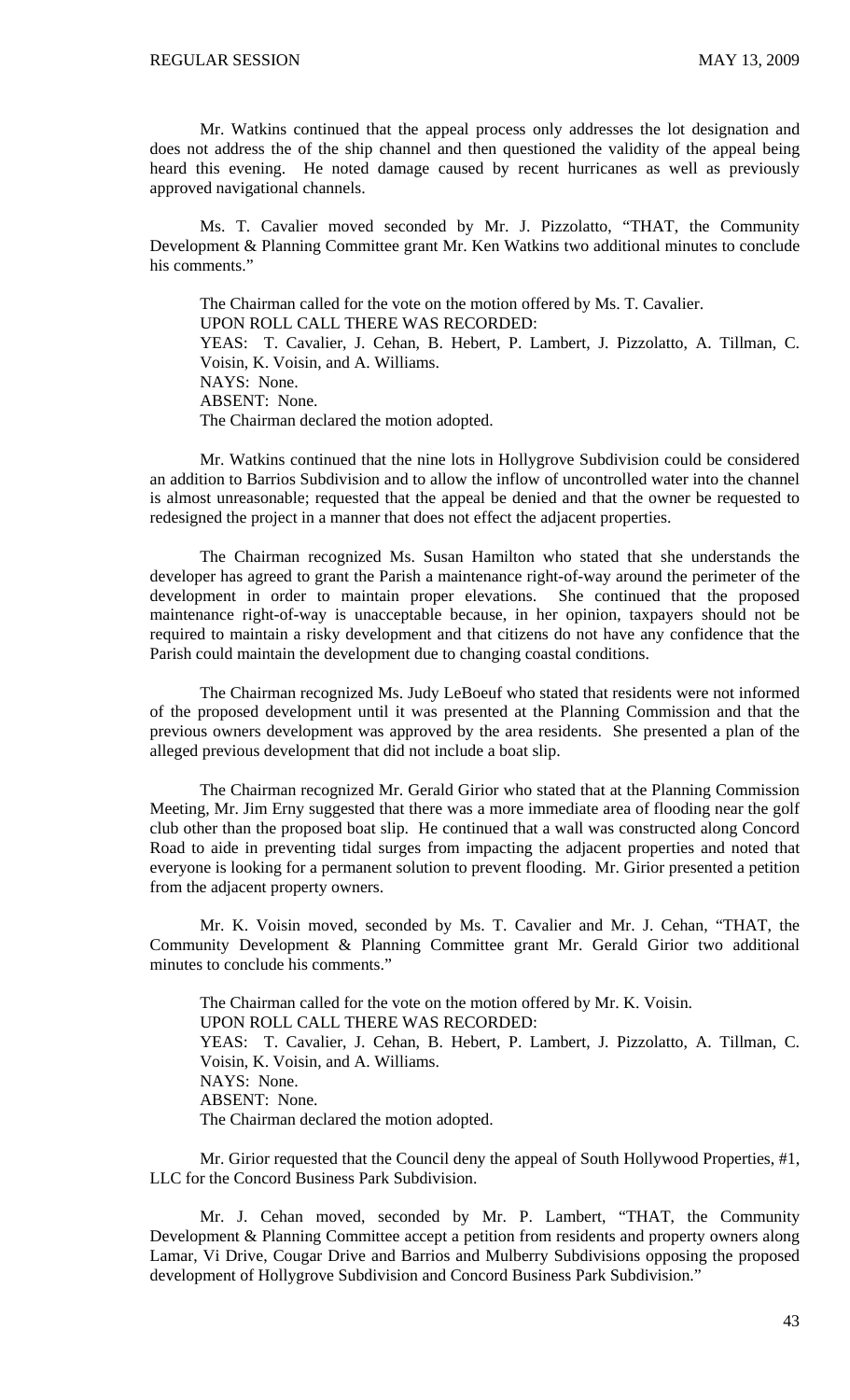The Chairman called for the vote on the motion offered by Mr. J. Cehan. UPON ROLL CALL THERE WAS RECORDED: YEAS: T. Cavalier, J. Cehan, B. Hebert, P. Lambert, J. Pizzolatto, A. Tillman, C. Voisin, K. Voisin, and A. Williams. NAYS: None. ABSENT: None. The Chairman declared the motion adopted.

 The Chairman recognized Ms. Ida Klingman of Greenway Avenue who asked the Committee to visually imagine the proposed channel slip near a residential area. She requested that the Committee consider protecting the residents.

 The Chairman recognized Mr. Jon Prejean of Tulip Drive who stated that he purchased his property because it was on a high ridge; that Hurricane Rita proved that flooding occurred in places that have never flooded.

 Mr. B. Hebert moved, seconded by Mr. T. C. Cavalier, "THAT, the Community Development & Planning Committee grant Mr. Jon Prejean two additional minutes to conclude his comments."

The Chairman called for the vote on the motion offered by Mr. B. Hebert. UPON ROLL CALL THERE WAS RECORDED: YEAS: T. Cavalier, J. Cehan, B. Hebert, P. Lambert, J. Pizzolatto, A. Tillman, C. Voisin, K. Voisin, and A. Williams. NAYS: None. ABSENT: None. The Chairman declared the motion adopted.

 Mr. Prejean continued that currently Louisiana Coast.gov lists 175 coastal projects whose primary intent, in his opinion, is to protect inland properties as well as provide ecological benefits. He then requested that the Committee uphold the decision of the Houma-Terrebonne Regional Planning Commission.

 The Chairman recognized Mr. Tony Fazzio of Fern Street, read an excerpt of a May 6, 2009 editorial in the *The Courier* and then questioned the developer's concept of introducing additional tidal water into a populated area.

 Ms. T. Cavalier moved, seconded by Mr. B. Hebert, "THAT, the Community Development & Planning Committee grant Mr. Fazzio two additional minutes to conclude his comments."

The Chairman called for the vote on the motion offered by Ms. T. Cavalier. UPON ROLL CALL THERE WAS RECORDED: YEAS: T. Cavalier, J. Cehan, B. Hebert, P. Lambert, J. Pizzolatto, A. Tillman, C. Voisin, K. Voisin, and A. Williams. NAYS: None. ABSENT: None. The Chairman declared the motion adopted.

 Mr. Fazzio continued that the development would create additional risks to the adjacent properties and then requested that the Committee uphold the Planning Commission decision.

 The Chairman recognized Mr. Barry Blackwell of Barrios, who questioned past decisions to allow oil companies to dig slips and questioned whether or not the development would impact future funding for the Morganza Hurricane Protection Levee. Mr. Blackwell requested that the landowners and citizens be told exactly what may be done with the property.

 Mr. K. Voisin moved, seconded by Ms. T. Cavalier, "THAT, the Community Development & Planning Committee grant Mr. Barry Blackwell thirty seconds to conclude his comments."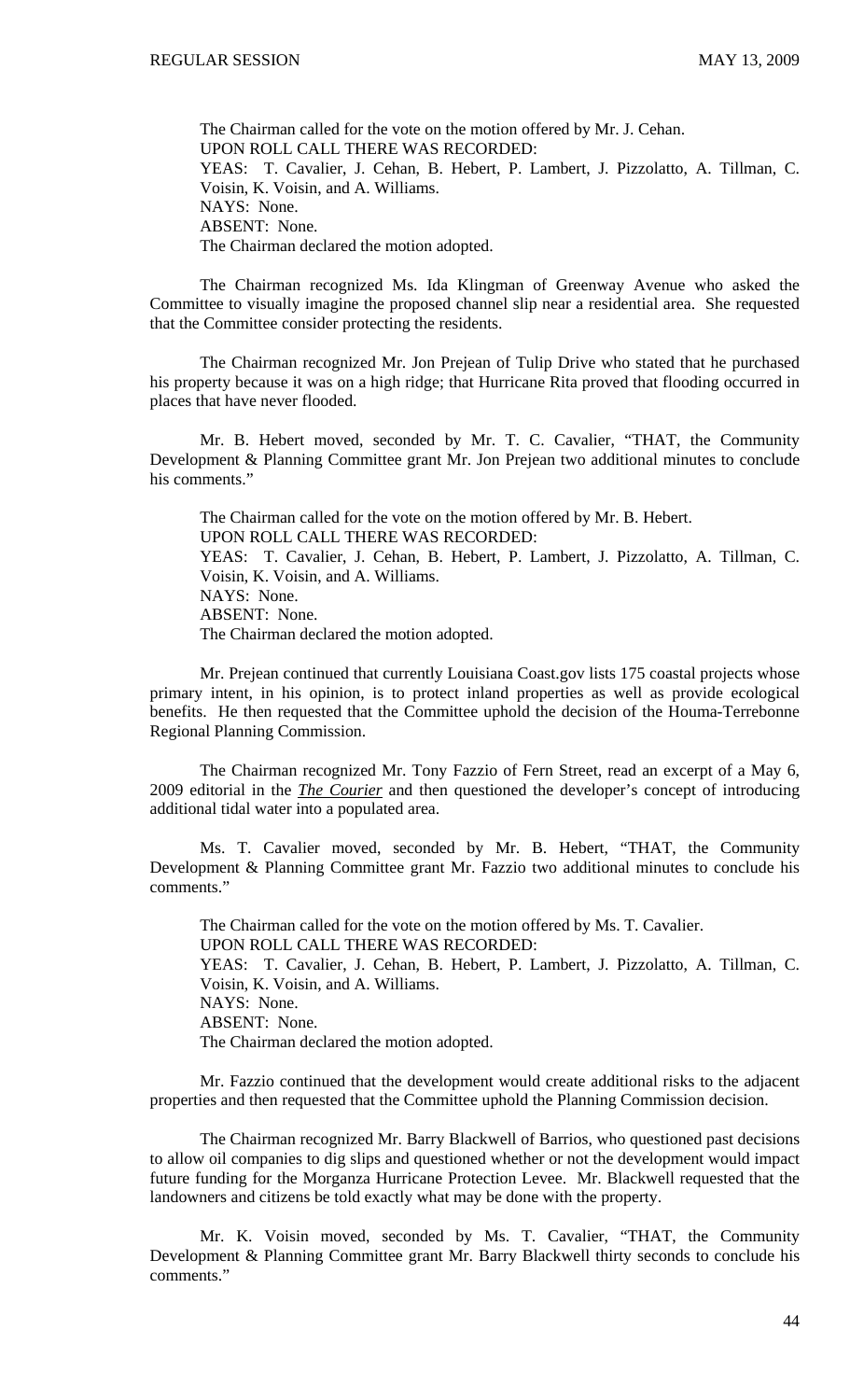The Chairman called for the vote on the motion offered by Mr. K. Voisin. UPON ROLL CALL THERE WAS RECORDED: YEAS: T. Cavalier, J. Cehan, B. Hebert, P. Lambert, J. Pizzolatto, A. Tillman, C. Voisin, K. Voisin, and A. Williams. NAYS: None. ABSENT: None. The Chairman declared the motion adopted.

 Mr. Blackwell stated that the second option is to support the decision of the Planning Commission.

 The Chairman recognized Mr. Terry L. Babin of Willard Avenue, who stated that in his opinion, the development has gone through the legal process; that the process of having of a development approved must go through several Planning Commission approval phases; that the mission of the Planning Commission's mission is to promote the safety of our citizens and their properties; and then requested that the decision of the Planning Commission be upheld.

 Committee Member K. Voisin questioned whether or not there is any remand process to overturn the Planning Commission's denial decision.

 In response to questioning, Parish Attorney Courtney Alcock stated that the Planning Commission process includes four approval phases: conceptual, preliminary, engineering, and final. She continued that the Planning Commission's decision was to deny conceptual and preliminary approval and that the Council is hearing the appeal of the developer. Ms. Alcock stated that should the Council choose to override the decision of the Planning Commission, the decision because a de facto approval of the two phases and the developer would need to obtain engineering and final approval from the Planning Commission. Mr. Voisin stated that the developer did not present any new or additional information with respect to overturning the decision of the Planning Commission.

 Mr. K. Voisin moved, seconded by Ms. T. Cavalier, "THAT, the Community Development & Planning Committee concur with the recommendation of the Houma-Terrebonne Regional Planning Commission and deny the conceptual and preliminary approval for Concord Business Park Subdivision (South Hollywood Properties #1, LLC) noting that no additional information was presented to consider overriding the Houma-Terrebonne Regional Planning Commission's decision." (\*\*MOTION FAILS AFTER DISCUSSION)

 Discussion transpired relative to a "Yea" vote of the aforementioned vote concurring with the decision of the Planning Commission.

 Houma-Terrebonne Regional Planning Commission Chairman Daniel Babin explained the Planning Commission's approval process for developments.

 Additional discussion transpired with respect to any former action of the Planning Commission that denied conceptual and preliminary approval of other developments.

 Upon questioning, Mr. Babin explained that conceptual and preliminary approval is the phase in which a preliminary concept is presented and that elevations, utilities, etc. are depicted on the development's plat when it is submitted for engineering approval.

 Interim Parish Manager Patrick Gordon noted that there have been other incidents in which conceptual and preliminary approval of development have been denied and stated that information regarding said matter could be presented at a later time.

 \*\*The Chairman called for the vote on the motion offered by Mr. K. Voisin. UPON ROLL CALL THERE WAS RECORDED: YEAS: T. Cavalier and K. Voisin. NAYS: J. Cehan, B. Hebert, P. Lambert, J. Pizzolatto, A. Tillman, C. Voisin, and A. Williams. ABSENT: None.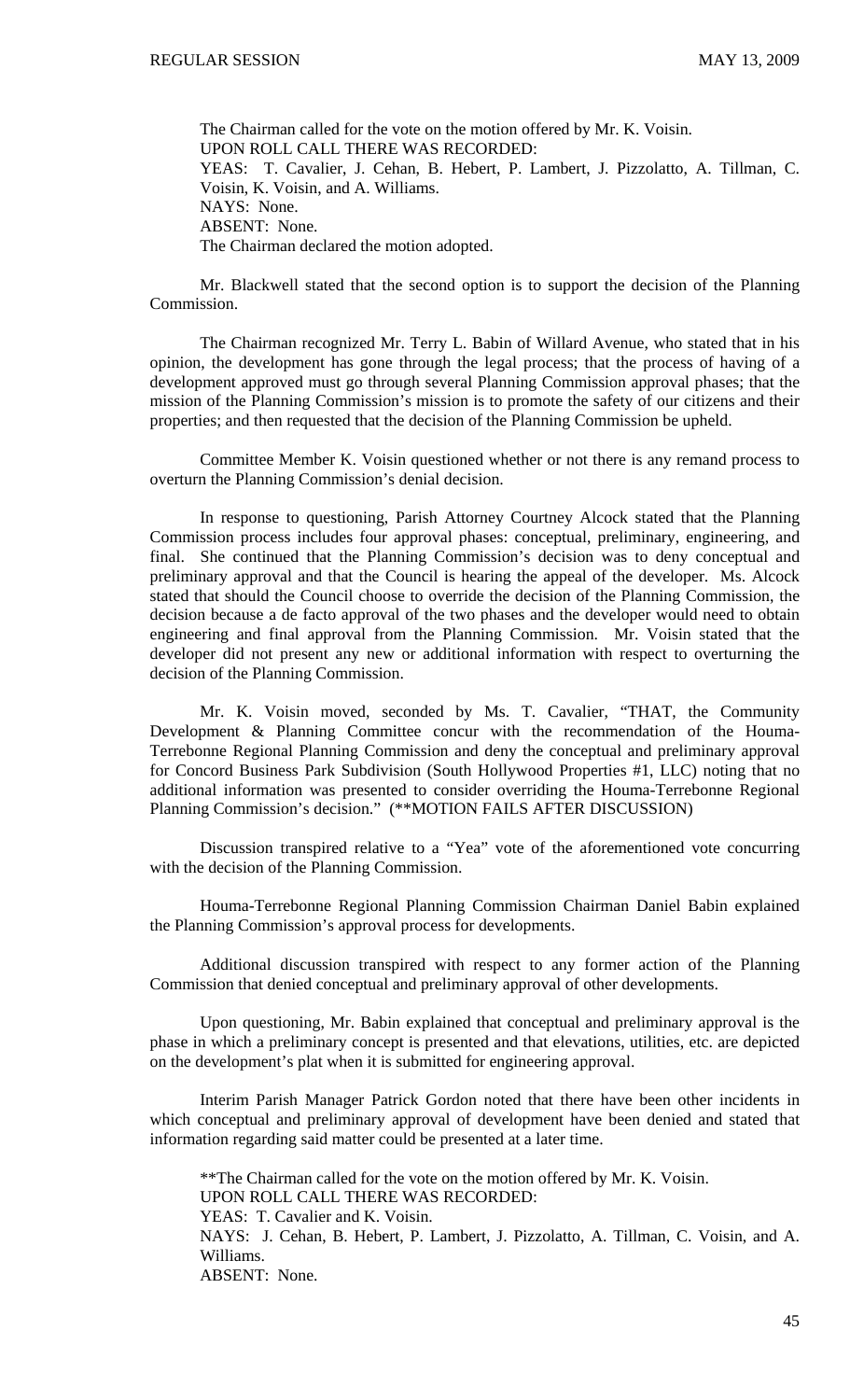The Chairman declared the motion *fails*.

 Mr. J. Pizzolatto moved, seconded by Mr. B. Hebert, "THAT, the Community Development & Planning Committee reconsider the matter with respect to the appeal of Concord Business Park Subdivision (South Hollywood Properties #1, LLC)."

The Chairman called for the vote on the motion offered by Mr. J. Pizzolatto. UPON ROLL CALL THERE WAS RECORDED: YEAS: J. Cehan, B. Hebert, P. Lambert, J. Pizzolatto, A. Tillman, C. Voisin, and A. Williams. NAYS: T. Cavalier and K. Voisin. ABSENT: None. The Chairman declared the motion adopted.

 Committee Member J. Pizzolatto explained due prudence in overturning the decision of the Houma-Terrebonne Regional Planning Commission's denial of Concord Business Park Subdivision (South Hollywood Properties #, LLC).

 Mr. J. Pizzolatto moved, seconded by Mr. B. Hebert, "THAT, after consideration of the information presented on behalf of the developer, the Community Development & Planning Committee override the decision of the Houma-Terrebonne Regional Planning Commission in its decision of the Houma-Terrebonne Regional Planning Commission in its decision to deny the conceptual and planning phases of the Concord Business Park Subdivision; that the proposal be returned to the Planning Commission so that the engineering phase of the proposal may be heard and reviewed; that the engineering phase must contain substantial information on the proposed development, supplied by the developer which shall include, but not be limited to information on the elevation of the proposed site both before and after the project is completed, the stance of the Parish Pollution Control Division on the proposed project, projected impact on the forced drainage system in the area, potential impact on flooding in the area and any other information that may be deemed necessary by the Planning Commission; and that the Council stance this evening should not be considered an endorsement of the proposed development, but merely an opportunity for the developer to proceed with this concept for a development in an orderly fashion."

The Chairman called for the vote on the motion offered by Mr. J. Pizzolatto. UPON ROLL CALL THERE WAS RECORDED: YEAS: J. Cehan, B. Hebert, P. Lambert, J. Pizzolatto, A. Tillman, C. Voisin, and A. Williams. NAYS: T. Cavalier and K. Voisin. ABSENT: None. The Chairman declared the motion adopted.

 The Chairman recognized Mr. David Waitz, engineer for Hollygrove Subdivision, who stated that he grew up in the middle of the subdivision and will not construct anything that may jeopardize this parents home.

 The Chairman recognized Mr. Barry Blackwell of Barrios Street, who stated that there have been numerous occasions when the Houma-Terrebonne Regional Planning Commission denied conceptual and preliminary approval of developments; however, there are no occasions of the Planning Commission denying a development during the engineering phase.

Mr. J. Pizzolatto moved, seconded by Mr. B. Hebert, "THAT, after consideration of the information presented on behalf of the developer, the Community Development & Planning Committee override the decision of the Houma-Terrebonne Regional Planning Commission in its decision of the Houma-Terrebonne Regional Planning Commission in its decision to deny the conceptual and planning phases of the Hollygrove Subdivision; that the proposal be returned to the Planning Commission so that the engineering phase of the proposal may be heard and reviewed; that the engineering phase must contain substantial information on the proposed development, supplied by the developer which shall include, but not be limited to information on the elevation of the proposed site both before and after the project is completed, the stance of the Parish Pollution Control Division on the proposed project, projected impact on the forced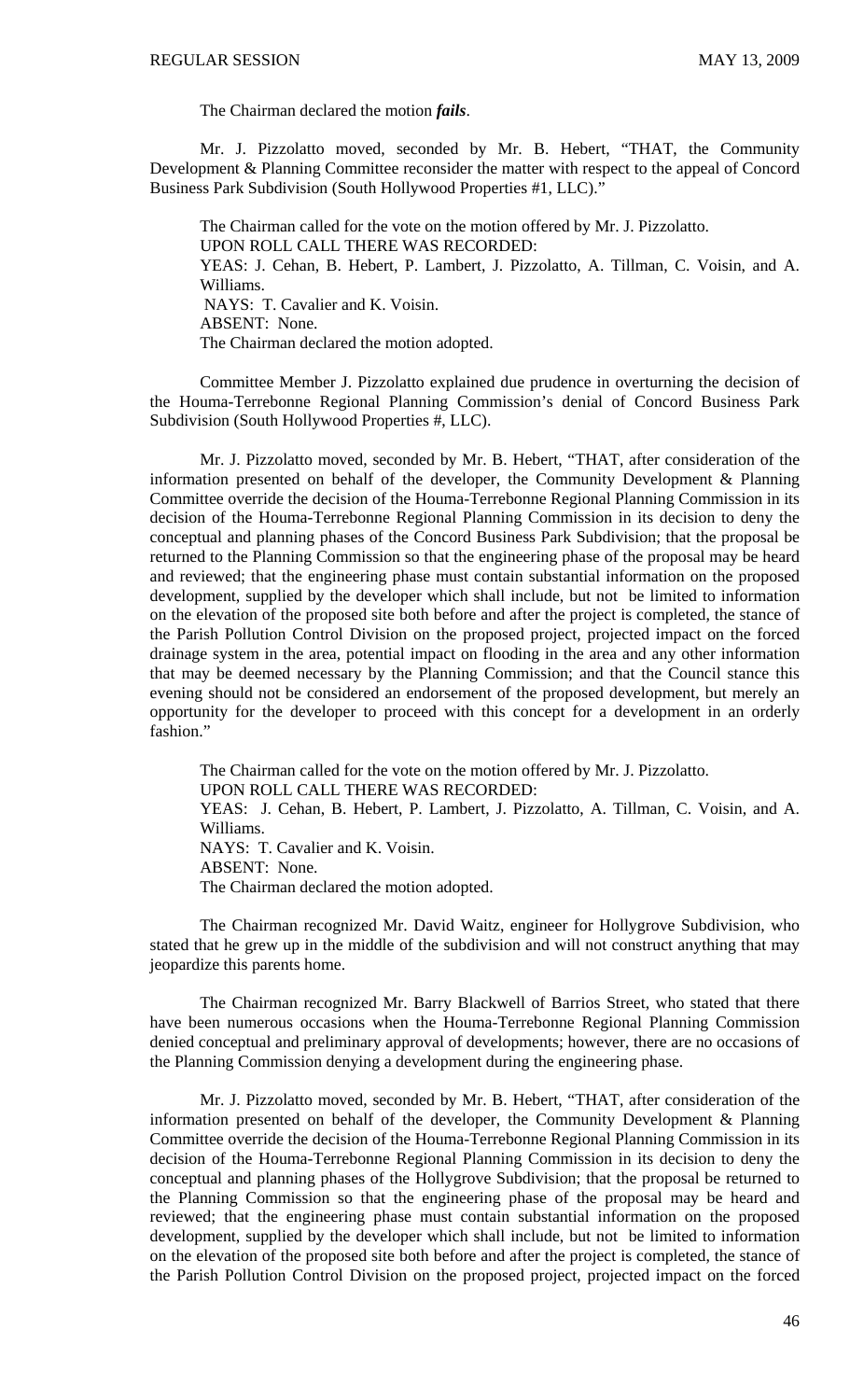drainage system in the area, potential impact on flooding in the area and any other information that may be deemed necessary by the Planning Commission; and that the Council stance this evening should not be considered an endorsement of the proposed development, but merely an opportunity for the developer to proceed with this concept for a development in an orderly fashion."

The Chairman called for the vote on the motion offered by Mr. J. Pizzolatto. UPON ROLL CALL THERE WAS RECORDED: YEAS: J. Cehan, B. Hebert, P. Lambert, J. Pizzolatto, A. Tillman, C. Voisin, and A. Williams. NAYS: T. Cavalier and K. Voisin. ABSENT: None. The Chairman declared the motion adopted.

OFFERED BY: Ms. A. Williams. SECONDED BY: Mr. K. Voisin.

RESOLUTION NO. 09-237

A RESOLUTION AUTHORIZING THE PARISH PRESIDENT TO SIGN AND SUBMIT THE TERREBONNE PARISH GUSTAV/IKE DISASTER RECOVERY PROGRAM TO THE STATE OF LOUISIANA AND HUD FOR APPROVAL UNDER THE COMMUNITY DEVELOPMENT BLOCK GRANT DISASTER RECOVERY PROGRAM.

WHEREAS, The Parish has been awarded approximately \$122 million of Community Development Block Grant funding as a result of the damage caused by Hurricanes Gustav and Ike; and

WHEREAS, access to the funds requires an action plan identifying the programs that the Parish will fund with the grant be submitted to the State of Louisiana, Division of Administration, Office of Community Development – Disaster Recovery Program;

NOW, THEREFORE, BE IT RESOLVED by the Terrebonne Parish Council (Community Development and Planning Committee), on behalf of the Terrebonne Parish Consolidated Government, that the Parish President be hereby authorized to sign, submit and implement the Terrebonne Parish Gustav/Ike Disaster Recovery Program.

THERE WAS RECORDED:

YEAS: T. Cavalier, J. Cehan, B. Hebert, P. Lambert, A. Tillman, C. Voisin, K. Voisin and A. Williams. NAYS: None. ABSTAINING: None. NOT VOTING: None. ABSENT: J. Pizzolatto. The Chairman declared the resolution adopted on this, the  $11<sup>th</sup>$  day of May, 2009. \* \* \* \* \* \* \* \* \*

OFFERED BY: Ms. A. Williams. SECONDED BY: Mr. B. Hebert and Mr. J. Cehan.

#### RESOLUTION NO. 09-238

A Resolution giving Notice of Intent to adopt an Ordinance to amend Article IX, "Administration and Enforcement," of Chapter 28 "Zoning," Section 28-178 "Board of Adjustment", of the Terrebonne Parish Code of Ordinances so as to create section "(h) Application Process" to include a deadline for accepting Board of Adjustments applications, the payment of application fees, the notification of adjacent property owners, and the submittal of site plans.

THEREFORE, BE IT RESOLVED by the Terrebonne Parish Consolidated Government, that notice of intent is given for adopting an ordinance to amend Article IX, "Administration and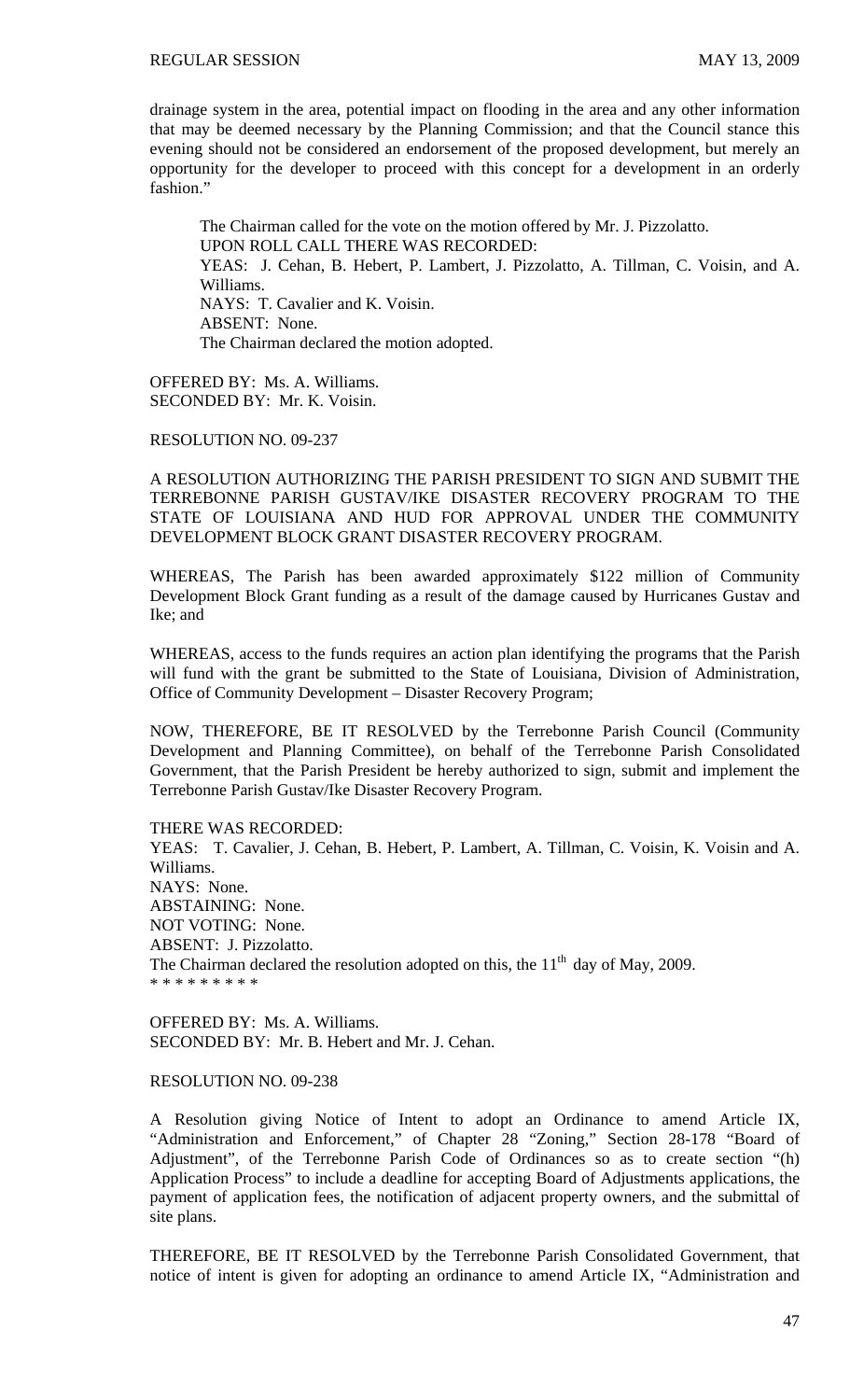Enforcement," of Chapter 28 "Zoning," Section 28-178 " Board of Adjustment" of the Terrebonne Parish Code of Ordinances so as to create section "(h) Application Process" to include a deadline for accepting Board of Adjustments applications, the payment of application fees, the notification of adjacent property owners, and the submittal of site plans; and,

BE IT FURTHER RESOLVED that a public hearing on said ordinance be called for Wednesday, May 27, 2009 at 6:30 p.m.

THERE WAS RECORDED: YEAS: J. Cehan, B. Hebert, P. Lambert, , A. Tillman, C. Voisin, K. Voisin and A. Williams. NAYS: None. ABSTAINING: None. NOT VOTING: None. ABSENT: T. Cavalier and J. Pizzolatto. The Chairman declared the resolution adopted on this, the  $11<sup>th</sup>$  day of May, 2009. \* \* \* \* \* \* \* \* \*

OFFERED BY: Mr. K. Voisin. SECONDED BY: Mr. J. Cehan.

RESOLUTION NO. 09-239

A Resolution giving Notice of Intent to adopt an Ordinance to amend Article IV, "Supplementary Regulations," of Chapter 28 "Zoning," Section 28-76(3)(a) " Supplementary Major Corridor Overlay District Regulations" of the Terrebonne Parish Code of Ordinances so as to clarify the landscaping requirements in the required ten (10) foot vegetative green area.

THEREFORE, BE IT RESOLVED by the Terrebonne Parish Consolidated Government, that notice of intent is given for adopting an ordinance to amend to amend Article IV, "Supplementary Regulations," of Chapter 28 "Zoning," Section 28-76(3)(a) " Supplementary Major Corridor Overlay District Regulations" of the Terrebonne Parish Code of Ordinances so as to clarify the landscaping requirements in the required ten (10) foot vegetative green area; and,

BE IT FURTHER RESOLVED that a public hearing on said ordinance be called for Wednesday, May 27, 2009 at 6:30 p.m.

THERE WAS RECORDED: YEAS: J. Cehan, B. Hebert, P. Lambert, A. Tillman, K. Voisin and A. Williams. NAYS: None. ABSTAINING: None. NOT VOTING: None.

ABSENT: T. Cavalier, J. Pizzolatto and C. Voisin. The Chairman declared the resolution adopted on this, the  $11<sup>th</sup>$  day of May, 2009. \* \* \* \* \* \* \* \* \*

OFFERED BY: Ms. A. Williams. SECONDED BY: Mr. K. Voisin.

RESOLUTION NO. 09-240

A RESOLUTION AUTHORIZING THE PARISH PRESIDENT TO AGREE TO AMENDMENT NO. 1 OF THE TERREBONNE PARISH REDEVELOPMENT AND DISPOSITION PLAN TO INCLUDE MULTI-UNIT HOUSING AS A REDEVELOPMENT **OPTION** 

WHEREAS, Terrebonne Parish has chosen to participate in the Louisiana Land Trust and Office of Community Development redistribution of the Road Home properties; and

WHEREAS, Terrebonne Parish has close to a zero vacancy rate for rentals, families still displaced from the hurricanes; and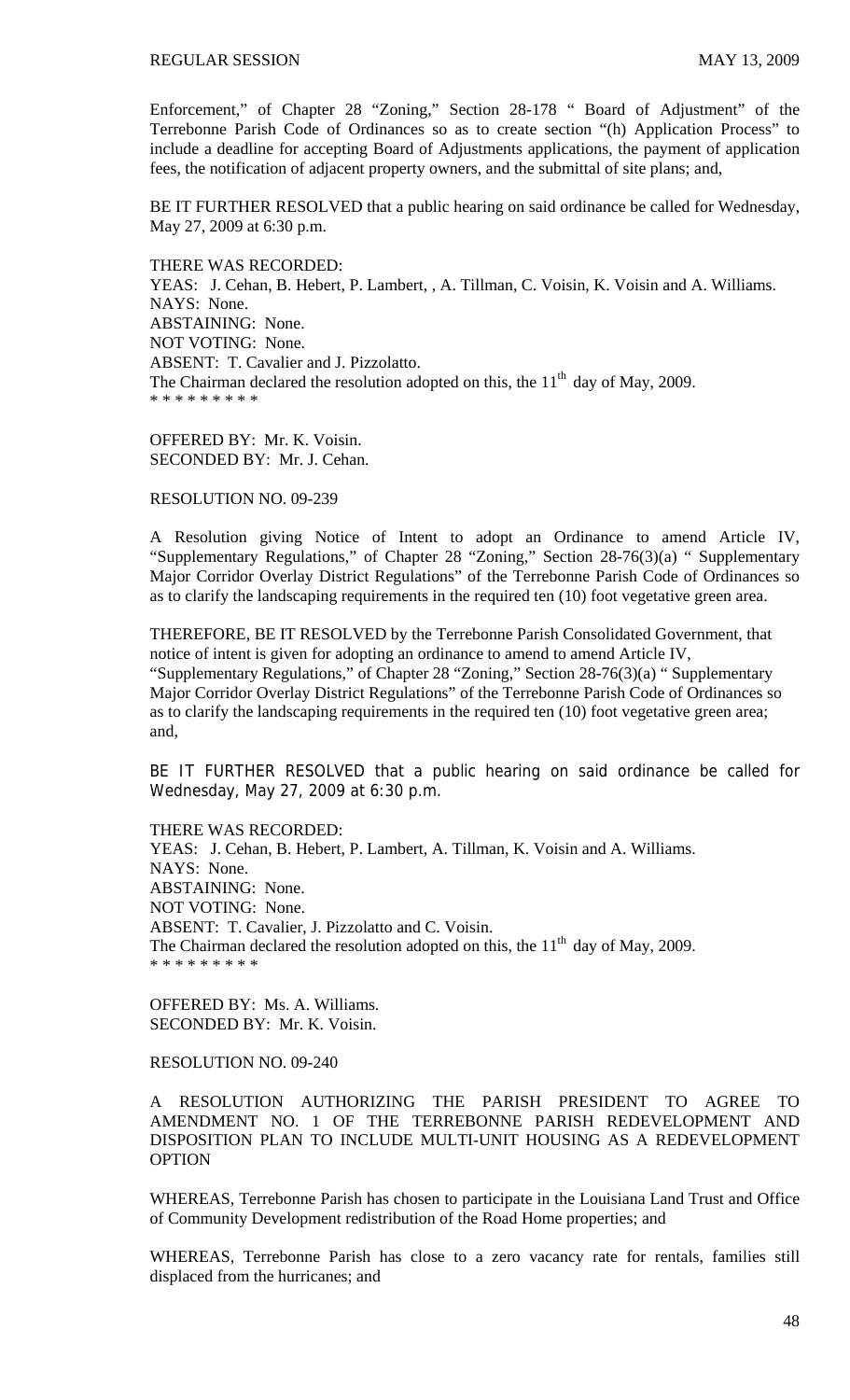WHEREAS, the community is still growing economically increasing the demand for housing and driving home ownership and rentals out of reach for low to moderate-income residents, and

WHEREAS, environmental review assessments by parish departments have stated that they can service these properties for multi-unit use with the current level of provision; and

WHEREAS, the CDBG program allows up to four units per parcel before requiring a waiver; and

WHEREAS, non-profits groups developing higher density multi-unit apartments on the Road Home properties can relatively quickly and efficiently provide much needed transitional and rental housing for low to moderate-income or special populations.

NOW, THEREFORE BE IT RESOLVED by the Terrebonne Parish Council (Community Development and Planning Committee), on behalf of the Terrebonne Parish Consolidated Government, that the Terrebonne Parish Redevelopment and Disposition Plan be amended to include multi-family residential development to the plan rather than exclusive single-family homes in order to best serve the housing needs of low to moderate-income residents in the parish.

THERE WAS RECORDED: YEAS: J. Cehan, B. Hebert, P. Lambert, A. Tillman, K. Voisin and A. Williams. NAYS: None. ABSTAINING: None. NOT VOTING: None. ABSENT: T. Cavalier, J. Pizzolatto and C. Voisin. The Chairman declared the resolution adopted on this, the  $11<sup>th</sup>$  day of May, 2009. \* \* \* \* \* \* \* \* \*

 Mr. K. Voisin moved, seconded by Mr. B. Hebert, "THAT, the Community Development & Planning Committee introduce an ordinance to Amend Article XVII, Section 2-540 of the Terrebonne Parish Code in order to provide for the protection of public water lines and other utilities, and call a public hearing on May 23, 2009 at 6:30 p. m."

The Chairman called for the vote on the motion offered by Mr. K. Voisin. UPON ROLL CALL THERE WAS RECORDED: YEAS: J. Cehan, B. Hebert, P. Lambert, A. Tillman, K. Voisin, and A. Williams. NAYS: None. ABSENT: T. Cavalier, J. Pizzolatto, and C. Voisin. The Chairman declared the motion adopted.

OFFERED BY: Mr. K. Voisin. SECONDED BY: Mr. B. Hebert.

RESOLUTION NO. 09-241

A RESOLUTION CALLING A CONDEMNATION HEARING ON THE STRUCTURE SITUATED AT 131 CONNELY STREET FOR TUESDAY, JUNE 23, 2009, AT 6:00 P.M. AND ADDRESSING OTHER MATTERS RELATIVE THERETO.

WHEREAS, on March 8, 2006 the Department of Planning and Zoning was notified of extensive violations to the Terrebonne Parish Nuisance Abatement Ordinance occurring at 131 Connely Street; and

WHEREAS, from an inspection of the property conducted by the Department of Planning and Zoning on March 14, 2006, it was found that the structure located at 131 Connely Street was, in fact, in such condition that it has been formally declared a derelict and abandoned structure, as defined under Section 14-26 of the Terrebonne Parish Code of Ordinances and, therefore, constitutes a nuisance; and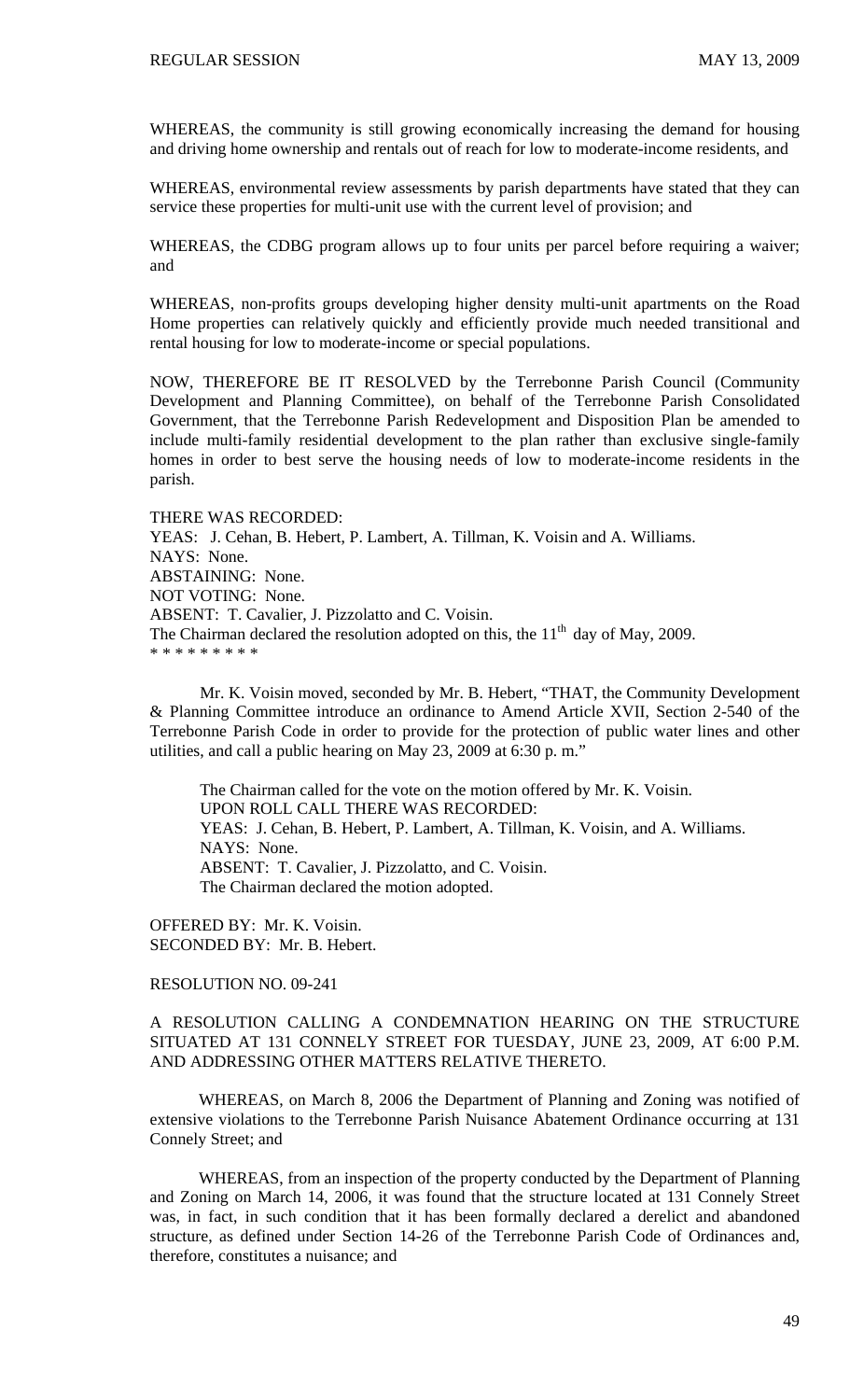WHEREAS, the owner of record has been issued the required warning via certified mail by the Department of Planning and Zoning, of the violations occurring on the property; and

WHEREAS, subsequent to the required notifications and inspections of the property, the last of which occurring on April 21, 2009, no work to remedy the violations has occurred.

 NOW, THEREFORE, BE IT RESOLVED by the Terrebonne Parish Council (Community Development and Planning Committee), on behalf of the Terrebonne Parish Consolidated Government, that a condemnation hearing on the structure located at 131 Connely Street be called for Tuesday, June 23, 2009, at 6:00 p. m.; and

 BE IT FURTHER RESOLVED that the appropriate notice be sent to the property owner(s) requiring him/her to show just cause at the hearing as to why the structure should not be condemned; and

 BE IT FURTHER RESOLVED that the Parish President is hereby authorized to appoint an attorney ad hoc to ensure that the property owner(s) are given proper notice and representation, if needed.

THERE WAS RECORDED: YEAS: T. Cavalier, J. Cehan, B. Hebert, P. Lambert, J. Pizzolatto, A. Tillman, C. Voisin, K. Voisin and A. Williams. NAYS: None. ABSTAINING: None. NOT VOTING: None. ABSENT: None. The Chairman declared the resolution adopted on this, the  $11<sup>th</sup>$  day of May, 2009. \* \* \* \* \* \* \* \* \*

OFFERED BY: Ms. A. Williams. SECONDED BY: Mr. B. Hebert and Mr. K. Voisin.

### RESOLUTION NO. 09-242

A RESOLUTION CALLING A CONDEMNATION HEARING ON THE STRUCTURE SITUATED AT 211 PRINCE COLLINS STREET FOR TUESDAY, JUNE 23, 2009, AT 6:00 P.M. AND ADDRESSING OTHER MATTERS RELATIVE THERETO.

 WHEREAS, on July 2, 2008 the Department of Planning and Zoning was notified of extensive violations to the Terrebonne Parish Nuisance Abatement Ordinance occurring at 211 Prince Collins Street; and

 WHEREAS, from an inspection of the property conducted by the Department of Planning and Zoning on July 9, 2008, it was found that the structure located at 211 Prince Collins Street was, in fact, in such condition that it has been formally declared a derelict and abandoned structure, as defined under Section 14-26 of the Terrebonne Parish Code of Ordinances and, therefore, constitutes a nuisance; and

 WHEREAS, the owner of record has been issued the required warning via certified mail by the Department of Planning and Zoning, of the violations occurring on the property; and

 WHEREAS, subsequent to the required notifications and inspections of the property, the last of which occurring on April 21, 2009, no work to remedy the violations has occurred.

 NOW, THEREFORE, BE IT RESOLVED by the Terrebonne Parish Council (Community Development and Planning Committee), on behalf of the Terrebonne Parish Consolidated Government, that a condemnation hearing on the structure located at 211 Prince Collins Street be called for June 23, 2009, at 6:00 p. m.; and

 BE IT FURTHER RESOLVED that the appropriate notice be sent to the property owner(s) requiring him/her to show just cause at the hearing as to why the structure should not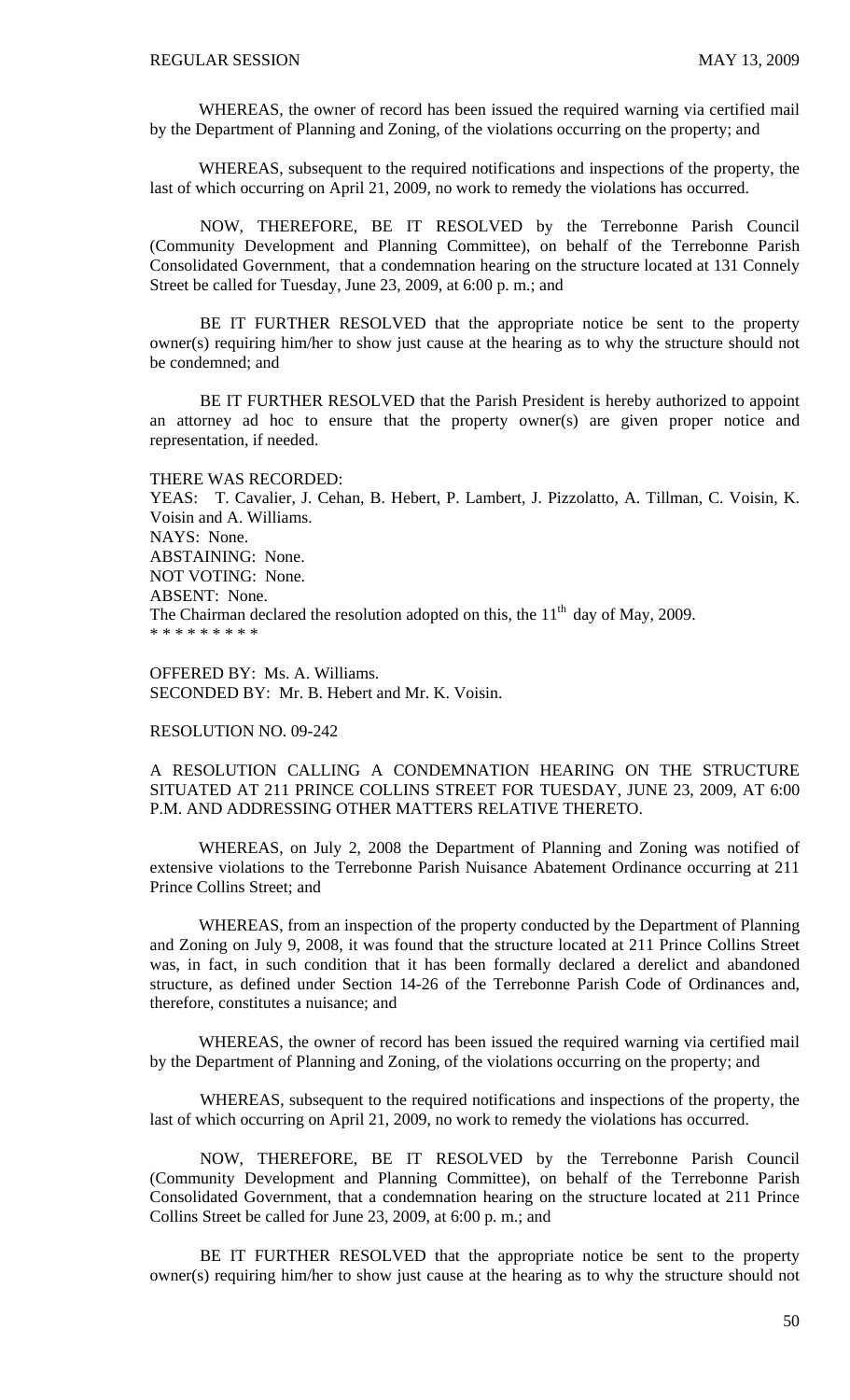be condemned; and

 BE IT FURTHER RESOLVED that the Parish President is hereby authorized to appoint an attorney ad hoc to ensure that the property owner(s) are given proper notice and representation, if needed.

#### THERE WAS RECORDED:

YEAS: T. Cavalier, J. Cehan, B. Hebert, P. Lambert, J. Pizzolatto, A. Tillman, C. Voisin, K. Voisin and A. Williams. NAYS: None. ABSTAINING: None. NOT VOTING: None. ABSENT: None. The Chairman declared the resolution adopted on this, the  $11<sup>th</sup>$  day of May, 2009. \* \* \* \* \* \* \* \* \*

OFFERED BY: Mr. J. Pizzolatto. SECONDED BY: Ms. A. Williams.

### RESOLUTION NO. 09-243

A RESOLUTION CALLING A CONDEMNATION HEARING ON THE STRUCTURE SITUATED AT 302 JACKSON STREET FOR TUESDAY, JUNE 23, 2009, AT 6:00 P.M. AND ADDRESSING OTHER MATTERS RELATIVE THERETO.

WHEREAS, on June 2, 2006 the Department of Planning and Zoning was notified of extensive violations to the Terrebonne Parish Nuisance Abatement Ordinance occurring at 302 Jackson Street; and

WHEREAS, from an inspection of the property conducted by the Department of Planning and Zoning on June 7, 2006, it was found that the structure located at 302 Jackson Street was, in fact, in such condition that it has been formally declared a derelict and abandoned structure, as defined under Section 14-26 of the Terrebonne Parish Code of Ordinances and, therefore, constitutes a nuisance; and

WHEREAS, the owner of record has been issued the required warning via certified mail by the Department of Planning and Zoning, of the violations occurring on the property; and

WHEREAS, subsequent to the required notifications and inspections of the property, the last of which occurring on April 21, 2009, no work to remedy the violations has occurred.

 NOW, THEREFORE, BE IT RESOLVED by the Terrebonne Parish Council (Community Development and Planning Committee), on behalf of the Terrebonne Parish Consolidated Government, that a condemnation hearing on the structure located at 302 Jackson Street be called for Tuesday, June 23, 2009, at 6:00 p. m.; and

 BE IT FURTHER RESOLVED that the appropriate notice be sent to the property owner(s) requiring him/her to show just cause at the hearing as to why the structure should not be condemned; and

 BE IT FURTHER RESOLVED that the Parish President is hereby authorized to appoint an attorney ad hoc to ensure that the property owner(s) are given proper notice and representation, if needed.

THERE WAS RECORDED:

YEAS: T. Cavalier, J. Cehan, B. Hebert, P. Lambert, J. Pizzolatto, A. Tillman, C. Voisin, K. Voisin and A. Williams. NAYS: None. ABSTAINING: None. NOT VOTING: None. ABSENT: None.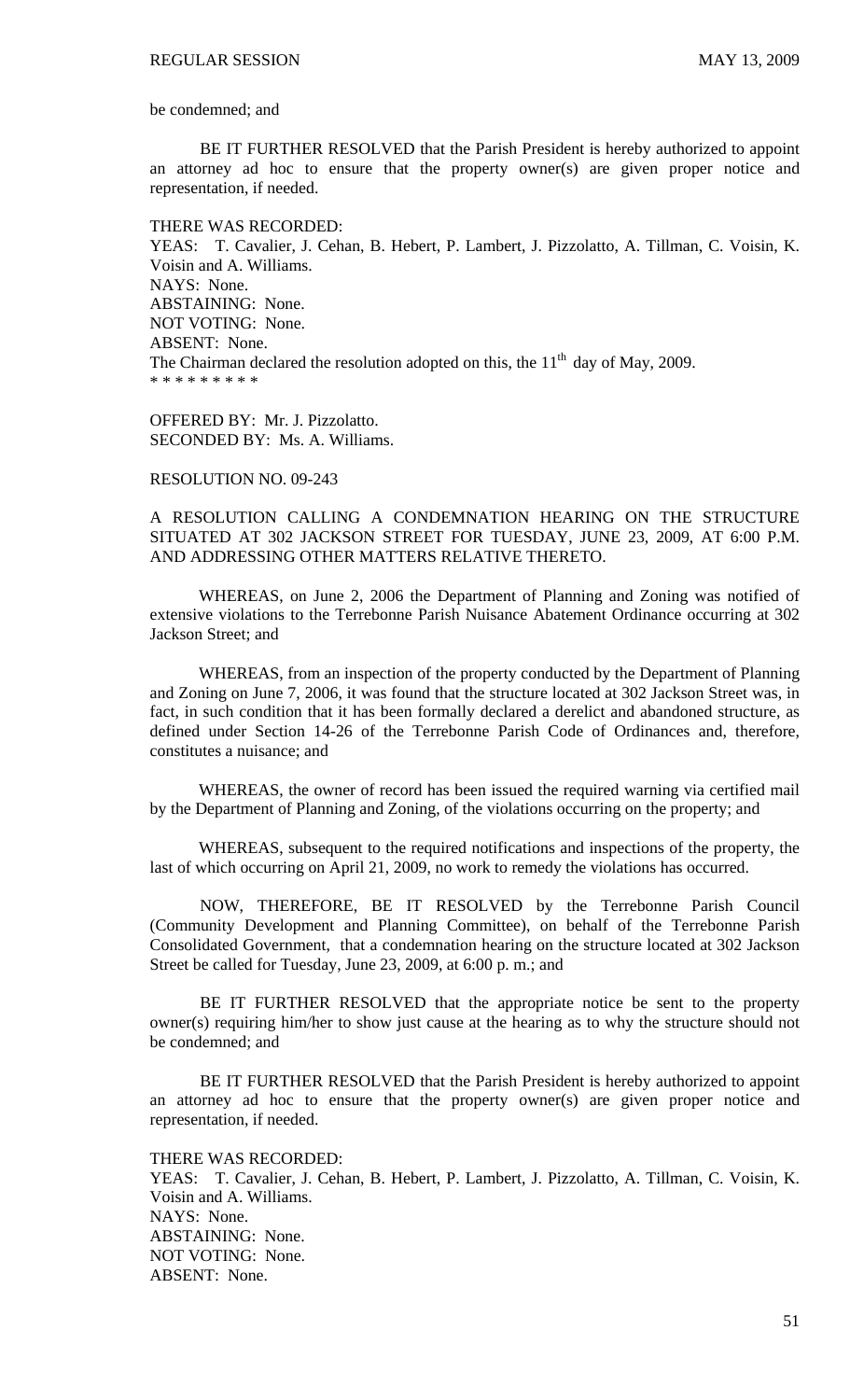The Chairman declared the resolution adopted on this, the  $11<sup>th</sup>$  day of May, 2009. \* \* \* \* \* \* \* \* \*

OFFERED BY: Mr. P. Lambert. SECONDED BY: Mr. C. Voisin and Mr. B. Hebert.

#### RESOLUTION NO. 09-244

# A RESOLUTION CALLING A CONDEMNATION HEARING ON THE STRUCTURE SITUATED AT 6032 HIGHWAY 56 FOR TUESDAY, JUNE 23, 2009, AT 6:00 P.M. AND ADDRESSING OTHER MATTERS RELATIVE THERETO.

 WHEREAS, on July 14, 2006, the Department of Planning and Zoning was notified of extensive violations to the Terrebonne Parish Nuisance Abatement Ordinance occurring at 6032 Highway 56; and

 WHEREAS, from an inspection of the property conducted by the Department of Planning and Zoning on July 14, 2006, it was found that the structure located at 6032 Highway 56 was, in fact, in such condition that it has been formally declared a derelict and abandoned structure, as defined under Section 14-26 of the Terrebonne Parish Code of Ordinances and, therefore, constitutes a nuisance; and

 WHEREAS, the owner of record has been issued the required warning via certified mail by the Department of Planning and Zoning, of the violations occurring on the property; and

 WHEREAS, subsequent to the required notifications and inspections of the property, the last of which occurring on April 1, 2009, no work to remedy the violations has occurred.

 NOW, THEREFORE, BE IT RESOLVED by the Terrebonne Parish Council (Community Development and Planning Committee), on behalf of the Terrebonne Parish Consolidated Government, that a condemnation hearing on the structure located at 6032 Highway 56 be called for Tuesday, June 23, 2009, at 6:00 p. m.; and

 BE IT FURTHER RESOLVED that the appropriate notice be sent to the property owner(s) requiring him/her to show just cause at the hearing as to why the structure should not be condemned; and

 BE IT FURTHER RESOLVED that the Parish President is hereby authorized to appoint an attorney ad hoc to ensure that the property owner(s) are given proper notice and representation, if needed.

THERE WAS RECORDED:

YEAS: T. Cavalier, J. Cehan, B. Hebert, P. Lambert, J. Pizzolatto, A. Tillman, C. Voisin, K. Voisin and A. Williams. NAYS: None. ABSTAINING: None. NOT VOTING: None. ABSENT: None. The Chairman declared the resolution adopted on this, the  $11<sup>th</sup>$  day of May, 2009. \* \* \* \* \* \* \* \*

OFFERED BY: Mr. P. Lambert. SECONDED BY: Ms. A. Williams and Mr. B. Hebert.

### RESOLUTION NO. 09-245

A RESOLUTION CALLING A CONDEMNATION HEARING ON THE STRUCTURE SITUATED AT 807 HIGHWAY 55 FOR TUESDAY, JUNE 23, 2009, AT 6:00 P.M. AND ADDRESSING OTHER MATTERS RELATIVE THERETO.

WHEREAS, on October 10, 2006 the Department of Planning and Zoning was notified of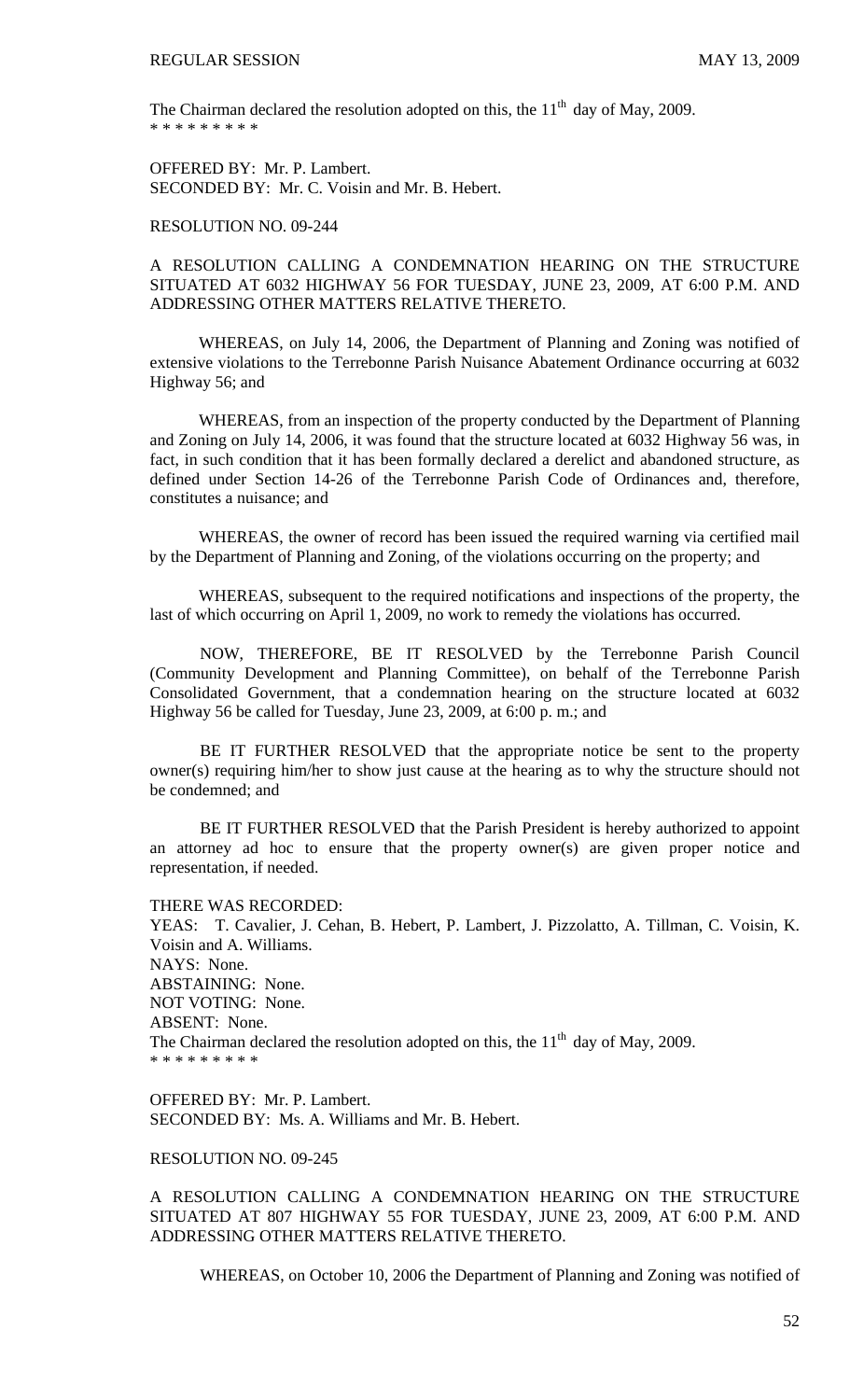extensive violations to the Terrebonne Parish Nuisance Abatement Ordinance occurring at 807 Highway 55; and

 WHEREAS, from an inspection of the property conducted by the Department of Planning and Zoning on October 26, 2006, it was found that the structure located at 807 Highway 55 was, in fact, in such condition that it has been formally declared a derelict and abandoned structure, as defined under Section 14-26 of the Terrebonne Parish Code of Ordinances and, therefore, constitutes a nuisance; and

 WHEREAS, the owner of record has been issued the required warning via certified mail by the Department of Planning and Zoning, of the violations occurring on the property; and

 WHEREAS, subsequent to the required notifications and inspections of the property, the last of which occurring on March 31, 2009, no work to remedy the violations has occurred.

 NOW, THEREFORE, BE IT RESOLVED by the Terrebonne Parish Council (Community Development and Planning Committee), on behalf of the Terrebonne Parish Consolidated Government, that a condemnation hearing on the structure located at 807 Highway 55 be called for Tuesday, June 23, 2009, at 6:00 p. m.; and

 BE IT FURTHER RESOLVED that the appropriate notice be sent to the property owner(s) requiring him/her to show just cause at the hearing as to why the structure should not be condemned; and

 BE IT FURTHER RESOLVED that the Parish President is hereby authorized to appoint an attorney ad hoc to ensure that the property owner(s) are given proper notice and representation, if needed.

#### THERE WAS RECORDED:

YEAS: T. Cavalier, J. Cehan, B. Hebert, P. Lambert, J. Pizzolatto, A. Tillman, C. Voisin, K. Voisin and A. Williams. NAYS: None. ABSTAINING: None. NOT VOTING: None. ABSENT: None. The Chairman declared the resolution adopted on this, the  $11<sup>th</sup>$  day of May, 2009. \* \* \* \* \* \* \* \* \*

OFFERED BY: Ms. A. Williams. SECONDED BY: Mr. K. Voisin and Mr. J. Cehan.

#### RESOLUTION NO. 09-246

A RESOLUTION GIVING NOTICE OF INTENT TO ADOPT AN ORDINANCE TO AMEND THE ZONING MAP OF THE PARISH OF TERREBONNE SO AS TO REZONE FROM C-2 (GENERAL COMMERCIAL DISTRICT) AND R-3 (MULTI-FAMILY RESIDENTIAL DISTRICT) TO C-2 (GENERAL COMMERCIAL DISTRICT), 5619 HWY. 311; REVISED TRACT 3, PROPERTY BELONGING TO BAYOU SURGICAL SPECIALISTS, L.L.C.; DR. DONALD P. SCHWAB, JR., APPLICANT; AND CALLING A PUBLIC HEARING ON SAID MATTER FOR WEDNESDAY, JUNE 10, 2009 AT 6:30 P.M.

BE IT RESOLVED by the Terrebonne Parish Council (Community Development and Planning Committee), that notice be hereby given to adopt an ordinance to amend the Zoning Map of the Parish of Terrebonne so as to rezone from C-2 (General Commercial District) And R-3 (Multi-Family Residential District) to C-2 (General Commercial District), 5619 Hwy. 311; Revised Tract 3, Property Belonging To Bayou Surgical Specialists, L.L.C.; and

NOW, THEREFORE, BE IT RESOLVED that a public hearing be called on said matter for Wednesday, June 10, 2009 at 6:30 p.m.

THERE WAS RECORDED: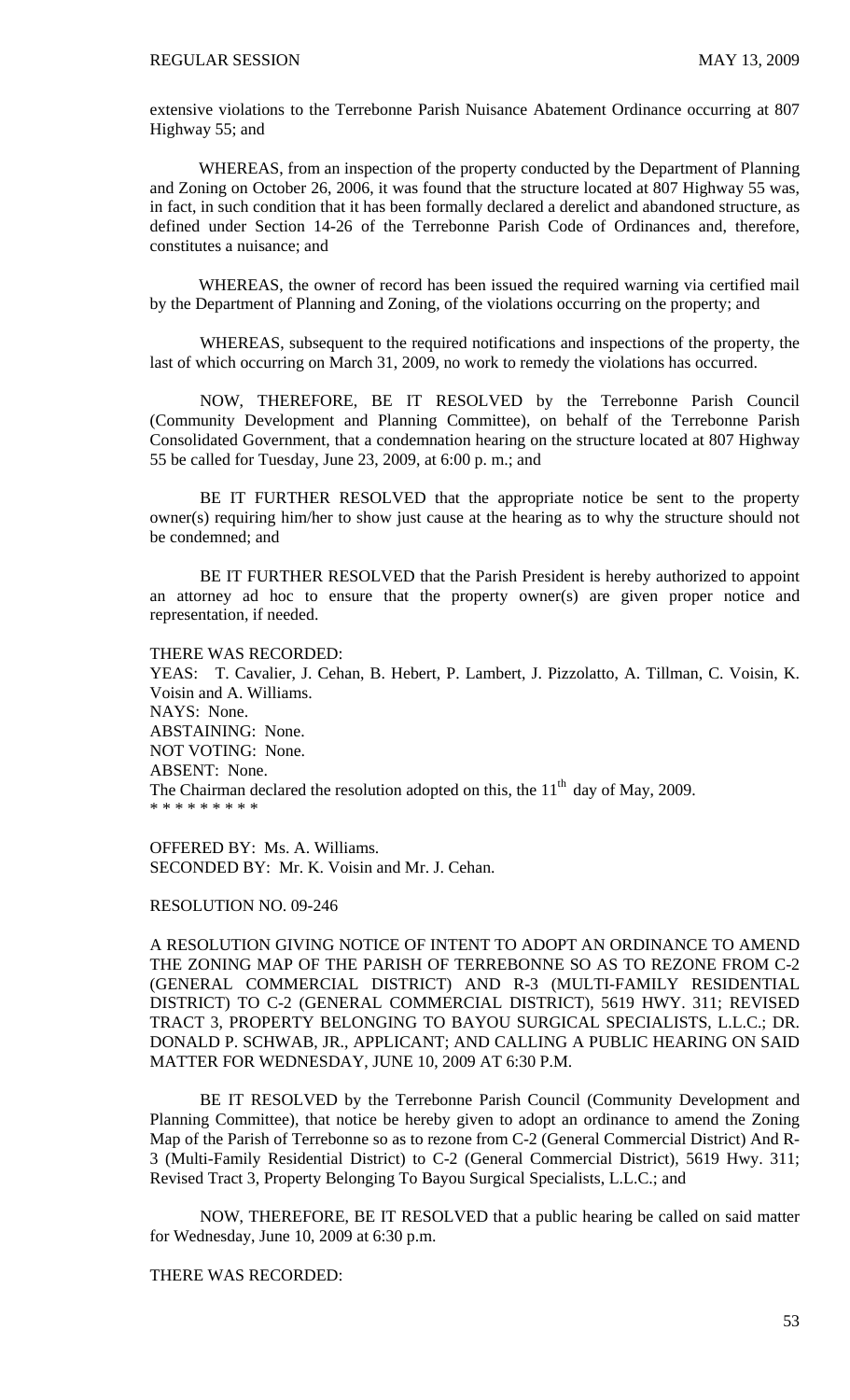YEAS: T. Cavalier, J. Cehan, B. Hebert, P. Lambert, J. Pizzolatto, A. Tillman, C. Voisin, K. Voisin and A. Williams. NAYS: None. ABSTAINING: None. NOT VOTING: None. ABSENT: None. The Chairman declared the resolution adopted on this, the  $11<sup>th</sup>$  day of May, 2009. \* \* \* \* \* \* \* \* \*

 In response to questioning, Interim Parish Manager Patrick Gordon stated that the aforementioned tract of land is located between Polk Street and the old snowball stand.

OFFERED BY: Mr. K. Voisin. SECONDED BY: Mr. J. Cehan, Mr. B. Hebert and Mr. C. Voisin.

#### RESOLUTION NO. 09-247

A RESOLUTION GIVING NOTICE OF INTENT TO ADOPT AN ORDINANCE TO AMEND THE ZONING MAP OF THE PARISH OF TERREBONNE SO AS TO REZONE FROM C-3 (NEIGHBORHOOD COMMERCIAL DISTRICT) TO R-3 (MULTI-FAMILY RESIDENTIAL DISTRICT), 115 SIMMONS DRIVE; REVISED TRACT "B", HONDURAS PLANTATION SUBDIVISION; JOSEPH C. FOX, APPLICANT; AND CALLING A PUBLIC HEARING ON SAID MATTER FOR WEDNESDAY, JUNE 10, 2009 AT 6:30 P.M.

BE IT RESOLVED by the Terrebonne Parish Council (Community Development and Planning Committee), that notice be hereby given to adopt an ordinance to amend the Zoning Map of the Parish of Terrebonne so as to rezone from C-3 (Neighborhood Commercial District) to R-3 (Multi-Family Residential District), 115 Simmons Drive; Revised Tract "B", Honduras Plantation Subdivision; and

NOW, THEREFORE, BE IT RESOLVED that a public hearing be called on said matter for Wednesday, June 10, 2009 at 6:30 p.m.

#### THERE WAS RECORDED:

YEAS: T. Cavalier, J. Cehan, B. Hebert, P. Lambert, J. Pizzolatto, A. Tillman, C. Voisin, K. Voisin and A. Williams. NAYS: None. ABSTAINING: None. NOT VOTING: None. ABSENT: None. The Chairman declared the resolution adopted on this, the  $11<sup>th</sup>$  day of May, 2009. \* \* \* \* \* \* \* \*

OFFERED BY: Mr. J. Cehan. SECONDED BY: Mr. K. Voisin.

RESOLUTION NO. 09-248

A RESOLUTION GIVING NOTICE OF INTENT TO ADOPT AN ORDINANCE TO AMEND THE ZONING MAP OF THE PARISH OF TERREBONNE SO AS TO REZONE FROM R-1 (SINGLE-FAMILY RESIDENTIAL DISTRICT) TO R-2M (TWO-FAMILY RESIDENTIAL DISTRICT, HIGH DENSITY), 219 CAROLYN AVENUE; LOT 9, BLOCK 4, GRAND CAILLOU HEIGHTS SUBDIVISION; RANDY PIAZZA, APPLICANT; AND CALLING A PUBLIC HEARING ON SAID MATTER FOR WEDNESDAY, JUNE 10, 2009 AT 6:30 P.M.

BE IT RESOLVED by the Terrebonne Parish Council (Community Development and Planning Committee), on behalf of the Terrebonne Parish Consolidated Government, that notice be hereby given to adopt an ordinance to amend the Zoning Map of the Parish of Terrebonne so as to rezone from R-1 (Single-Family Residential District) to R-2M (Two-Family Residential District, High Density), 219 Carolyn Avenue; Lot 9, Block 4, Grand Caillou Heights Subdivision; Revised Tract "B", Honduras Plantation Subdivision; and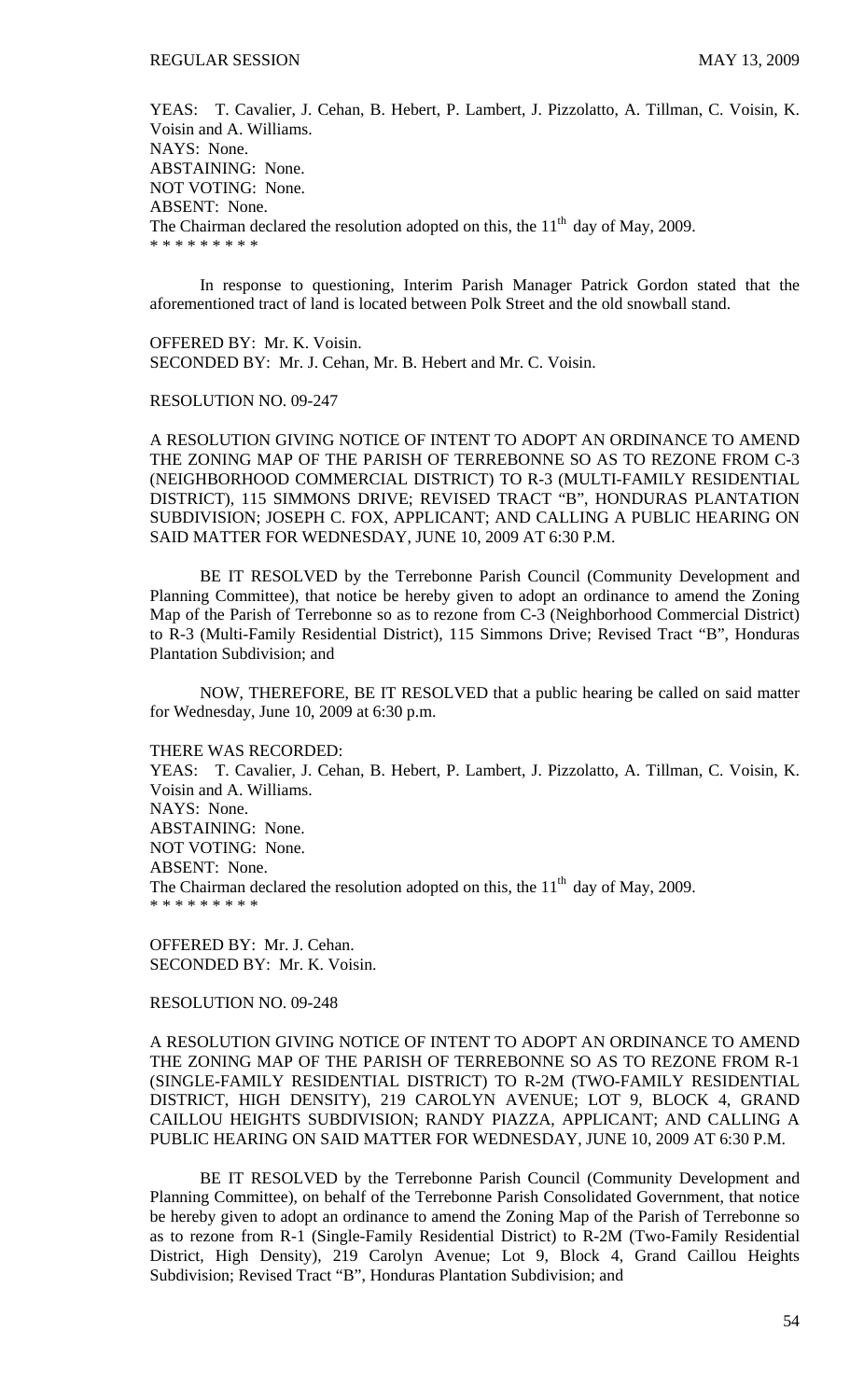NOW, THEREFORE, BE IT RESOLVED that a public hearing be called on said matter for Wednesday, June 10, 2009 at 6:30 p.m.

THERE WAS RECORDED: YEAS: T. Cavalier, J. Cehan, B. Hebert, P. Lambert, J. Pizzolatto, A. Tillman, C. Voisin, K. Voisin and A. Williams. NAYS: None. ABSTAINING: None. NOT VOTING: None. ABSENT: None. The Chairman declared the resolution adopted on this, the  $11<sup>th</sup>$  day of May, 2009. \* \* \* \* \* \* \* \* \*

OFFERED BY: Mr. J. Pizzolatto. SECONDED BY: Mr. J. Cehan.

RESOLUTION NO. 09-249

A RESOLUTION GIVING NOTICE OF INTENT TO ADOPT AN ORDINANCE TO AMEND THE ZONING MAP OF THE PARISH OF TERREBONNE SO AS TO REZONE FROM R-2M (TWO-FAMILY RESIDENTIAL DISTRICT, HIGH DENSITY) TO R-3M (MULTI-FAMILY TOWN HOUSE CONDOMINIUM DISTRICT), LOTS 1-10, VILLAGE SQUARE SUBDIVISION; MICHELLE PARSONS PROPERTIES, L.L.C., APPLICANT; AND CALLING A PUBLIC HEARING ON SAID MATTER FOR WEDNESDAY, JUNE 10, 2009 AT 6:30 P.M.

BE IT RESOLVED by the Terrebonne Parish Council (Community Development and Planning Committee), that notice be hereby given to adopt an ordinance to amend the Zoning Map of the Parish of Terrebonne so as to rezone from R-2M (Two-Family Residential District, High Density) to R-3M (Multi-Family Town House Condominium District), Lots 1-10, Village Square Subdivision; and

NOW, THEREFORE, BE IT RESOLVED that a public hearing be called on said matter for Wednesday, June 10, 2009 at 6:30 p.m.

THERE WAS RECORDED:

YEAS: T. Cavalier, J. Cehan, B. Hebert, P. Lambert, J. Pizzolatto, A. Tillman, C. Voisin, K. Voisin and A. Williams. NAYS: None. ABSTAINING: None. NOT VOTING: None. ABSENT: None. The Chairman declared the resolution adopted on this, the  $11<sup>th</sup>$  day of May, 2009. \* \* \* \* \* \* \* \* \*

 Ms. T. Cavalier moved, seconded by Mr. K. Voisin, "THAT, the Community Development & Planning Committee retain the matter relative to the existing laws concerning fire hydrants and the spacing requirements for hydrants in committee for two weeks."

The Chairman called for the vote on the motion offered by Ms. T. Cavalier. UPON ROLL CALL THERE WAS RECORDED: YEAS: T. Cavalier, J. Cehan, B. Hebert, P. Lambert, J. Pizzolatto, A. Tillman, C. Voisin, K. Voisin, and A. Williams. NAYS: None. ABSENT: None. The Chairman declared the motion adopted.

 Mr. K. Voisin moved, seconded by Mr. J. Cehan, "THAT, there being no further business to come before the Community Development & Planning Committee, the meeting be adjourned."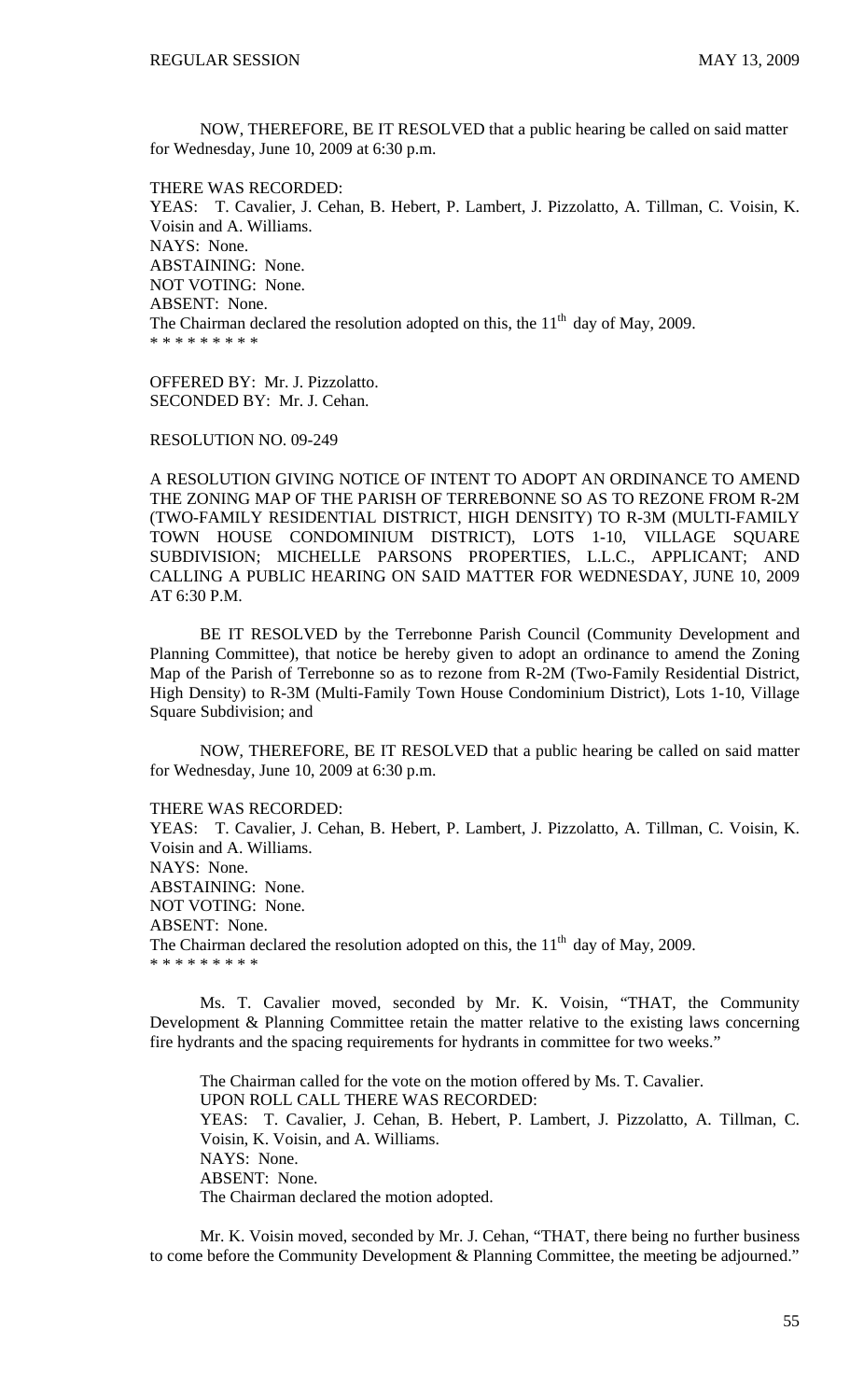The Chairman called for the vote on the motion offered by Mr. K. Voisin.

UPON ROLL CALL THERE WAS RECORDED:

YEAS: T. Cavalier, J. Cehan, B. Hebert, P. Lambert, J. Pizzolatto, A. Tillman, C. Voisin, K. Voisin, and A. Williams.

NAYS: None.

ABSENT: None.

The Chairman declared the motion adopted and the meeting was adjourned at 10:45 p. m.

Alvin Tillman, Chairman

Suzette Thomas Minute Clerk

Mr. A. Tillman moved, seconded by Mr. J. Cehan, "THAT, the Council accept and ratify the minutes of the Community Development & Planning Committee meeting held on 5/11/09."

 The Chairwoman called for a vote on the motion offered by Mr. A. Tillman. UPON ROLL CALL THERE WAS RECORDED: YEAS: P. Lambert, A. Tillman, A. Williams, B. Hebert, T. Cavalier, J. Pizzolatto, K. Voisin, and J. Cehan NAYS: None ABSENT: C. Voisin The Chairwoman declared the motion adopted.

 Mr. J. Cehan moved, seconded by Mr. K. Voisin, "THAT, the Council appoint Mr. Kevin Harris to replace Ms. Ashlee Gunter on the Hurricane Evacuation Advisory Committee, representing the Red Cross."

 The Chairwoman called for a vote on the motion offered by Mr. J. Cehan. UPON ROLL CALL THERE WAS RECORDED: YEAS: P. Lambert, A. Tillman, A. Williams, B. Hebert, T. Cavalier, J. Pizzolatto, K. Voisin, C. Voisin, and J. Cehan NAYS: None ABSENT: None The Chairwoman declared the motion adopted.

Mr. C. Cehan moved, seconded by Mr. P. Lambert, "THAT, the Council re-appoint Mr. Kirby Verret to another term on the Recreation District No. 4 Board."

The Chairwoman called for a vote on the motion offered by Mr. C. Cehan. UPON ROLL CALL THERE WAS RECORDED: YEAS: P. Lambert, A. Tillman, A. Williams, B. Hebert, T. Cavalier, J. Pizzolatto, K. Voisin, C. Voisin, and J. Cehan NAYS: None ABSENT: None The Chairwoman declared the motion adopted.

 Mr. B. Hebert moved, seconded by Mr. P. Lambert, "THAT, the Council re-appoint Mr. Bobby Arceneaux to another term on the Recreation District No. 2, 3 Board."

 The Chairwoman called for a vote on the motion offered by Mr. B. Hebert. UPON ROLL CALL THERE WAS RECORDED: YEAS: P. Lambert, A. Tillman, A. Williams, B. Hebert, T. Cavalier, J. Pizzolatto, K. Voisin, C. Voisin, and J. Cehan NAYS: None ABSENT: None The Chairwoman declared the motion adopted.

 Mr. J. Pizzolatto moved, seconded by Mr. J. Cehan, "THAT, the Council open nominations for the vacancy on the Village East Volunteer Fire Board to replace Mrs. Carla Luke, who resigned."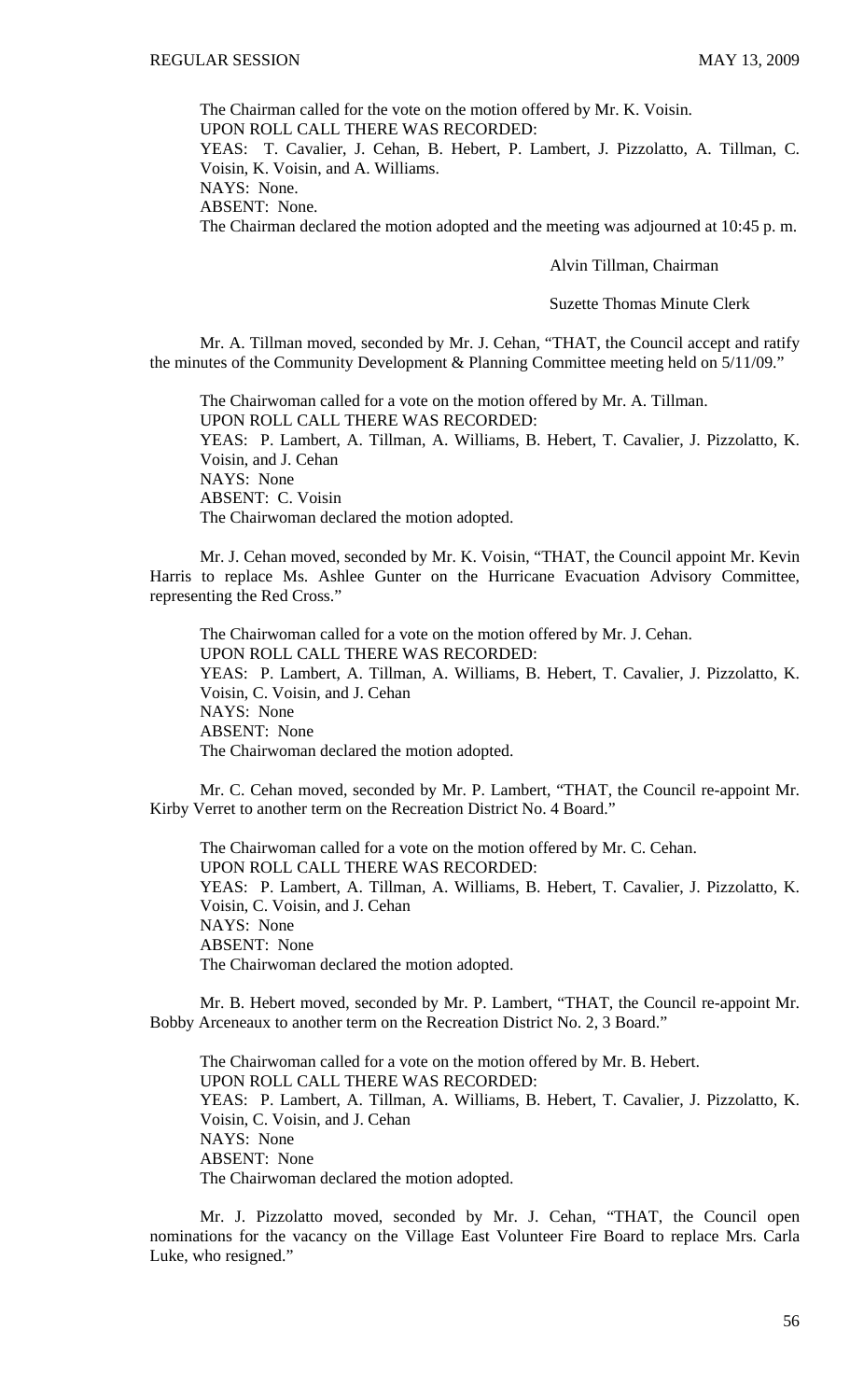The Chairwoman called for a vote on the motion offered by Mr. J. Pizzolatto. UPON ROLL CALL THERE WAS RECORDED: YEAS: P. Lambert, A. Tillman, A. Williams, B. Hebert, T. Cavalier, J. Pizzolatto, K. Voisin, C. Voisin, and J. Cehan NAYS: None ABSENT: None The Chairwoman declared the motion adopted.

 Mr. B. Hebert moved, seconded by Mr. A. Tillman, "THAT, the Council re-appoint Ms. Bernadette Dugas and Ms. Della Hotard to another term on the TARC Board of Directors, representing TARC membership."

 The Chairwoman called for a vote on the motion offered by Mr. B. Hebert. UPON ROLL CALL THERE WAS RECORDED: YEAS: P. Lambert, A. Tillman, A. Williams, B. Hebert, T. Cavalier, J. Pizzolatto, K. Voisin, C. Voisin, and J. Cehan NAYS: None ABSENT: None The Chairwoman declared the motion adopted.

 At the request of Councilwoman T. Cavalier, Public Works Director Lt. Col. (ret.) G. Bush stated that he researched the Sunset Subdivision area and discovered in 2001 work was started to improve the subdivision, but funding was an issue. He stated that he does believe he has the recommended solution, but upgrades will need to be done on the cost estimates.

 Ms. T. Cavalier moved, seconded by Mr. J. Cehan, "THAT, the Council refer the discussion and possible action on the Sunset Subdivision in Schriever drainage system to the Public Services Committee in four weeks."

 The Chairwoman called for a vote on the motion offered by Ms. T. Cavalier. UPON ROLL CALL THERE WAS RECORDED: YEAS: P. Lambert, A. Tillman, A. Williams, B. Hebert, T. Cavalier, J. Pizzolatto, K. Voisin, C. Voisin, and J. Cehan NAYS: None ABSENT: None The Chairwoman declared the motion adopted.

 Councilman K. Voisin requested that the matter of the culvert being installed on Highway 311, across from Little Bayou Black, near "The Lakes" subdivision, be placed on the next appropriate committee agenda for discussion.

 Councilman C. Voisin stated in reference to the individual who addressed the Council relative to the Civic Center fees, that according to Section 2-406 of the Parish Code, Arena Configuration I, and that when the contract with "The Conquerers" was granted it may have been a bit excessive and believes the Council is within their jurisdiction. He requested Legal Staff to review this matter and report back to the Policy, Procedure & Legal Committee.

 Councilman J. Cehan stressed the need for residents to not put grass cuttings in storm drains when they cut their grass.

 Councilman K. Voisin announced that the Terrebonne Parish School Board passed a resolution unanimously opposing slips and canals in proximity to schools. He challenged residents to go out and help correct one thing in their neighborhood to better the Terrebonne Parish community.

 Chairwoman A. Williams reminded elected officials that they have until May 15, 2009 to turn in financial disclosure forms to the State Ethics Commission.

Parish President M. Claudet gave a status report on the following matters: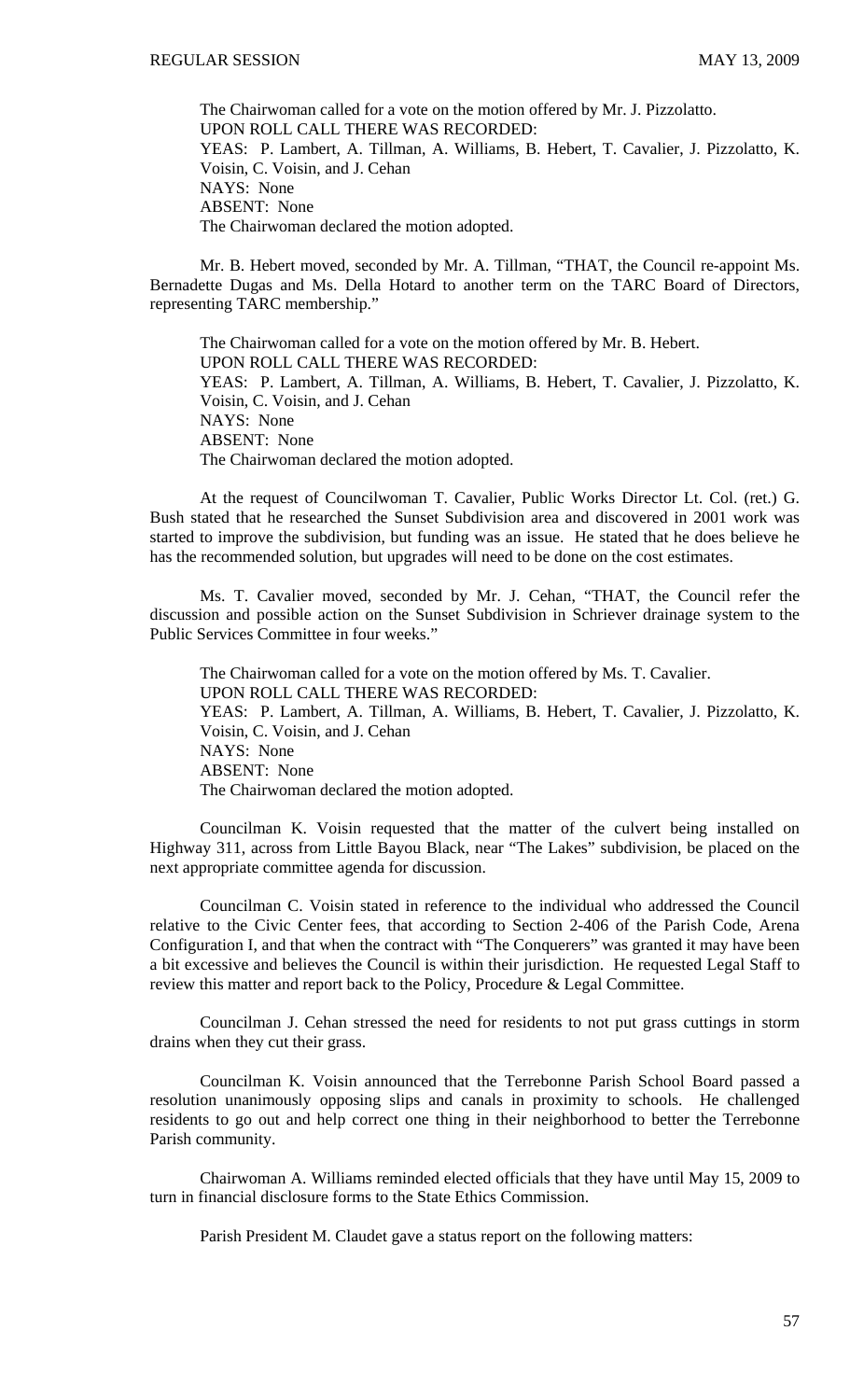- With the hard work of the Planning Department Staff Terrebonne Parish will have a 7 rating for flood insurance, which will reduce flood insurance by 5%
- Giving appreciation to the Terrebonne Garden Club, the Public Works Department, the Main Street Manager, the Community Problem Solver, and the Sheriff's Department trustees for their hard work with the "Cleanest City Contest"
- Houma Police Department Officer Travis Theriot's being selected Officer of the Year
- The importance of the Last Stand for the Wetlands event on 5/31/09 at the Downtown Harbor
- The reduction in sales tax proceeds by 4.1% last month from the prior year
- He will not be at the next Council meeting because he will be traveling to Amsterdam and the Netherlands with Senator Landrieu to look at the dykes and levees and the long distance transmission of sediment

No action was necessary on agenda item 7A – Information List.

Mr. C. Voisin moved, seconded Unanimously, "THAT, the Council ratify the Parish President's appointment of Mr. Todd Michael Dufrene for the Houma Fire Chief."

 The Chairwoman called for a vote on the motion offered by Mr. C. Voisin. UPON ROLL CALL THERE WAS RECORDED: YEAS: P. Lambert, A. Tillman, A. Williams, B. Hebert, T. Cavalier, J. Pizzolatto, K. Voisin, C. Voisin, and J. Cehan NAYS: None ABSENT: None The Chairwoman declared the motion adopted.

 Parish President M. Claudet extended his thanks to District Chief Reed Callahan for his job as Interim Fire Chief.

 The Chairwoman recognized newly appointed Houma Fire Chief Todd Dufrene, who thanked the Council and Parish President and stated he looked forward to the job ahead of him.

 Mr. A. Tillman moved, seconded by Mr. P. Lambert, "THAT, the Council accept the Parish President's recommendation of Ms. Janel Ricca as Civic Center Director and that the matter be held over for two weeks pursuant to Section 2-98 of the Parish Code."

 The Chairwoman called for a vote on the motion offered by Mr. A. Tillman. UPON ROLL CALL THERE WAS RECORDED: YEAS: P. Lambert, A. Tillman, A. Williams, B. Hebert, T. Cavalier, J. Pizzolatto, K. Voisin, C. Voisin, and J. Cehan NAYS: None ABSENT: None The Chairwoman declared the motion adopted.

 The Chairwoman recognized Ms. Janel Ricca, who thanked the Council and Parish President for consideration for Director of the Civic Center and stated she is excited about this position.

 Mr. J. Pizzolatto moved, seconded by Mr. C. Voisin, "THAT, the Council allow an add on to address a resolution regarding HMGP funds to elevate three properties."

 The Chairwoman called for a vote on the motion offered by Mr. J. Pizzolatto. UPON ROLL CALL THERE WAS RECORDED: YEAS: P. Lambert, A. Tillman, A. Williams, B. Hebert, T. Cavalier, J. Pizzolatto, K. Voisin, C. Voisin, and J. Cehan NAYS: None ABSENT: None The Chairwoman declared the motion adopted.

 The Chairwoman called for comments from the public on the aforementioned add on, there were none.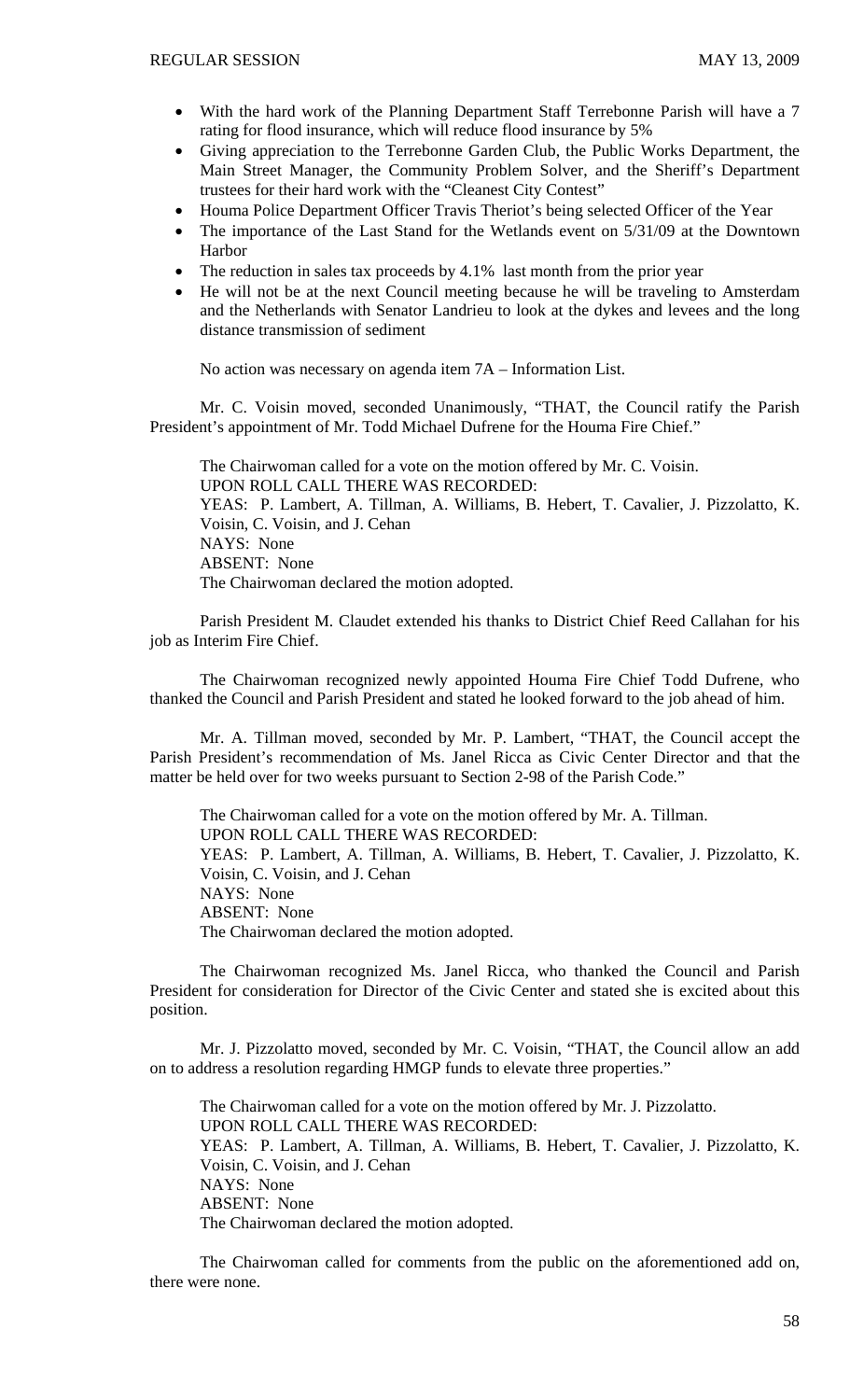Mr. P. Lambert moved, seconded by Mr. J. Cehan, "THAT, the Council close the call for public comments."

 The Chairwoman called for a vote on the motion offered by Mr. P. Lambert. UPON ROLL CALL THERE WAS RECORDED: YEAS: P. Lambert, A. Tillman, A. Williams, B. Hebert, T. Cavalier, J. Pizzolatto, K. Voisin, C. Voisin, and J. Cehan NAYS: None ABSENT: None The Chairwoman declared the motion adopted.

OFFERED BY: Mr. P. Lambert. SECONDED BY: Mr. C. Voisin.

RESOLUTION NO. 09-250

A RESOLUTION OBLIGATING THE NECESSARY FUNDING UNDER THE TERREBONNE PARISH FLOOD HAZARD MITIGATION PROGRAM/HURRICANE LILI, PROJECT NO 1607-109-0001 TO COMPLETE THE ELEVATION OF VARIOUS STRUCTURES CONDITIONED ON ADMINISTRATIVE REVIEW AND AUTHORIZATION TO PROCEED IS RECEIVED FROM THE GOVERNOR'S OFFICE OF HOMELAND SECURITY AND EMERGENCY PREPAREDNESS.

WHEREAS, the Terrebonne Parish Consolidated Government has been formally notified that the Hurricane Katrina Flood Hazard Mitigation Program (HMGP), Project No. 1607-109-0001, can proceed with the mitigation of the structures listed below; and

WHEREAS, under the administrative guidance of Shaw Environmental and Infrastructure Group, the required "elevation packets" have been prepared and executed by the various property owners and are approved by the Governor's Office of Homeland Security and Emergency Preparedness.

NOW, THEREFORE, BE IT RESOLVED, by the Terrebonne Parish Council (Community Development and Planning Committee, on behalf of the Terrebonne Parish Consolidated Government, that the necessary funding under the Terrebonne Parish Flood Hazard Mitigation Program/Hurricane Katrina, Project No. 1607-109-0001 be hereby obligated in facilitation of the mitigation of the following structures:

1. 211 South Central Boulevard June Gleason

2. 6036 Shrimpers Row Rudolph Carlos

3. 105 South Dupre Street Larry Dupre

THERE WAS RECORDED: YEAS: P. Lambert, A. Tillman, A. Williams, B. Hebert, T. Cavalier, J. Pizzolatto, K. Voisin, C. Voisin and J. Cehan. NAYS: None. ABSTAINING: None. ABSENT: None. The Chairwoman declared the resolution adopted on this, the  $13<sup>th</sup>$  day of May, 2009. \* \* \* \* \* \* \* \*

 Ms. T. Cavalier moved, seconded by Mr. K. Voisin, "THAT, the Council allow an add on to address a street light."

 The Chairwoman called for a vote on the motion offered by Ms. T. Cavalier. UPON ROLL CALL THERE WAS RECORDED: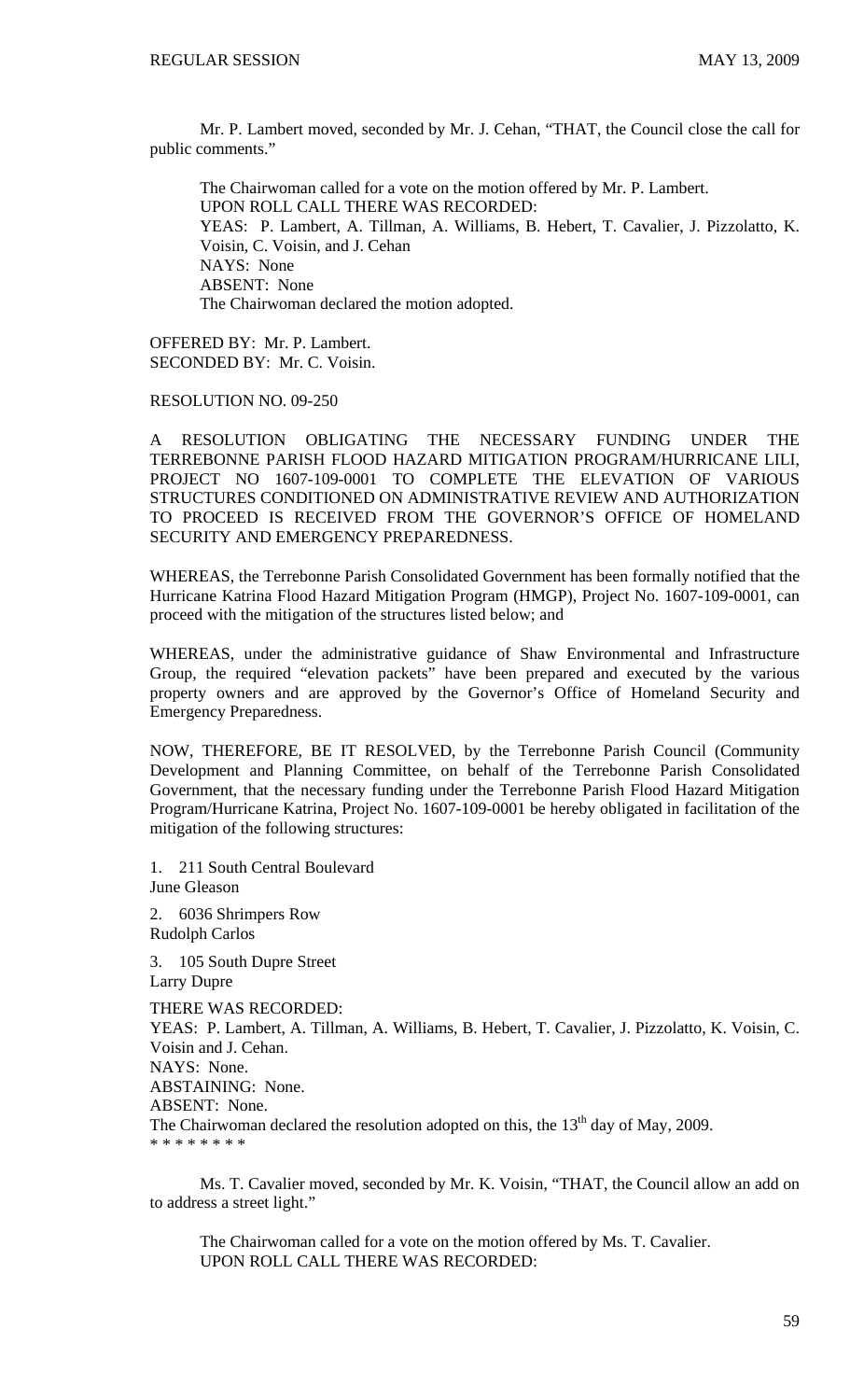YEAS: P. Lambert, A. Tillman, A. Williams, B. Hebert, T. Cavalier, J. Pizzolatto, K. Voisin, C. Voisin, and J. Cehan NAYS: None ABSENT: None The Chairwoman declared the motion adopted.

 The Chairwoman called for comments from the public on the aforementioned add on, there were none.

 Ms. T. Cavalier moved, seconded by Mr. J. Cehan, "THAT, the Council close the call for public comments."

 The Chairwoman called for a vote on the motion offered by Mr. P. Lambert. UPON ROLL CALL THERE WAS RECORDED: YEAS: P. Lambert, A. Tillman, A. Williams, B. Hebert, T. Cavalier, J. Pizzolatto, K. Voisin, C. Voisin, and J. Cehan NAYS: None ABSENT: None The Chairwoman declared the motion adopted.

 Ms. T. Cavalier moved, seconded by Mr. J. Cehan, "THAT, the Council approve the following street light list:

INSTALL TWO (2) 150W HPS STREET LIGHT ON EXISTING POLES NEAR THE CORNER OF WEST MAIN STREET AND COLONIAL DRIVE (MID WAY DOWN THE STREET ADJACENT FROM 105 COLONIAL DRIVE – CONTACT PERSON: SUE MANNING 859-2573); RLD #1; ENTERGY; TERI CAVALIER."

The Chairwoman called for a vote on the motion offered by Ms. T. Cavalier. UPON ROLL CALL THERE WAS RECORDED: YEAS: P. Lambert, A. Tillman, A. Williams, B. Hebert, T. Cavalier, J. Pizzolatto, K. Voisin, C. Voisin, and J. Cehan NAYS: None ABSENT: None The Chairwoman declared the motion adopted.

There were no matters to address under agenda item 7E – Parish President.

 Mr. B. Hebert, seconded by Mr. A. Tillman, "THAT, the Council accept the following Monthly Engineering Reports:

- A) GSE Associates, Inc.
- B) Milford and Associates, Inc.
- C) T. Baker Smith, Inc."

 The Chairwoman called for a vote on the motion offered by Mr. B. Hebert. UPON ROLL CALL THERE WAS RECORDED: YEAS: P. Lambert, A. Tillman, A. Williams, B. Hebert, T. Cavalier, J. Pizzolatto, K. Voisin, C. Voisin, and J. Cehan NAYS: None ABSENT: None The Chairwoman declared the motion adopted.

 Mr. J. Cehan moved, seconded by Mr. B. Hebert, "THAT, there being no further business to come before the Council, the meeting be adjourned."

UPON ROLL CALL THERE WAS RECORDED:

YEAS: P. Lambert, A. Tillman, A. Williams, B. Hebert, T. Cavalier, J. Pizzolatto, K. Voisin, C. Voisin, and J. Cehan NAYS: None ABSENT: None